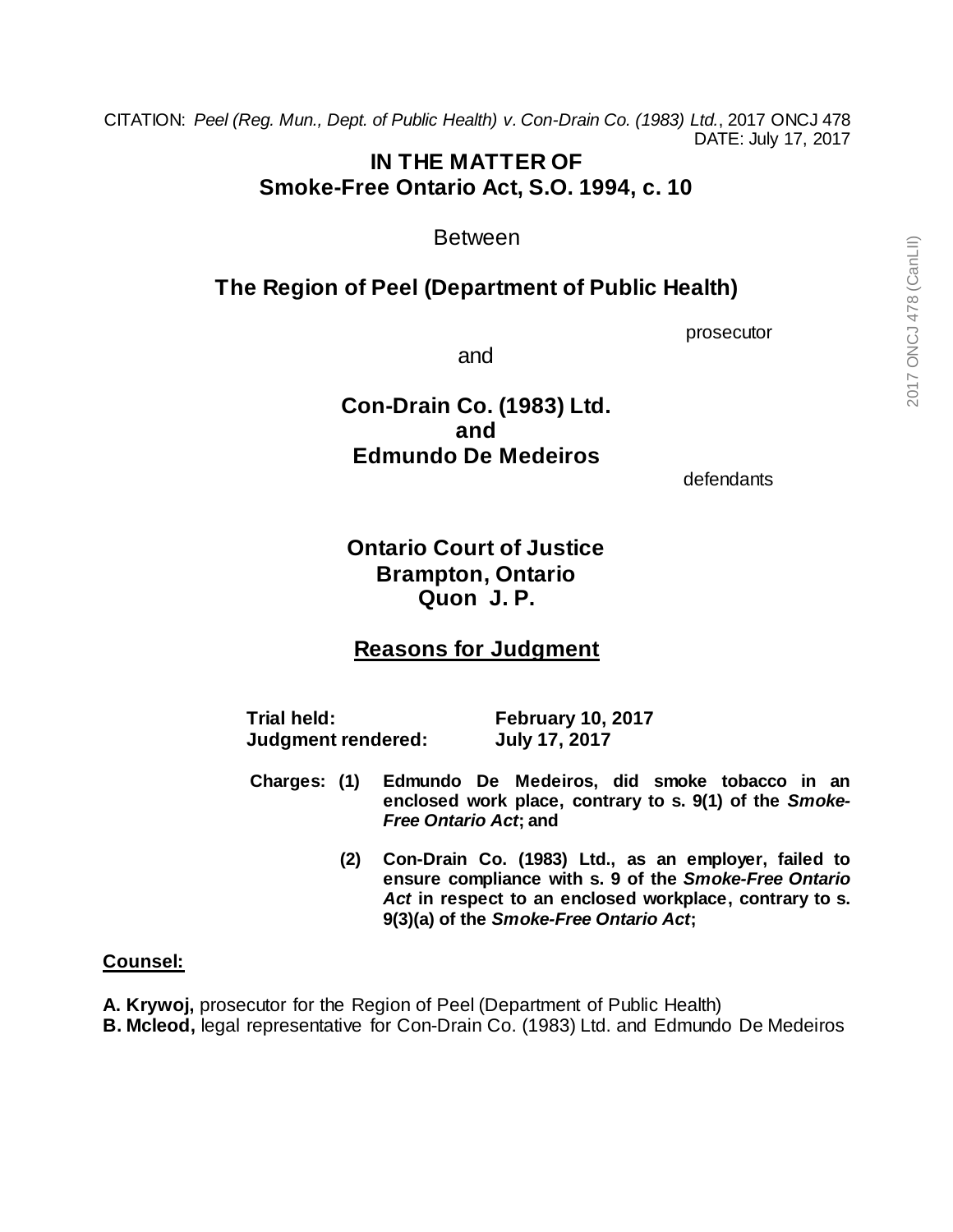# **Cases Considered or Referred To:**

#### **Cases in respect to the admissibility of hearsay evidence:**

Ares v. Venner, [1970] S.C.R. 608 (S.C.C.).

R. v. Bradshaw, [2017] S.C.J. No. 35 (S.C.C.).

R. v. Fliss, 2002 SCC 16, [2002] 1 S.C.R. 535 (S.C.C.).

R. v. Khan (1988), 42 C.C.C. (3d) 197 (S.C.C.).

R. v Khelawon, 2006 SCC 57, [2006] 2 S.C.R. 787 (S.C.C.).

R. v. MacMullin, [2013] A.J. No. 1454 (Alta. Q.B.).

R. v. Mapara, [2005] 1 S.C.R. 358 (S.C.C.).

- R. v. Monkhouse, [1987] A.J. No. 1031 (A.C.A.).
- R. v. O'Neil, [2012] A.J. No. 516 (A.C.A.).
- R. v. Starr, [2000] 2 SCR 144 (S.C.C.).

### **Cases in respect to admissions against penal interest as an exception to the hearsay rule:**

Hanzelka v. Oshawa (City), [2011] O.J. No. 4054 (S.C.J.O.), per O'Connell J.

- R. v. Colavita Construction Ltd., [1993] O.J. No. 4484 (Ont. Ct. (Prov. Div.)), per Atwood J.
- R. v. Evans (1993), 85 C.C.C. (3d) 97 at 104 (S.C.C.).
- R. v. Germanis, [2001] O.J. No. 2935 (O.C.J.), per Lampkin J.
- R. v. Huntley, [1995] O.J. No. 2412 (O.C.J.), per Knazan J.
- R. v. Kingston, [2005] O.J. No. 2147 (O.C.J.), per DeFilippis J.
- R. v. Li, [2013] O.J. No. 564 (O.C.A.), per Doherty, Watt, and Pepall JJ.A.
- R. v. Macatangay, [2003] O.J. No. 5643 (O.C.J.), per Hawke J.
- R. v. McCullough, [2001] S.J. No. 599 (Sask. Q.B.), per Zarzeczny J.
- R. v. Molyneaux, [2004] O.J. No. 3053 (O.C.J.), per Devlin J.
- R. v. Navarro, [2002] O.J. No. 5864 (O.C.J.), per Khawly J.
- R. v. Norat, [2009] O.J. No. 1083 (O.C.J.), per MacLean J.
- R. v. Palmaria, [2005] O.J. No. 5276 (O.C.J.), per Shamai, J.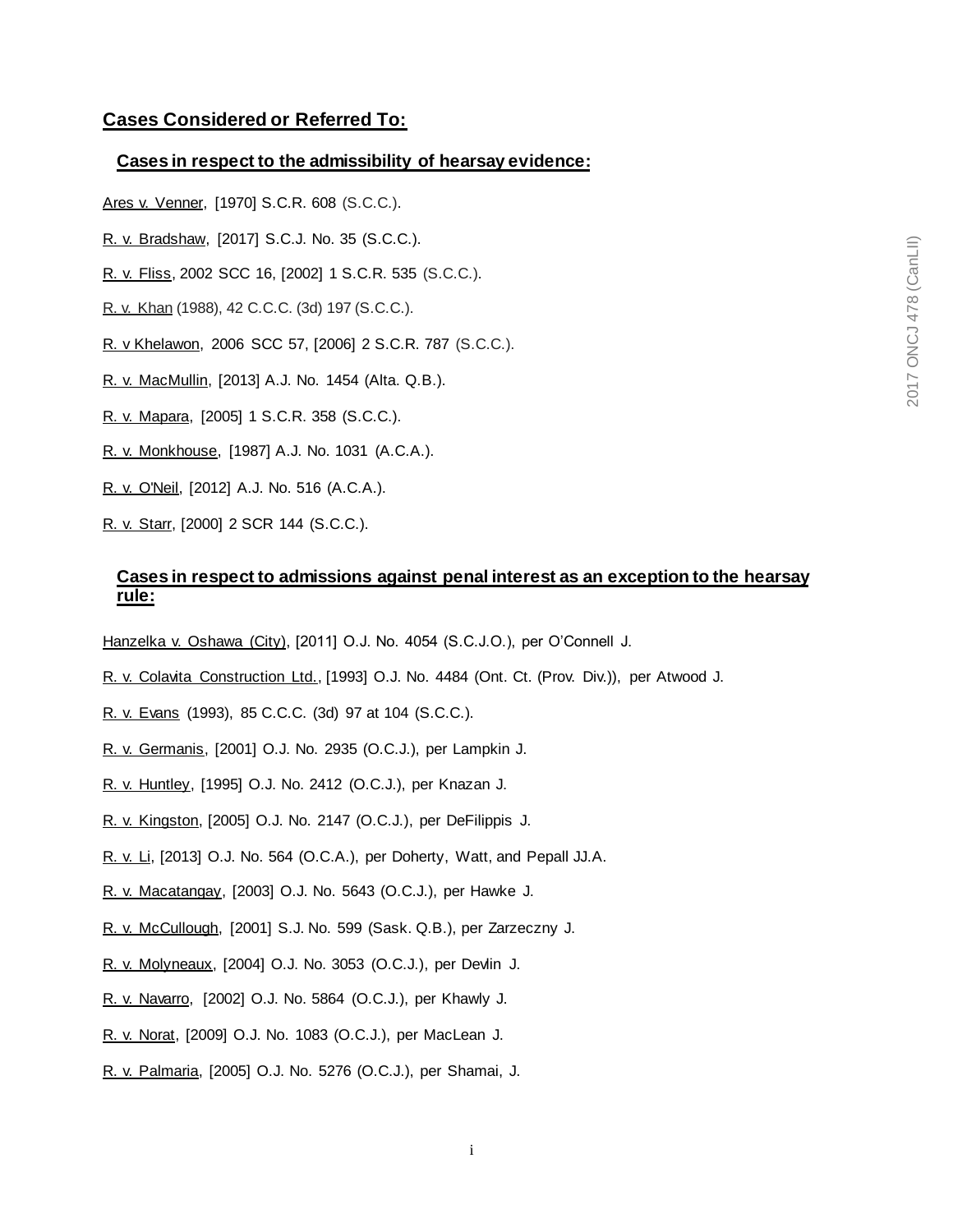R. v. Sambhi, [2003] O.J. No. 3131 (O.C.J.), per Latimer J.

R. v. Young, [2005] O.J. No. 6232 (O.C.J.), per Fontana J.

R. v. Zilaie, [2002] O.J. No. 2144 (O.C.J.), per Krelove J.

Re Brown and the Queen, [1975] O.J. No. 2547, (1975), 11 O.R. (2d) 7, 64 D.L.R. (3d) 605, 30 C.C.C. (2d) 300 (O.H.C.), per Morden J. (in chambers).

#### **Cases in respect to the best evidence rule:**

Papalia v. The Queen (1979), 45 C.C.C. (2d) 1 (S.C.C.).

R. v. 2934752 Canada Inc. (c.o.b. Highland Transport), [1997] O.J. No. 6308 (O.C.J.), per Masse J.

R. v. Cotroni, [1961] S.C.R. 335 (S.C.C.).

R. v. Huxtable, 2012 ONCJ 611, [2012] O.J. No. 4583 (O.C.J.), per Ray J.

R. v. Ryckman, [1998] O.J. No. 6501 (Ont. Ct. (Prov. Div.)), per McGowan J.

R. v. Shayesteh, [1996] O.J. No. 3934, 111 C.C.C. (3d) 225, 1996 O.J. No. 3934 (O.C.A.), per Carthy, Austin and Charron JJ.A.

#### **Cases in respect to admissions against penal interest made by an agent of the corporation:**

- R. v. 2934752 Canada Inc., [2000] O.J. No. 6064 (O.C.J.), per Regis J.
- R. v. Laidlaw Environmental Services Ltd., [1998] O.J. No. 6426 (Ont. Ct. (Prov. Div.)), per Stone J.
- R. v. Petro-Canada, 2007 ONCJ 669, [2007] O.J. No. 5351 (O.C.J.), per Andre J.
- R. v. Ryckman, [1998] O.J. No. 6501 (Ont. Ct. (Prov. Div.)), per McGowan J.
- R. v. Strand Electric Ltd., [1969] 2 C.C.C. 264 (O.C.A.), per MacKay, McLennan, and Laskin JJ.A.
- R. v. Swish Maintenance Ltd., [2005] O.J. No. 3958 (O.C.J.), per Adams J.
- R. v. Turner (1975), 61 Cr. App. R. 67 (C.A.).

#### **Statutes, Regulations and Rules Cited:**

*Commercial Motor Vehicle Inspections Regulation* (Highway Traffic Act), O. Reg. 199/07, s. 1(1)(g).

*Commercial Motor Vehicle Operators' Information Regulation* (Highway Traffic Act), O. Reg. 427/97, ss. 1.2(1)(a), 1.2(1)(b), and 1.2(2).

Evidence Act, R.S.O. 1990, c. E.23, ss. 34.1 and 35.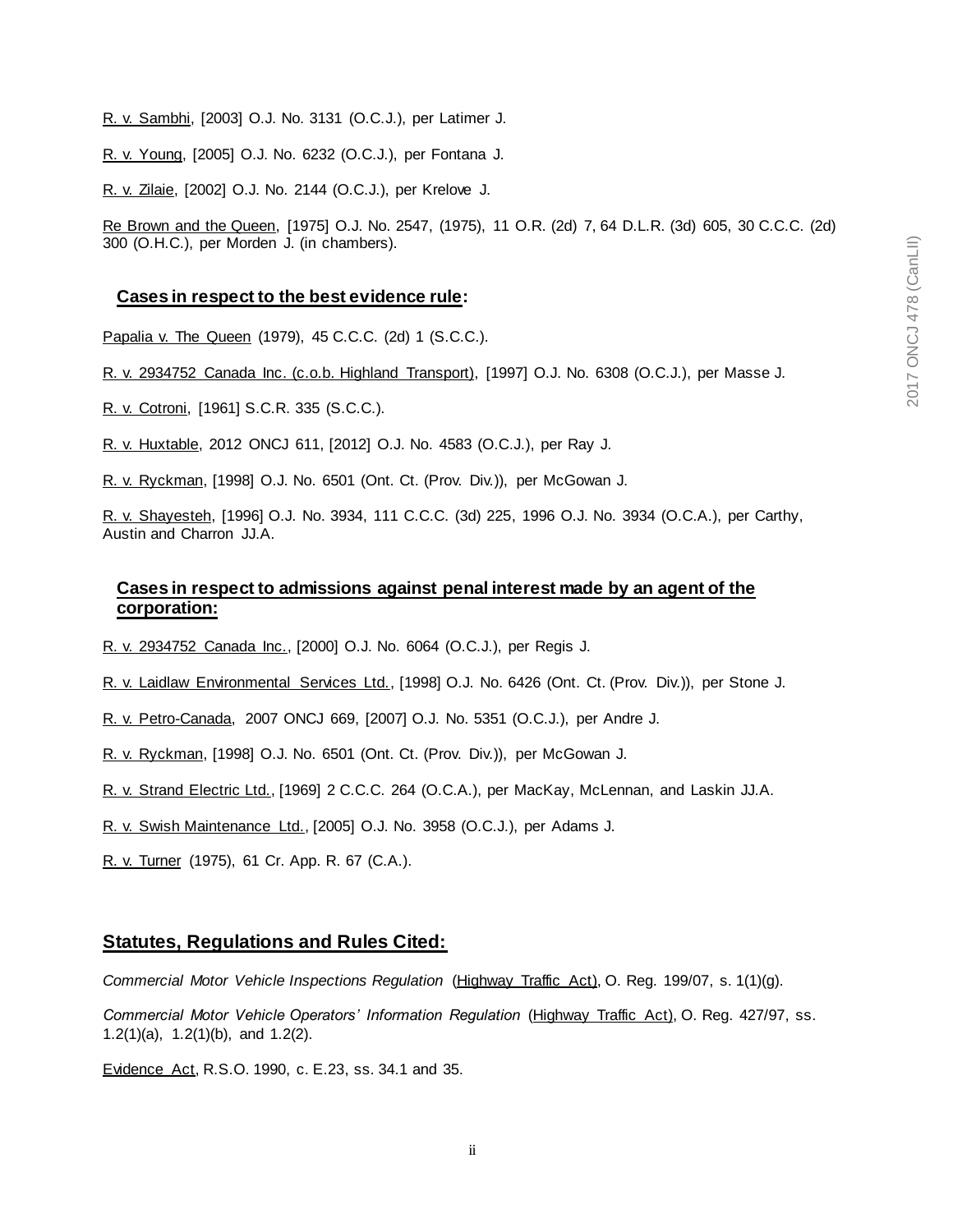Highway Traffic Act, R.S.O. 1990, c. H.8, ss. 1(1), 1(10), 7(5), 16, 16(3), 16(4), and 216.1(3).

*Hours Of Service Regulation* (Highway Traffic Act), O. Reg. 555/06, ss. 3(2) and 3(4).

Provincial Offences Act, R.S.O. 1990, c. P.33, s. 48.1.

Smoke-Free Ontario Act, S.O. 1994, c. 10, ss. 1(1), 1(a)(ii), 1(2), 9, 9(1), 9(3), 9(3)(a), and 9.2(1).

*General Regulation* (Smoke-Free Ontario Act), O. Reg. 48/06.

*Vehicle Permits Regulation* (Highway Traffic Act), Reg. 628, R.R.O. 1990, s. 9(1), Sched. 4.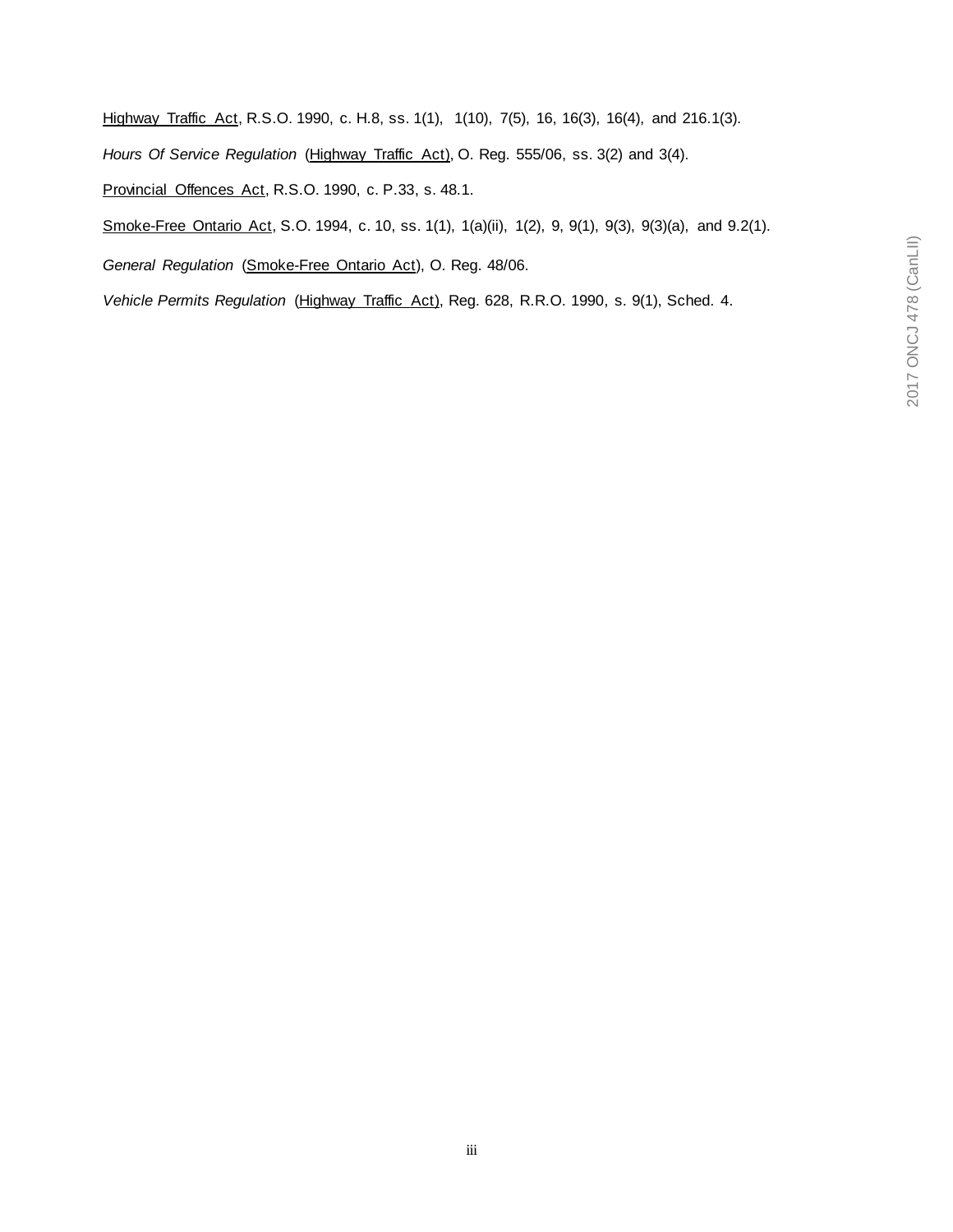# 1. INTRODUCTION

- [1] If you happen to be by yourself in your own personal-use motor vehicle while driving or while parked, then there is no law in Ontario that prohibits you from smoking a tobacco cigarette inside your own vehicle -- as long as your vehicle is not sitting in an enclosed public space or enclosed workplace, or located in a prescribed public space where smoking is not legally permitted.<sup>1</sup> But if you are not alone in your motor vehicle, then you are not legally permitted to smoke tobacco inside your motor vehicle if the other people in the vehicle are under the age of 16 years.<sup>2</sup>
- [2] On the other hand, if you are not in a personal-use motor vehicle, but instead find yourself driving or parked in a commercial motor vehicle in Ontario, then it is against the law to smoke tobacco inside that commercial vehicle -- even when you are by yourself. This is because a commercial motor vehicle is considered to be an "enclosed workplace" under s. 1(1) of the Smoke-Free Ontario Act, S.O. 1994 ("SFOA") and no one in Ontario is permitted to smoke tobacco inside an enclosed workplace by virtue of s. 9(1) of the SFOA. This piece of provincial legislation had been enacted in Ontario to protect workers or members of the public from the effects of second-hand smoke while they are in an enclosed workplace. And, as such, employers are obligated under s. 9(3) of the SFOA to ensure that no one smokes tobacco cigarettes inside an enclosed workplace or other prescribed place over which the employer exercises control.
- [3] In this present prosecution under the **SFOA**, it is alleged that Edmundo De Medeiros ("De Medeiros"), had contravened s. 9(1) of the **SFOA** by smoking a tobacco cigarette while driving a commercial motor vehicle on a highway, which under the SFOA would be an enclosed workplace. It would be an enclosed workplace since De Medeiros had been observed inside a pick-up truck, which the prosecution contends is a commercial motor vehicle because it is covered with a roof and a place where employees could or would work in or frequent during the course of their employment. In addition, the owner of that alleged commercial motor vehicle, which the prosecution claims is owned by a corporation named Con-Drain Co. (1983) Ltd. ("Con-Drain"), had also been charged for contravening s. 9(3)(a) of the SFOA by failing as an employer to ensure compliance with s. 9 of the SFOA because De Medeiros had been allegedly smoking tobacco in that pickup truck, which is defined under the SFOA as an enclosed workplace and where such activity is not legally permitted.
- [4] Moreover, the key issue that has to be decided in this matter involves considering the nature and weight of particular evidence, which had been adduced by the

l

 $1$  See ss. 9(1) and (2) of the  $S$ moke-Free Ontario Act, S.O. 1994.

 $2^{2}$  See s. 9.2(1) of the  $S$ moke-Free Ontario Act, S.O. 1994.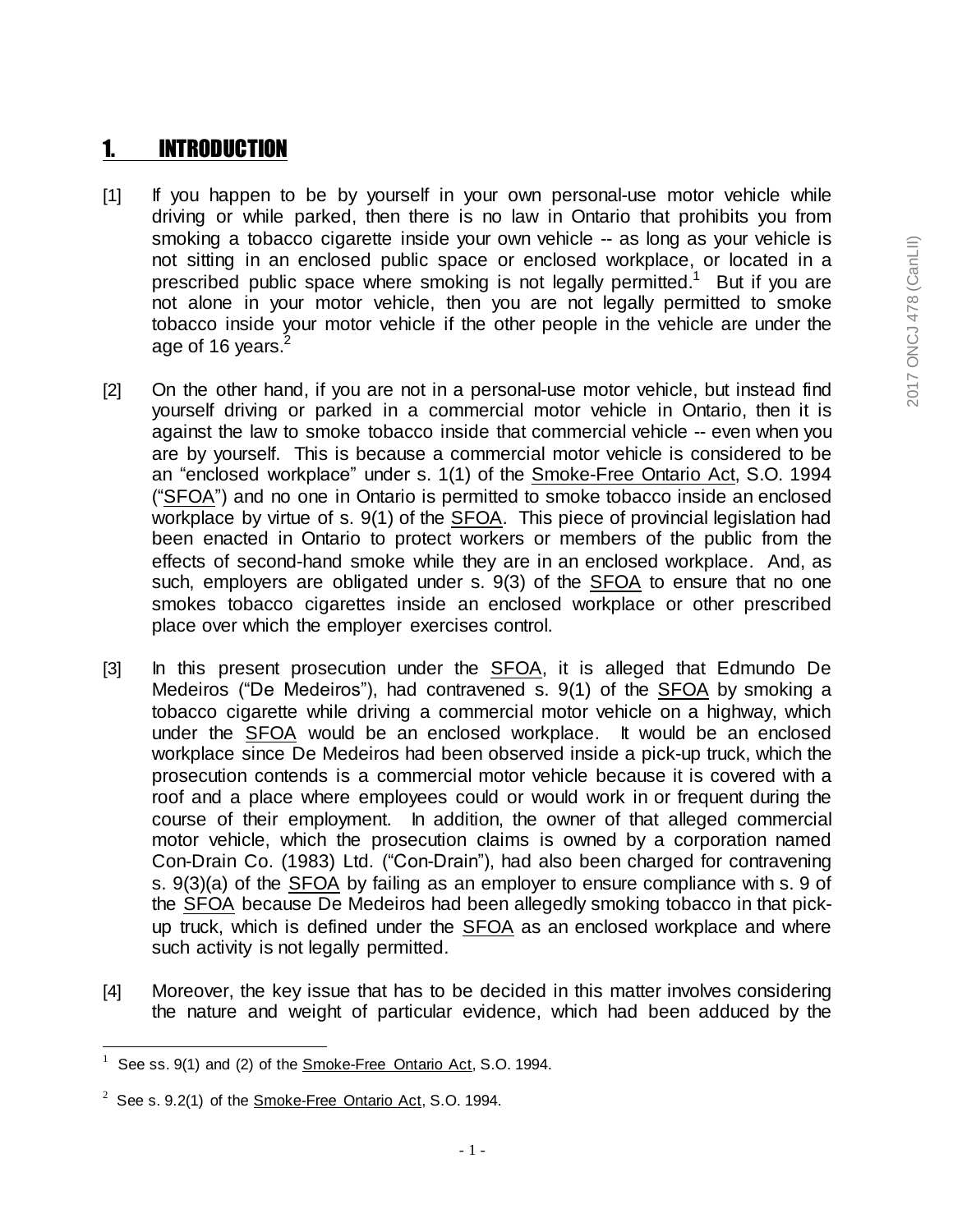prosecution at trial, to prove the two defendants had committed their respective offences. That particular evidence is from the testimony of Peel Regional Police Officer Donald Malott, the only witness who had testified in the trial. Specifically, the defendants contend that the particular evidence from Officer Malott's testimony, which could prove that the pick-up truck driven by De Medeiros, is a commercial motor vehicle, as well as the particular evidence that could prove the pick-up truck is owned by Con-Drain, would be inadmissible hearsay evidence, since Officer Malott had only repeated in court for its truth, the information that he had observed on or in the ownership document for the pick-up truck that had been provided to him by De Medeiros. But more significant is that Officer Malott had also testified that the information that he had observed on the ownership document had also been confirmed by him to be accurate because he had said that he had checked and verified that information with the Ministry of Transportation and police databases that he had accessed.

- [5] And, to support the defendants' contention that Officer Malott's evidence is inadmissible hearsay, the defendants rely on the case of R. v. Germanis, [2001] O.J. No. 2935 (O.C.J.), in which Lampkin J. had held that a police officer's testimony about the accused's driver's licence being a class G2 licence based on that particular information being observed by the officer on the accused's driver's licence or observed on the Ministry of Transportation database and then repeated at trial for its truth was hearsay evidence and not admissible. Lampkin J. had found that this hearsay evidence was inadmissible because it did not fall within any of the traditional exceptions to the hearsay rule, nor would it have been admissible under the case-by-case principled approach to that exclusionary rule, as it had not met the necessity requirement for admission. It had not met the necessity criterion because Lampkin J. had held that the prosecutors could have properly obtained and entered a certified document issued by the Ministry of Transportation as a business record exception to the hearsay rule, in order to prove or verify what the class of the accused's driver's licence had been on the date the accused had been charged.
- [6] As such, the defendants submit that because the prosecution in the present case had omitted to provide a certified document from the Ministry of Transportation to prove that the pick-up truck is a commercial motor vehicle or to prove who the registered owner is of that pick-up truck, as had been required in the R.  $v$ . Germain case, but instead relies simply on that inadmissible hearsay evidence that had been given by Officer Malott at trial, then there would be no admissible evidence that would prove the pick-up truck is a commercial motor vehicle or that Con-Drain Co. (1983) Ltd. is the owner of the pick-up truck for which it would or could exercise control over. Accordingly, the defendants submit that the prosecution has failed to meet its burden in proving beyond a reasonable doubt all the necessary elements of the two charges laid respectively against De Medeiros and Con-Drain, and that acquittals should, therefore, be entered for the two defendants.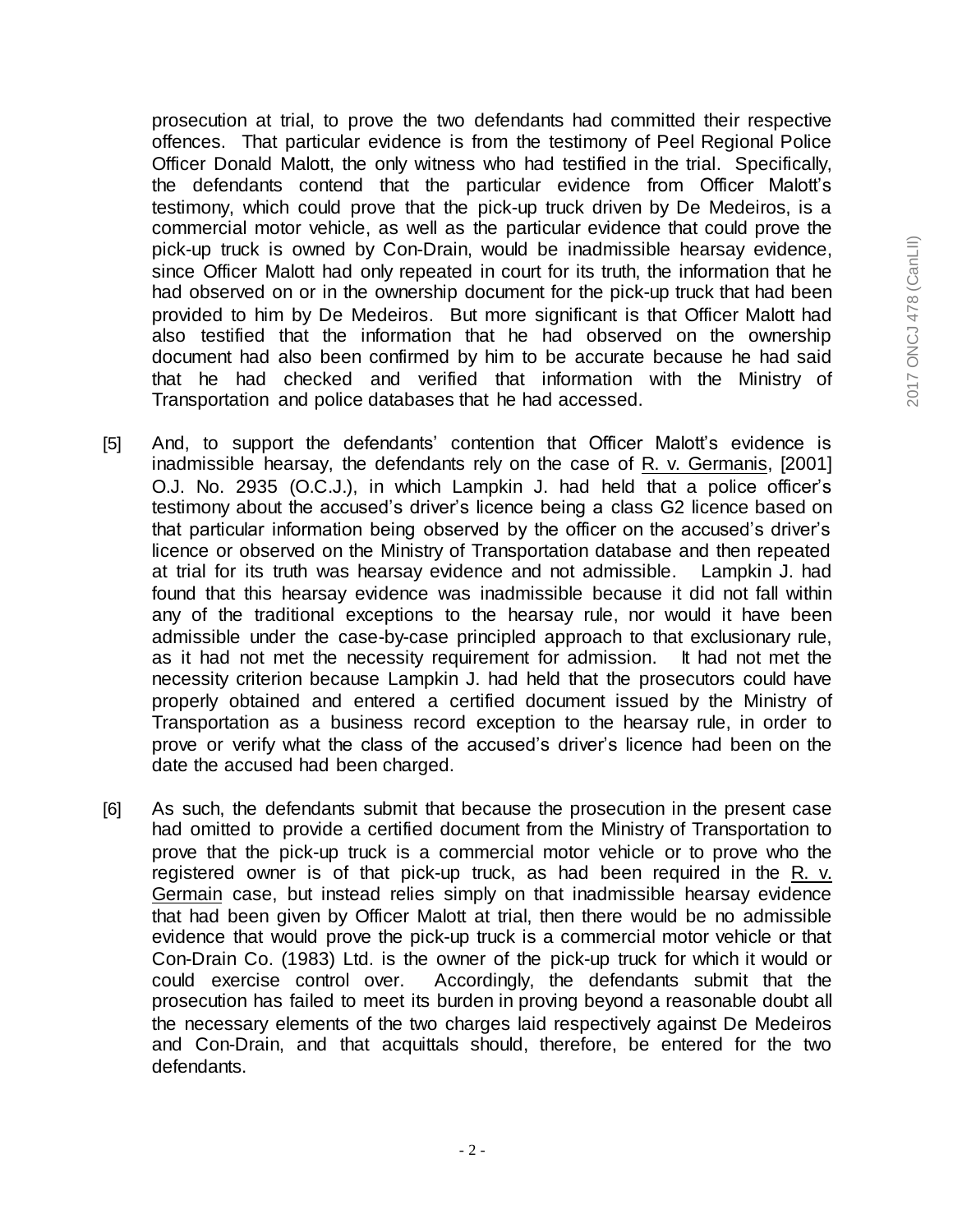- [7] Ergo, there are two key questions that have to be ultimately decided. First, it has to be resolved whether there is any admissible evidence that the pick-up truck is a commercial motor vehicle, since that answer will inform whether the pick-up truck is an "enclosed workplace" under the SFOA. And second, if it is determined that the pick-up truck is a commercial vehicle, then it has to be resolved whether there is any admissible evidence as to who the owner is of that pick-up truck, as the prosecution contends that Con-Drain Co. (1983) Ltd. had been the registered owner of the pick-up truck when De Medeiros had been observed smoking the tobacco cigarette and who would ultimately be the party that would be responsible for ensuring compliance with the SFOA in respect to that pick-up truck being an enclosed workplace.
- [8] Therefore, in respect to whether Officer Malott's testimony, on what he had observed and read on the ownership document provided to him by De Medeiros and then repeated by Officer Malott at trial for its truth, should be excluded based on the holding in R. v. Germanis, which the defendants rely on to support their argument for exclusion, it should be pointed out that the Germanis holding is no longer completely persuasive or applicable. This is due to the Germanis holding being supplanted by jurisprudence that had been subsequently developed and decided using the principled and modern approach for determining the admissibility of hearsay evidence in which the admissibility of hearsay evidence is no longer determined by whether it falls within a categorical exception to the hearsay rule: see especially Watt J.A.'s holding in R. v. Li, [2013] O.J. No. 564 (O.C.A.). Hence, as a result of the development of the modern hearsay rule, reliable evidence is no longer excluded merely because it would be hearsay evidence that does not fall within a common law or traditional exception.
- [9] Accordingly, in using and applying this principled and modern approach for determining the admissibility of hearsay evidence, Officer Malott's testimony that the pick-up truck is a commercial motor vehicle and owned by Con-Drain Co. (1983) Ltd., which had been based on what Malott had observed on the ownership document and then confirmed on the police and Ministry of Transportation databases, is admissible hearsay evidence. It is admissible because this hearsay evidence meets both the criteria of necessity and reliability for admission under the case-by-case principled exception to the hearsay rule and its probative value has not been outweighed by any prejudicial effect from its admission. Furthermore, the prosecution had adduced not only evidence of what Officer Malott had observed on the ownership document presented to him by De Medeiros that the pick-up truck was classified as a commercial motor vehicle, but had also adduced other admissible and corroborating evidence that proves the pick-up truck is a commercial motor vehicle. And, because the pick-up truck is a commercial motor vehicle and because there is no evidence that the pick-up truck was being used for personal-use at the time De Medeiros was observed smoking a tobacco cigarette, then it is by consequence an "enclosed workplace" as defined under the SFOA. Therefore, the prosecution has proven beyond a reasonable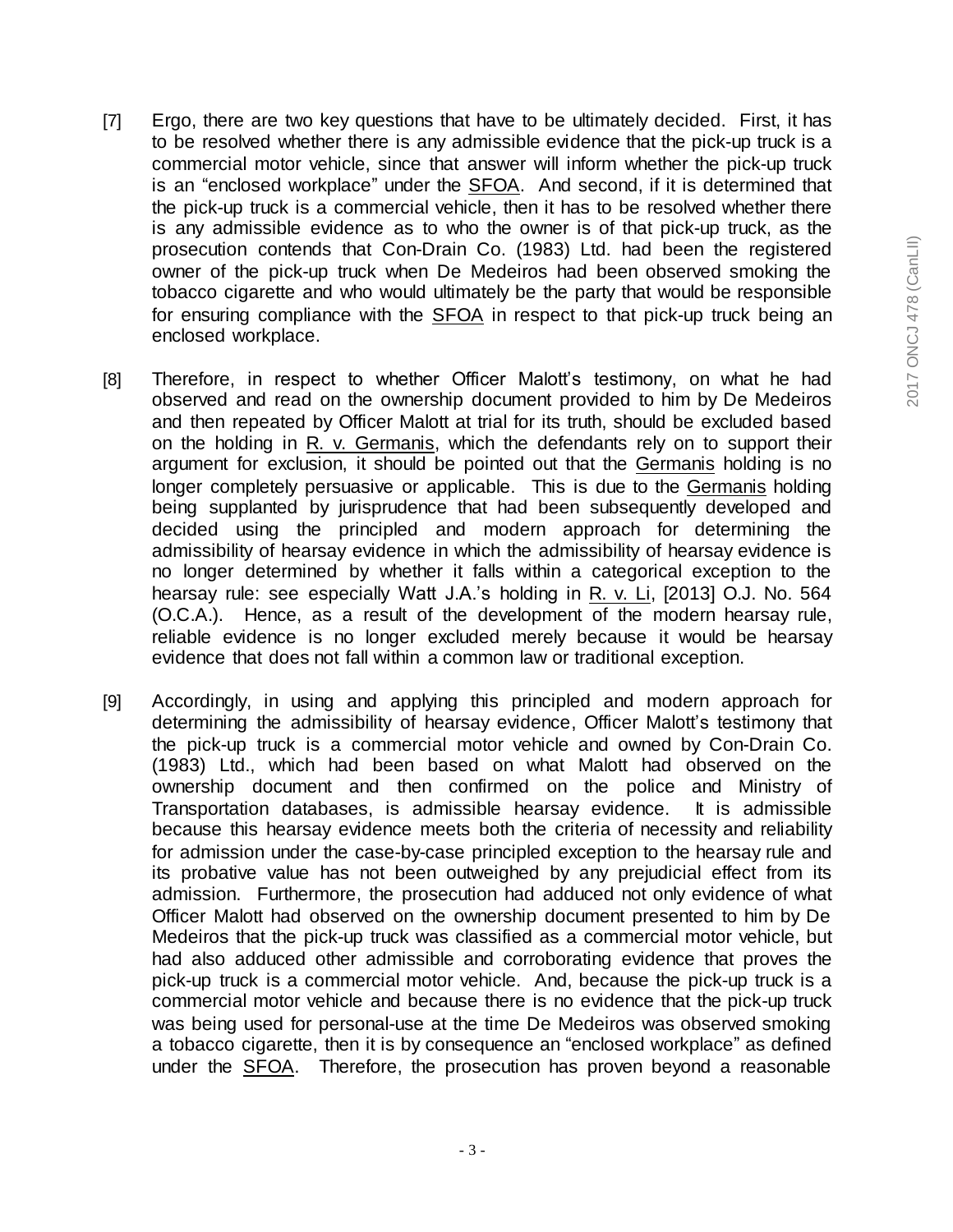doubt that Edmundo De Medeiros had been smoking tobacco in an enclosed workplace, contrary to s. 9(1) of the SFOA.

- [10] In addition, the prosecution has also proven beyond a reasonable doubt that Con-Drain Co. (1983) Ltd. is the owner of the pick-up truck being driven by De Medeiros, based on Officer Malott's uncontradicted testimony that Con-Drain Co. (1983) Ltd. is the name of the registered owner that he had observed on the ownership document provided to him by De Medeiros, which had also been confirmed by the information that Officer Malott had observed on the Ministry of Transportation database, which would be a reliable source for such information. As such, because De Mederios had been smoking in an enclosed workplace, which is the pick-up truck owned by Con-Drain and who meets the definition of "employer" under the SFOA, and because there is no evidence of due diligence by Con-Drain to prevent such prohibited activity, then the prosecution has also proven beyond a reasonable doubt that Con-Drain has contravened s. 9(3)(a) of the SFOA by failing as an employer to ensure compliance with s. 9 of the SFOA.
- [11] Moreover, the trial of the these two charges had been held on February 10, 2017. After final submissions were made by the prosecution and the defendants, judgment was reserved and adjourned to July 14, 2017, for the judgment to be rendered. These, therefore, are the written reasons for judgment:

# 2. BACKGROUND

- [12] At trial, Officer Malott had testified that at approximately 9:40 a.m. on February 1, 2016, he had observed the defendant, Edmundo De Medeiros, driving a whitecoloured Ford F-150 pick-up truck on Bovaird Drive, just west of Bramalea Road, in the City of Brampton, and in the lane closest to the middle of the road. Malott also said he had observed De Medeiros holding a lit tobacco cigarette in his right hand and in front of his face, smoking that cigarette inside the cab of that pick-up truck. In addition, Malott said that his view had not been obstructed in any way. Officer Malott also said that after he had initiated a stop of the pick-up truck to investigate the driver for smoking a cigarette inside the pick-up truck, Malott said he had observed the driver toss the lit cigarette out the window and that when Malott had been at the window he said he could smell freshly burnt tobacco emanate from the cab of the vehicle. Moreover, Officer Malott testified that he had observed De Medeiros to be by himself inside that pick-up truck and driving in the lane closest to the centre of the roadway while Malott had been driving eastbound in the middle lane of three eastbound lanes on Bovaird Drive.
- [13] Furthermore, Officer Malott said that he is familiar with the smell of burning tobacco and what a tobacco cigarette looks like, since both his parents and his wife are smokers.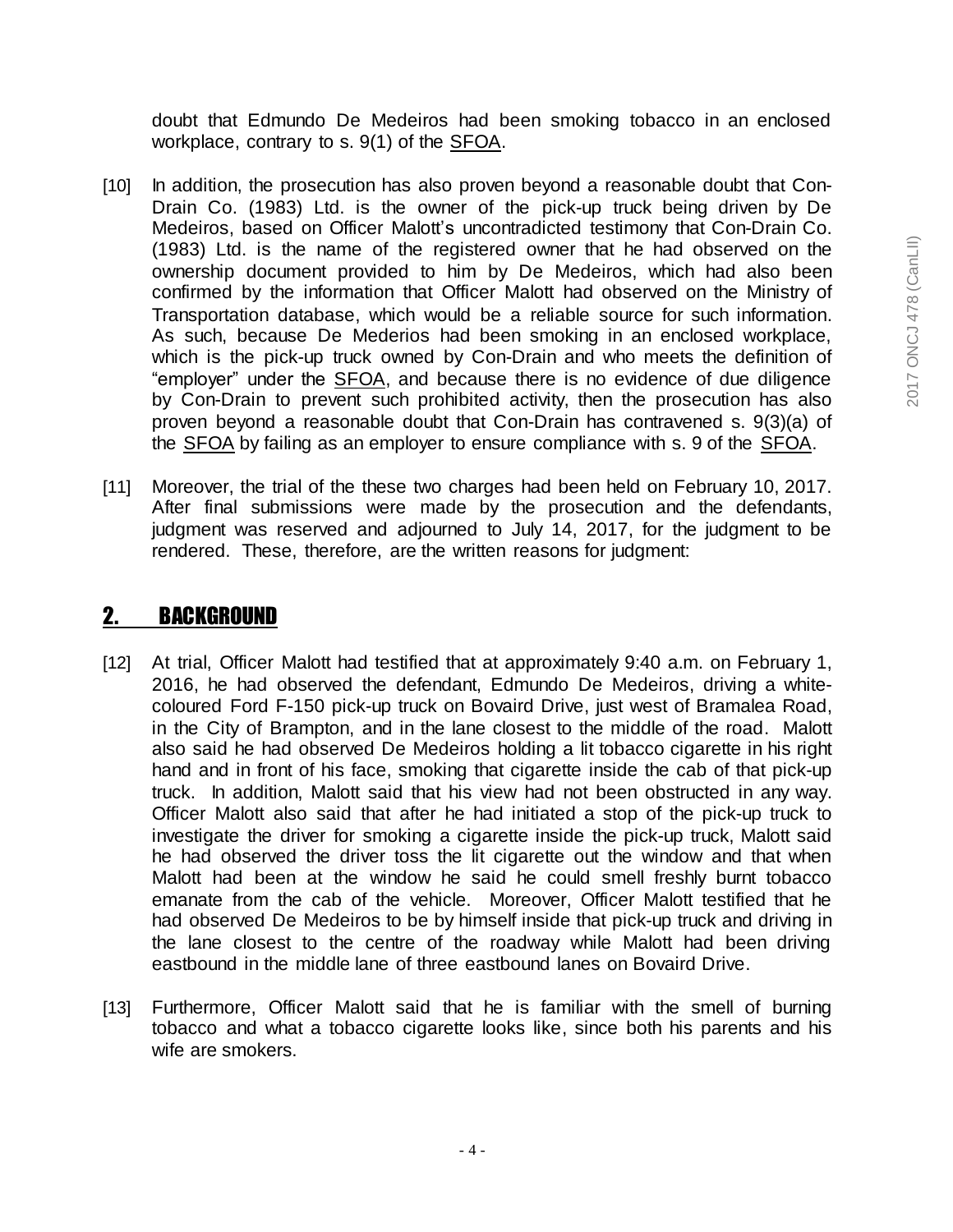- [14] In addition, Officer Malott said that after the pick-up truck driven by De Medeiros had stopped, Malott said he had made a demand to De Medeiros for De Medeiros' driver's licence and for the permit or ownership document for the pickup truck, and for proof of insurance for that vehicle. Officer Malott then said that De Medeiros had provided all three of the requested documents to him. However, Officer Malott said that De Medeiros was not the owner of that pick-up truck, but that the name of the owner of the pick-up truck was an Ontario company named Con-Drain Co. (1983) Ltd. with an address of 30 Floral Parkway in Concord Ontario, which Officer Malott said he had observed on that ownership document presented to him by De Medeiros. Officer Malott also said that the permit or ownership document that he had received from De Medeiros was a true document and not a photocopy. In addition, Officer Malott said that the licence plate on the vehicle, as well as the make and model of the vehicle, had matched the licence plate and the make and model of the vehicle stated on the permit or ownership document. Officer Malott had also testified that he had done further checks on the licence plate of the pick-up truck, on De Medeiros' driver's licence, and on the vehicle ownership and insurance documents that had been provided to him by De Medeiros, using the Ministry of Transportation databases and other police databases. Officer Malott then testified that the information contained in those three documents presented to him by De Medeiros were confirmed to be accurate and that he had been satisfied with the identity of the driver of the pick-up truck as Edmundo De Medeiros.
- [15] Officer Malott had also testified that the numbering which he had observed on the licence plate for the pick-up truck was "AD61575", which he said would be a licence plate issued for a commercial motor vehicle as the plate numbering had comprised of 2 letters at the beginning of the sequence, which was then followed by 5 numbers. Officer Malott also said the pick-up truck was not owned by an individual for personal-use, since he did not see a green sticker on the front licence plate which would indicate to him that the pick-up truck had been designated primarily for transportation use. In addition, Officer Malott said that he had observed the word "COM" at the top of the ownership document presented to him by De Medeiros, which had indicated to Officer Malott that the pick-up truck being driven by the De Medeiros was registered as a commercial motor vehicle. Moreover, Officer Malott said that he had also observed the letters "CN" on the sides of the pick-up truck, which would have further indicated to Malott of the commercial nature of the pick-up truck. Officer Malott also said that the ownership document had been a true document with a company name on it, otherwise he would have had to lay the charge of utter forged document.
- [16] Moreover, Officer Malott said that that he did not have a copy of the ownership document provided to him by De Medeiros to provide to the court because Officer Malott said that at the time he did not have any authority to seize the ownership document during that traffic stop. Officer Malott also said that since the true ownership document had listed the pick-up truck as a commercial motor vehicle, then Malott said that he is not required to ask the driver if the vehicle is being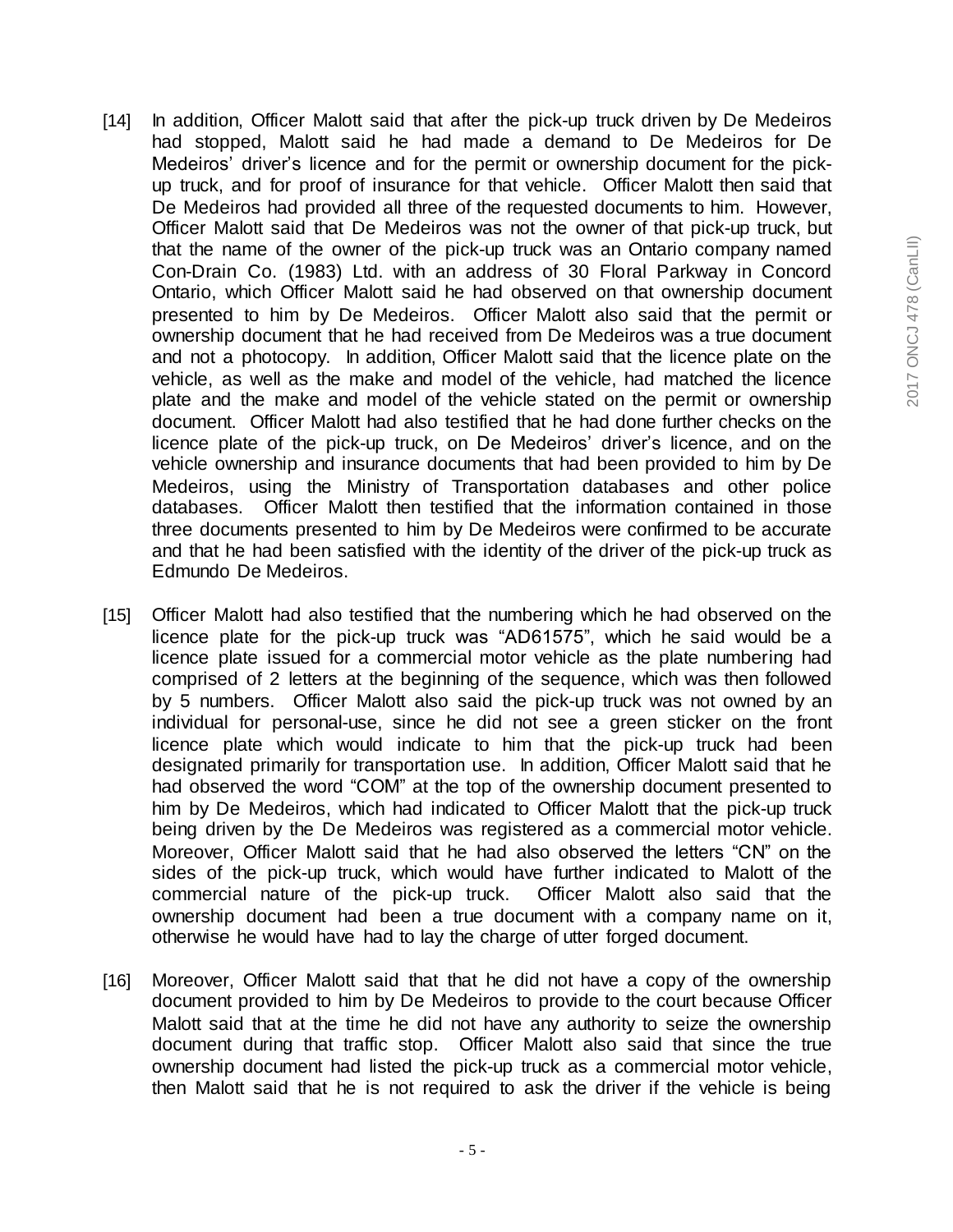used at that time for "personal use", nor is Malott required to find out if the driver is an employee, since no one in any event would be legally permitted to smoke in an enclosed workplace.

- [17] Officer Malott also said that after using the Ministry of Transportation and police databases, which he had accessed for verifying and checking the information contained in the documents presented to him by De Medeiros, Malott said he had decided to charge De Medeiros for smoking in an enclosed workplace, which is contrary to s. 9(1) of the SFOA. In addition, Officer Malott also said that he had charged Con-Drain Co. (1983) Ltd., as the owner of the pick-up truck, for contravening s. 9(3)(a) of the SFOA, which is for the offence of failing as an employer to ensure compliance with s. 9 of the SFOA in respect to having observed De Medeiros smoking tobacco inside the pick-up truck, which is an enclosed workplace. Officer Malott also said he then issued both charges under Part I Certificates of Offence and then gave both of the Part I tickets to De Medeiros.
- [18] During the trial, only one witness had provided testimony and evidence. That testimony was provided by Officer Malott. As such, there had been no evidence from the defendants that would contradict Officer's Malott's testimony, since neither the defendant, Edmundo De Medeiros, nor anyone from the corporate defendant, Con-Drain Co. (1983) Ltd., had appeared at the trial. However, both defendants had been represented at the trial by their legal representative, who had cross-examined Officer Malott.
- [19] In their argument to exclude parts of Officer Malott's testimony, the defendants submit that in order for the prosecution to prove that the pick-up truck was an enclosed workplace within the meaning of the SFOA, it has to first prove that the pick-up truck is a commercial vehicle. However, the defendants submit that it had failed to do so, since Officer Malott's testimony that the pick-up truck is registered as a commercial vehicle would be hearsay evidence, as Officer Malott had testified to what he had observed written on the ownership document that had been provided to him by the driver of the pick-up truck, which would make that evidence inadmissible. And, since the prosecution had omitted to enter a certified document from the Ministry of Transportation as proof that the pick-up truck is registered as a commercial motor vehicle, then the defendants submit that there would be no legally admissible evidence that the pick-up truck being driven by Edmundo De Medeiros was in fact a commercial motor vehicle.
- [20] Furthermore, the defendants contend that Officer Malott's testimony that the owner of the pick-up truck is Con-Drain Co. (1983) Ltd. would also be inadmissible hearsay evidence, since Malott had repeated in court for its truth what the name of the owner of the pick-up truck that Malott had observed written on the ownership document. And, because the prosecution had also omitted to enter a certified document from the Ministry of Transportation to prove who the owner is of that pick-up truck, then the defendants contend there is also no proof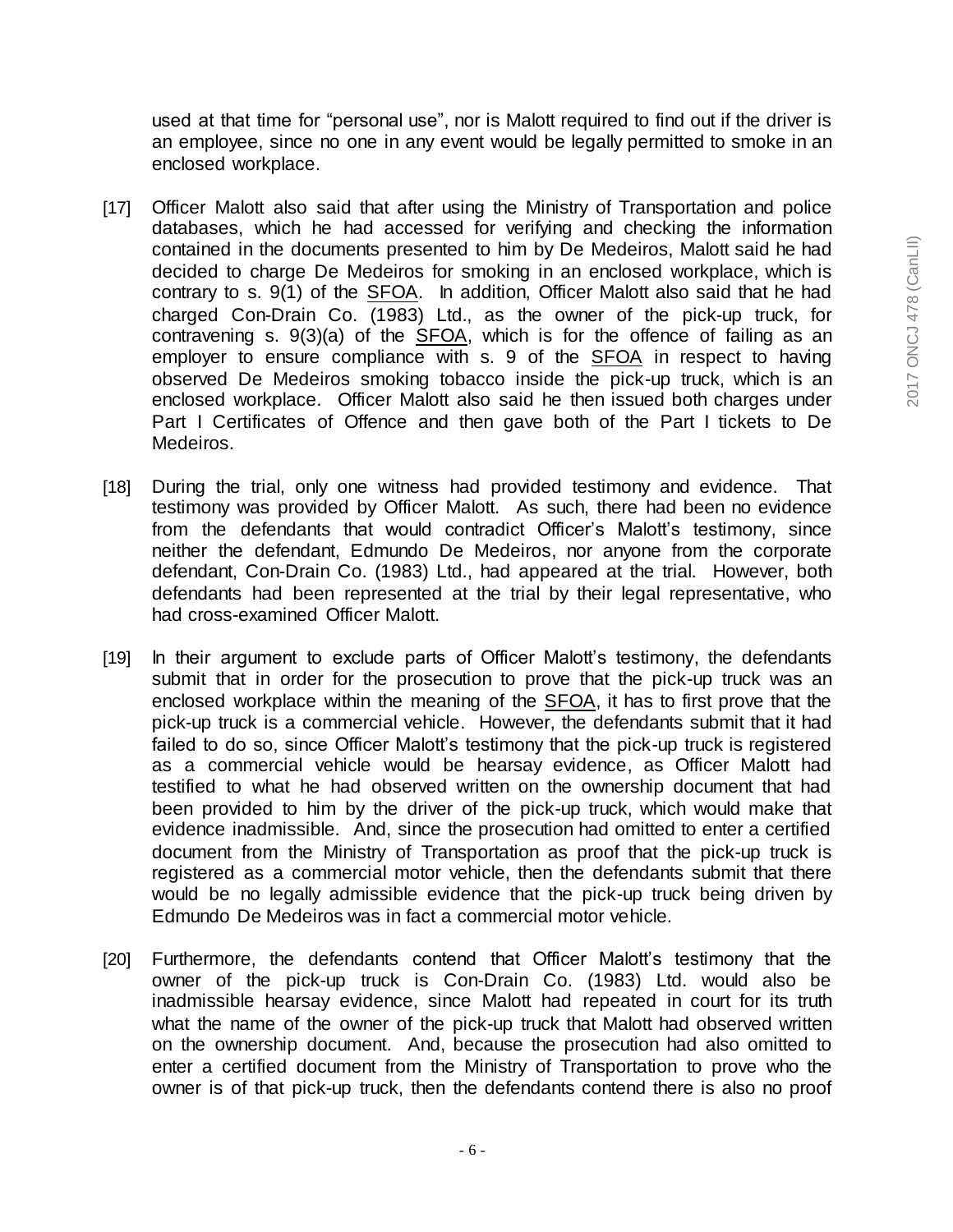or legally admissible evidence that Con-Drain Co. (1983) Ltd. is the registered owner of the pick-up truck being driven by De Medeiros when De Medeiros had been observed by Officer Malott allegedly smoking a tobacco cigarette while driving the pick-up truck.

[21] Accordingly, the defendants submit that the prosecution has not proven that the pick-up truck is a commercial motor vehicle nor that Con-Drain Co. (1983) Ltd. is the legal owner of that pick-up truck, and as such, the defendants contend that the prosecution has not proven beyond a reasonable doubt that the pick-up truck is an enclosed workplace or that the defendants, Edmundo De Medeiros and Con-Drain Co. (1983) Ltd. have committed their respective offences.

# 3. THE CHARGES

[22] As stated in the Certificate of Offence numbered 31605137421B that was issued on February 1, 2016, the defendant, Edmundo De Medeiros, has been charged with a Part I regulatory offence of smoking tobacco in an enclosed workplace, contrary to s. 9(1) of the Smoke-Free Ontario Act, S.O. 1994, c. 10:

### *Edmundo De Medeiros*

*At Bovaird Dr. West at Bramalea Rd. Brampton*

*Did commit the offence of: Smoke Tobacco in enclosed work place contrary to s. 9(1) of S.F.O.A. (Smoke-Free Ontario Act)*

*2016 – 02 – 01 9:40 AM*

[23] And, as stated on a separate Certificate of Offence numbered 31605137422B that was issued on February 1, 2016, the corporate defendant, Con-Drain Co. (1983) Ltd., has been charged with a Part I regulatory offence of failing to ensure compliance with s. 9 in respect to an enclosed workplace, contrary to s. 9(3)(a) of the Smoke-Free Ontario Act, S.O. 1994, c. 10:

### *Con-Drain Co. (1983) Ltd.*

*At Bovaird Dr. West at Bramalea Rd. Brampton*

*Did commit the offence of: Failure of employer to ensure compliance contrary to s. 9(3)(a) of S.F.O.A. (Smoke-Free Ontario Act)*

*2016 – 02 – 01 9:40 AM*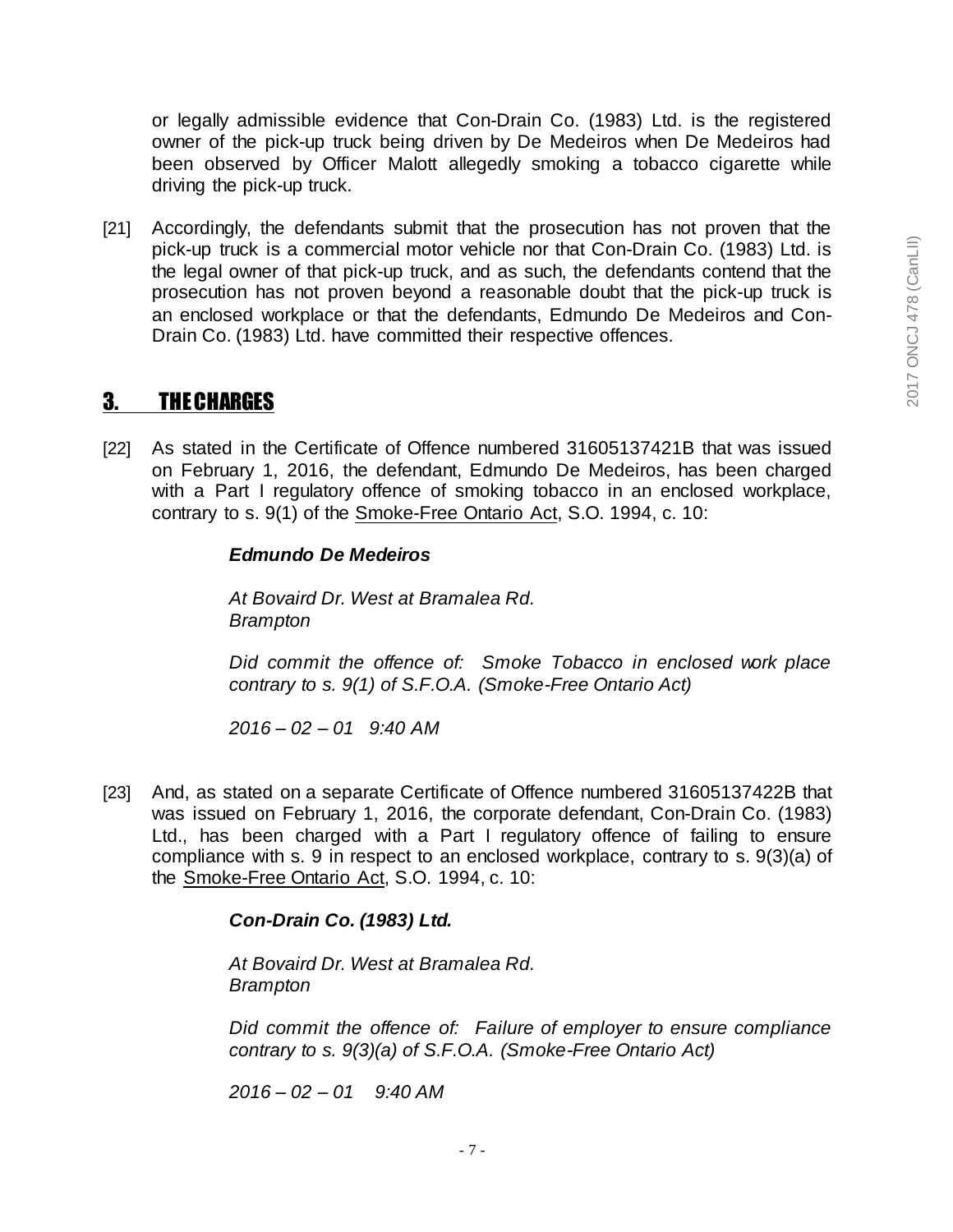# 4. ANALYSIS AND DECISION

- [24] To decide whether the prosecution has proven these two charges beyond a reasonable doubt, the first question that needs to be determined is whether the prosecution has proven that the Ford F-150 pick-up truck driven by De Medeiros is a commercial motor vehicle. If the prosecution fails to prove the pick-up truck is a commercial vehicle, then the charges against both defendants would have to be dismissed, as there would be no evidence then that could prove that the pick-up truck meets the definition of an "enclosed workplace" within the meaning of the Smoke-Free Ontario Act, S.O. 1994, c. 10 ("SFOA").
- [25] Ergo, if there is admissible evidence that proves beyond a reasonable doubt that the pick-up truck being driven by De Medeiros is a commercial motor vehicle and that he had been smoking a tobacco cigarette while driving that pick-up truck, then the prosecution will have proven that De Medeiros had committed the offence of smoking tobacco in an enclosed workplace contrary to s. 9(1) of the SFOA beyond a reasonable doubt, since a commercial vehicle by its nature would be such a place where employees would work in or frequent during the course of their employment, and would therefore be an enclosed workplace within the meaning of s. 1(1) of the SFOA. And more important, the pick-up truck would still be an enclosed workplace if it is a commercial motor vehicle, regardless of whether there is an evidence of who the owner of that pick-up truck had been on February 1, 2016.
- [26] As well, if the prosecution proves that the pick-up truck is a commercial motor vehicle where employees could work or be found in, and there is admissible evidence which would that prove beyond a reasonable doubt that the pick-up truck being driven by De Medeiros is owned by Con-Drain Co. (1983) Ltd., then under the SFOA, Con-Drain would meet the definition of an employer who would have been responsible for ensuring that everyone complies with s. 9 of the SFOA by not smoking a tobacco cigarette in an enclosed workplace. And, if it is determined that De Medeiros had been smoking a tobacco cigarette while driving the pick-up truck, then Con-Drain would be found guilty of contravening s. 9(3)(a) unless it can prove on a balance of probabilities that it had taken all reasonable care in the circumstances to prevent such event from occurring.
- [27] To these questions, the prosecution submits that there is proof beyond a reasonable doubt that the pick-up truck is a commercial motor vehicle and it is owned by Con-Drain. Such evidence, the prosecution contends, is from the following: (1) Officer Malott's testimony that he had actually observed on the ownership document that had been provided to him by Edmundo De Medeiros, information that had denoted the Ford F-150 pick-up truck being driven by De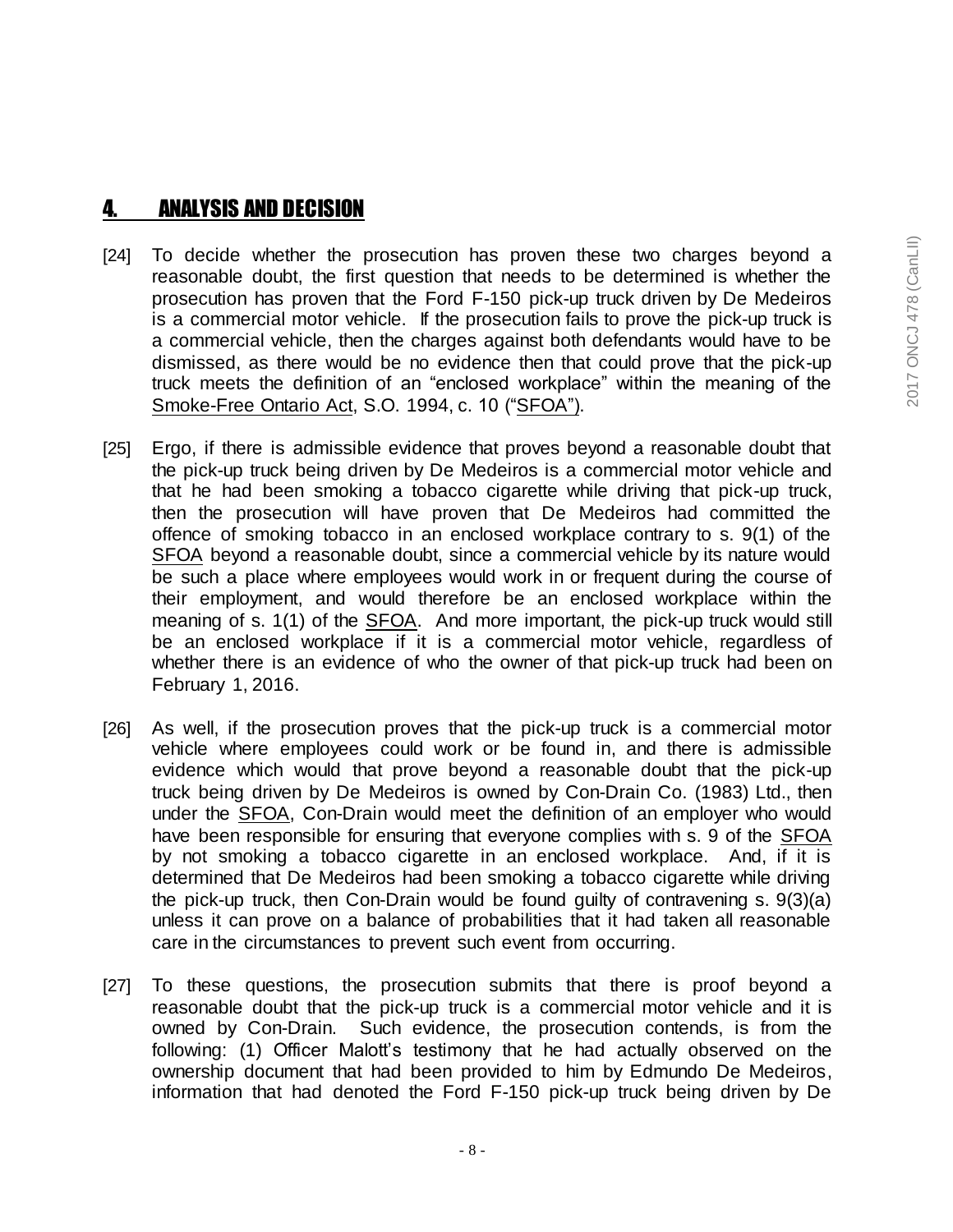Medeiros was a commercial motor vehicle and that the registered owner was Con-Drain Co. (1983) Ltd.; (2) Officer Malott's testimony that the information on the ownership document and the other documents provided to him by De Medeiros were accurate based on verifying the information that he had garnered from the documents with what he had observed on the police and on the Ministry of Transportation databases; (3) Officer Malott's testimony that he had observed particular numbering on the licence plate attached to the Ford F-150 pick-up truck, which had informed Officer Malott that it was a licence plate for a commercial motor vehicle; (4) Officer Malott's testimony that he had observed the lettering "CN" on the doors of the pick-up truck, which Officer Malott believes is also an indication that the pick-up truck was being used as a commercial motor vehicle; and (5) Officer Malott's testimony that he did not observed a green sticker on the front licence plate attached to the Ford F-150 pick-up truck, which would have indicated to him that the pick-up truck was being only used primarily for transportation purposes.

[28] On the other hand, the defendants refute the prosecutions' argument that they have proven the elements of the two offences beyond a reasonable doubt and contend instead that there is no admissible evidence of who the owner of the pickup truck is nor any evidence that the pick-up truck in question is a commercial motor vehicle, because Officer Malott's testimony on what he had observed on the ownership document and then repeated in court for its truth, amounts to inadmissible hearsay evidence. And, akin to how the prosecution proves who the owner is of a particular motor vehicle for the offence of "owner operate a motor vehicle on a highway without insurance", the defendants submit that the prosecution is also required to obtain and provide a certified document from the Ministry of Transportation to prove who is the legal owner of the motor vehicle and to prove the pick-up truck is classified as a commercial vehicle.

# **(A) WHY WOULD A PICK-UP TRUCK BE AN "ENCLOSED WORKPLACE"?**

- [29] According to s. 9(1) of the SFOA, no one is permitted to smoke tobacco or hold lighted tobacco in an "enclosed workplace":
	- *9(1) No person shall smoke tobacco or hold lighted tobacco in any enclosed public place or enclosed workplace.*
- [30] An "enclosed workplace" is defined under s. 1(1) of the SFOA and includes the "inside of any vehicle that is covered by a roof" that is "not primarily a private dwelling" and in which "employees work in or frequent during the course of their employment, whether or not they are acting in the course of their employment at the time" [*emphasis is mine below*]:

*1.(1) In this Act,*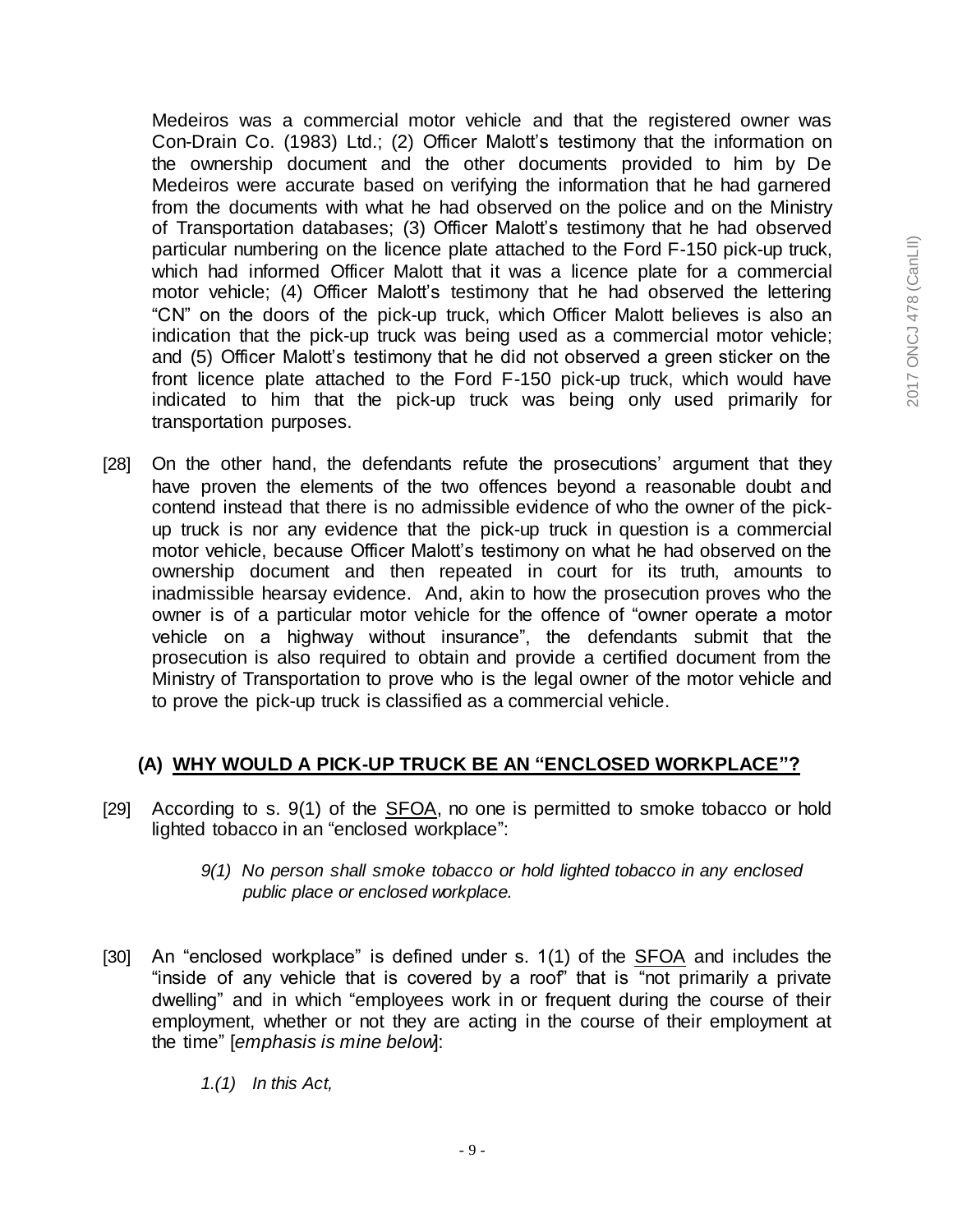*…*

*"enclosed workplace" means,*

- *(a) the inside of any place, building or structure or vehicle or conveyance or a part of any of them,*
	- *(i) that is covered by a roof,*
	- *(ii) that employees work in or frequent during the course of their employment whether or not they are acting in the course of their employment at the time, and*
	- *(iii) that is not primarily a private dwelling, or*

*(b) a prescribed place;*

[31] Also, under s. 1(2) of the SFOA, when referring to an enclosed workplace, a "private dwelling" does not specifically refer to a motor vehicle, but includes "Private self-contained living quarters in any multi-unit building or facility or "Any other prescribed place":

#### **Private dwelling**

- [1\(2\)](http://www.ontario.ca/fr/lois/loi/94t10#s1s2) For greater certainty, and without restricting the generality of the expression, the following are primarily private dwellings for the purposes of the definition of "enclosed workplace" in subsection (1):
	- *1. Private self-contained living quarters in any multi-unit building or facility.*
	- *2. Any other prescribed place.*
- [32] Ergo, as specified in the definition of an "enclosed workplace" in s. 1(1) of the SFOA, a pick-up truck would be an enclosed workplace if it is a commercial motor vehicle with a roof and a location where employees could or would work in or frequent during the course of their employment whether or not they are acting in the course of their employment at the time.
- [33] However, this definition does not specify that a person who is smoking or holding lit tobacco in an enclosed workplace, such as in a pick-up truck, has to be actually engaged or acting as an employee in respect to that vehicle for that vehicle to be classified as an enclosed workplace. Nor does s. 9(1) and s. 1(1) of the SFOA, specifically require the prosecution to prove De Medeiros was acting in the capacity of an employee or that he was employed by Con-Drain Co. (1983) Ltd., at the time that he had been driving the pick-up truck, since the no-smoking prohibition is not limited to only "employees", but applies to everyone, as the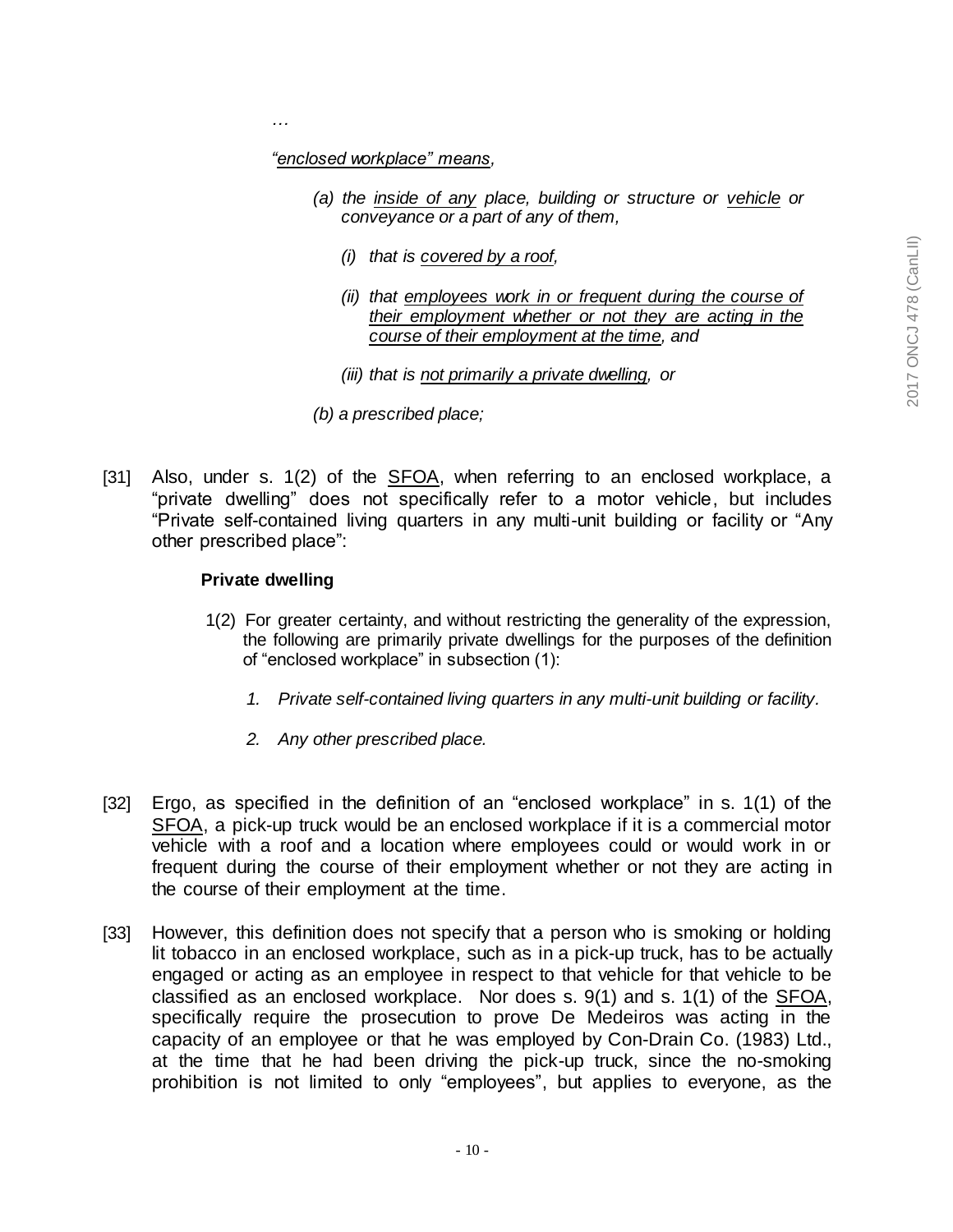provision states that "no person" shall smoke or hold tobacco in an enclosed workplace.

- [34] On the other hand, evidence that De Medeiros is an employee of the owner of the pick-up truck would be a factor that could aid in establishing that the pick-up truck is a commercial motor vehicle, but it is not a required element of the offence that has to be proven by the prosecution.
- [35] As such, the prosecution does not have to prove that the defendant, Edmundo De Medeiros, is an employee or an employee of Con-Drain Co. (1983) Ltd. to prove the pick-up truck is an enclosed workplace. However, the trier of fact must be satisfied that the inside of the motor vehicle at issue is a vehicle in which employees could or would work in or frequent during the course of their employment.
- [36] Moreover, since a commercial motor vehicle by its very nature is a location where employees could or would work or frequent during the course of their employment, then the inside of a pick-up truck covered with a roof that is registered as a commercial motor vehicle would meet the definition of an enclosed workplace. In addition, evidence which shows that the motor vehicle where the alleged smoking had occurred had been owned by corporation would also be an indication that it is being used in or for a business, as opposed to a motor vehicle that it is owned by a human individual that is intended for their personal use.
- [37] Furthermore, the prosecution is not required to prove that a commercial motor vehicle is not being used for personal purposes when someone is observed smoking tobacco in that commercial motor vehicle. Such evidence of what use was being made of the commercial motor vehicle at the time that the act of smoking tobacco had been observed would be within the knowledge of the person operating the commercial motor vehicle, so it would be up to the person observed smoking tobacco in a commercial motor vehicle that would meet the definition of an enclosed workplace to produce or introduce evidence to the contrary that the commercial motor vehicle was not being used as a commercial motor vehicle, but for a personal purpose at the time the smoking of tobacco had been observed.
- [38] Consequently, unless there is evidence to the contrary, the inside of a motor vehicle covered with a roof that is registered as a commercial motor vehicle would be presumptively a location in which employees would work in or frequent during the course of their employment, since it would be reasonable to infer that a motor vehicle registered as a commercial vehicle is not being used for primarily for personal purposes or it would have been properly registered as a "personal-use" motor vehicle and not as a commercial motor vehicle.
- [39] Therefore, even where there is no evidence that De Medeiros had been an employee or acting in the course of his employment at the time when he was supposedly observed to be smoking a tobacco cigarette, the inside of the pick-up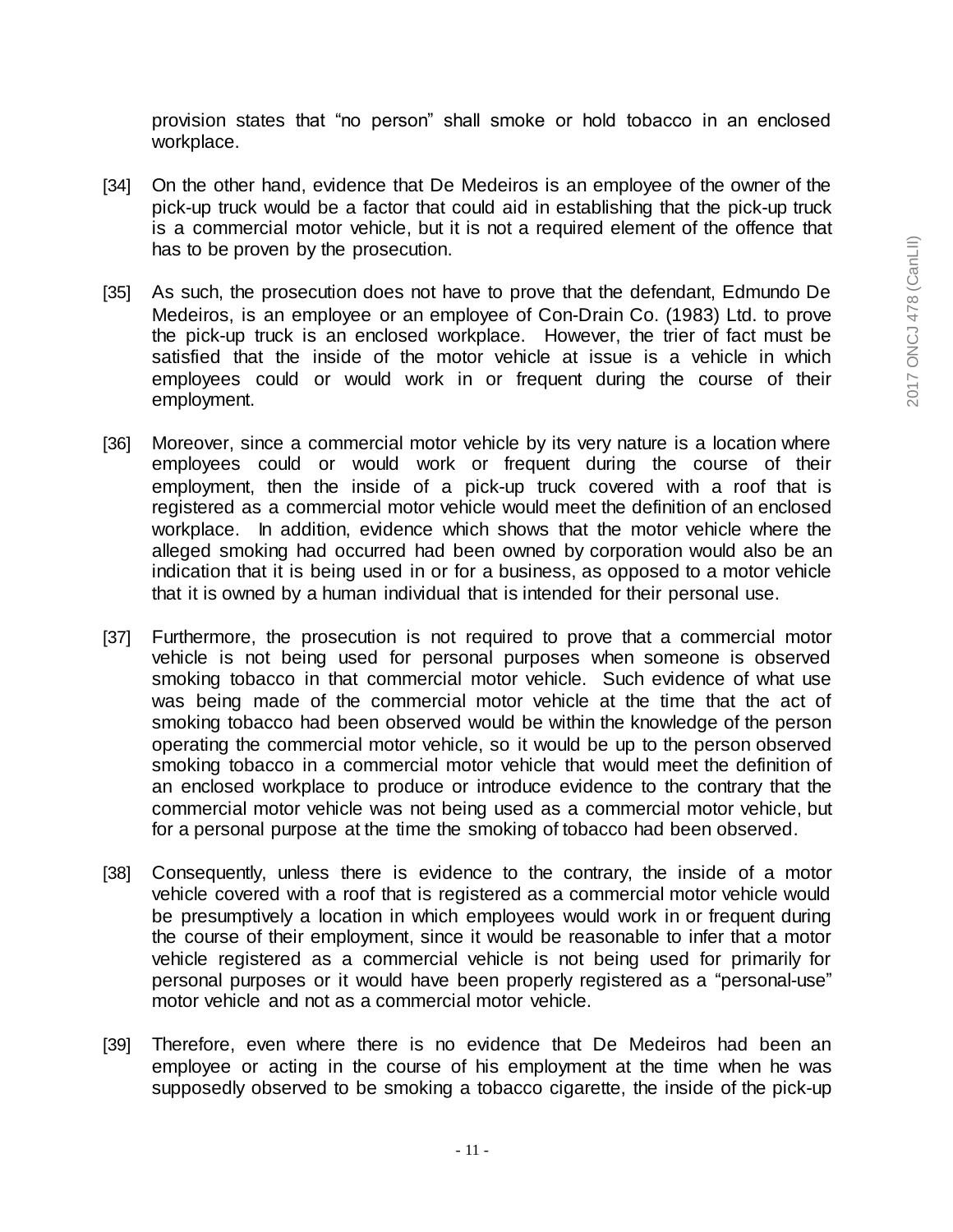truck that was being driven by De Medeiros would still be considered an "enclosed workplace" under s. 1(a)(ii) of the SFOA, if it is proven to be a commercial motor vehicle and a location where employees could or would work in or frequent during the course of their employment -- as long as there is no evidence that the pick-up truck was being used as a "personal-use" motor vehicle at the time the smoking of tobacco inside the pick-up truck had been observed.

# **(B) IS THERE ANY LEGALLY ADMISSIBLE EVIDENCE THAT THE PICK-UP TRUCK THAT WAS BEING DRIVEN BY DE MEDEIROS IS A COMMERCIAL MOTOR VEHICLE AND THAT IT IS OWNED BY CON-DRAIN CO. (1983) LTD.?**

- [40] Officer Malott had testified that (1) he had observed an Ontario licence plate with the numbering of "AD61575" on the pick-up truck and further testified that the numbering on the licence plate had informed him that the licence plate was a commercial licence plate because the plate numbering comprising of 2 letters followed by 5 numbers, which is the sequence and numbering configuration for a commercial licence plate; (2) that Officer Malott had requested the ownership and insurance documents for the pick-up truck and when De Medeiros provided him with the pick-up truck's ownership document Malott had said that he had observed the word "COM" at the top of the ownership document, which informed Officer Malott that the pick-up truck is a commercial vehicle; (3) that Officer Malott had observed the lettering "CN" on the side doors of the pick-up truck, which Malott said had been further indication the pick-up truck was a commercial motor vehicle; and (4) that Officer Malott had not observed a green sticker on the front licence plate that would indicate the pick-up truck was primarily used for transportation, to make it a "personal-use" pick-up truck. Furthermore, Officer Malott said that he had observed on the ownership document provided to him by De Medeiros that the pick-up truck was registered to a company named Con-Drain Co. (1983) Ltd. and that after accessing his police databases and the Ministry of Transportation database and doing further checks on the ownership document he said that he was able to confirm the authenticity and accuracy of the contents of the ownership document provided to him by De Medeiros.
- [41] In addition, Officer Malott said that he did not seize the ownership document for the pick-up truck as he was not lawfully permitted to do so in the circumstances.
- [42] Hence, only Officer Malott's testimony on what he had observed on the ownership document provided to him by De Medeiros as to the name of the owner and as to the registered use of the pick-up truck and then confirmed by him on the Ministry of Transportation database, and then repeated in court for its truth, is hearsay evidence. On the other hand, Malott's testimony of observing the lettering "CN" on the doors of the pick-up truck, the numbering on the licence plate with particular sequencing, and the absence of a green sticker on the front licence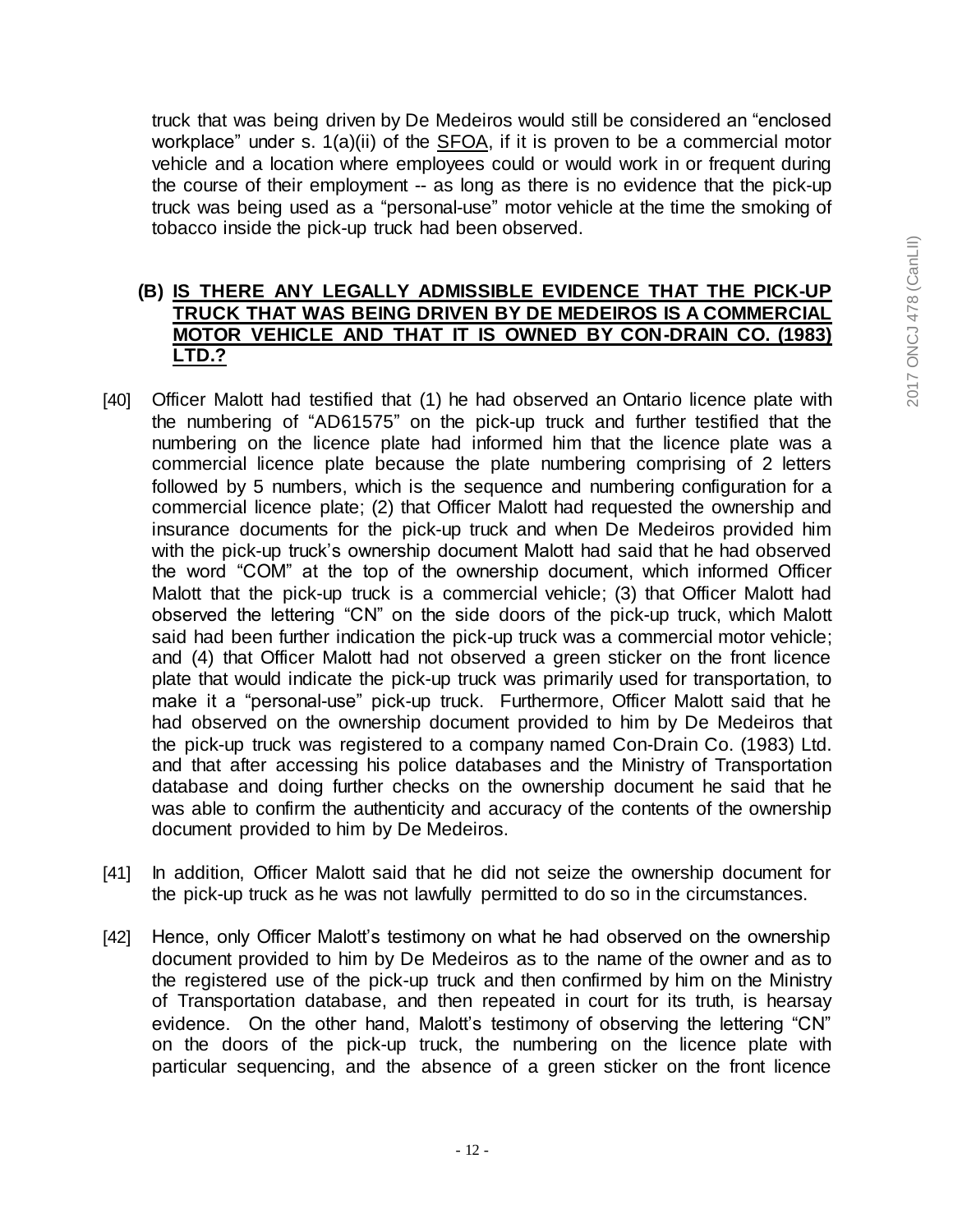plate that would have indicated to him that the pick-up truck was only being used primarily for transportation, is not hearsay evidence.

# **(1) A Pick-Up Truck Is Legally Considered To Be Commercial Motor Vehicle Under Ontario's** *Highway Traffic Act*

- [43] In considering whether the pick-up truck being driven by De Medeiros is a commercial motor vehicle, it is important to note that a pick-up truck is legally considered in Ontario to be a commercial motor vehicle for the purpose of the Highway Traffic Act, R.S.O. 1990, c. H.8, unless it has been registered for "personal use" with the Ministry of Transportation.
- [44] Pick-up trucks are specifically defined as commercial motor vehicles under s. 1(1) of the Highway Traffic Act, R.S.O. 1990, c. H.8, where it states that a "commercial motor vehicle" is a motor vehicle that has permanently attached thereto a "truck or delivery body" [*emphasis is mine below*]:

*1(1) In this Act,*

…

*"commercial motor vehicle" means a motor vehicle having permanently attached thereto a truck or delivery body and includes ambulances, hearses, casket wagons, fire apparatus, buses and tractors used for hauling purposes on the highways;*

[45] In addition, s. 1(10) of the Highway Traffic Act provides that the Lieutenant Governor in Council may make regulations defining "commercial motor vehicle" differently than from its definition in subsection 1(1) for the purposes of any Part or provision of the Highway Traffic Act:

### *Definition of "commercial motor vehicle"*

- *1(10) The Lieutenant Governor in Council may make regulations defining "commercial motor vehicle" differently from its definition in subsection (1) for the purposes of any Part or provision of this Act, and those regulations may include or exclude any vehicle or class of vehicles for the purposes of that definition,* including *the inclusion or exclusion of vehicles or classes of vehicles based on a use or uses to which a vehicle may be put.*
- [46] Ergo, under the s. 1(1) Highway Traffic Act definition, a pick-up truck, as a type of motor vehicle, would be a commercial vehicle since it is a motor vehicle that would have a truck body permanently attached.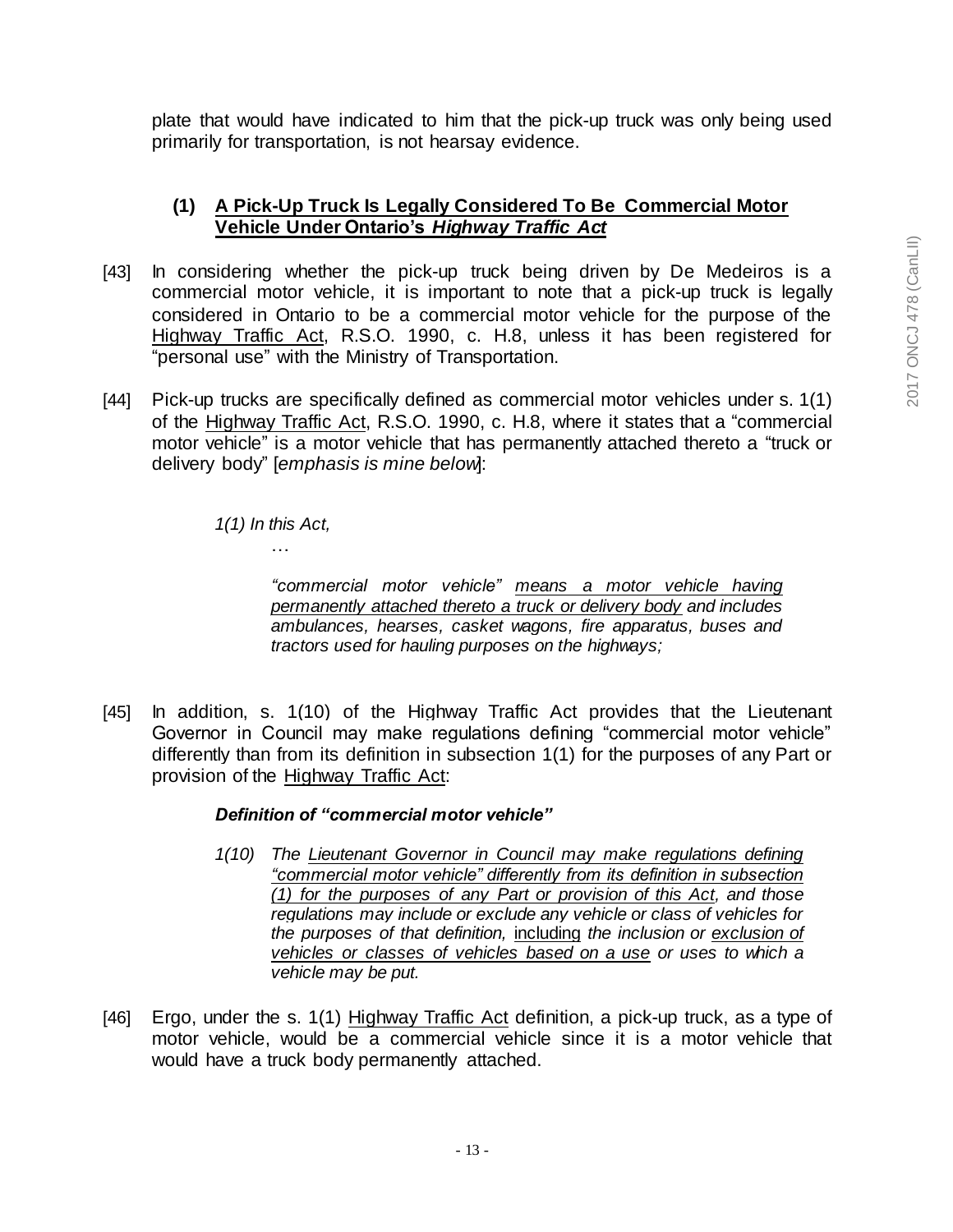# **(2)** *Vehicle Permits Regulation***, Reg. 628, R.R.O. 1990**

- [47] Furthermore, under the heading, "Annual Validation Fees For Additional Classes Of Vehicles", in Schedule 4 of the *Vehicle Permits Regulation*, Reg. 628, R.R.O. 1990, a schedule of fees is set out for specific classes of commercial motor vehicles which includes types of commercial motor vehicles that are for "personal use".
- [48] In particular, under item #11 in Schedule 4, there is a specific fee for a vehicle permit for the category of a commercial motor vehicle or a combination of a commercial motor vehicle and trailer or trailers, other than a bus, that has a gross weight of not more than 3,000 kilograms. And, under item #12 there is a specific fee for a vehicle permit for the category of a commercial motor vehicle or a combination of a commercial motor vehicle and trailer or trailers, other than a bus, that has a gross weight of not more than 3,000 kilograms, where the vehicle is "used primarily for personal transportation". And, under item #13 there is a specific fee for a vehicle permit for the category of a commercial motor vehicle or a combination of a commercial motor vehicle and trailer or trailers, other than a bus, that has a gross weight of not more than 3,000 kilograms, where the permit holder is a resident of Northern Ontario who "uses the vehicle primarily for personal transportation":

| Item | Class of Vehicle                                                                                                                                                                                                                                              | Annual Fee in dollars<br>From January 1, 2016<br>to August 31, 2016 | Annual Fee in dollars<br>On and after<br>September 1, 2016 |
|------|---------------------------------------------------------------------------------------------------------------------------------------------------------------------------------------------------------------------------------------------------------------|---------------------------------------------------------------------|------------------------------------------------------------|
|      |                                                                                                                                                                                                                                                               |                                                                     |                                                            |
| 11.  | For a commercial motor vehicle or a<br>combination of a commercial motor<br>vehicle and trailer or trailers, other than<br>a bus, with a gross weight of not more<br>than 3,000 kilograms                                                                     | 108                                                                 | 120                                                        |
| 12.  | For a commercial motor vehicle or a<br>combination of a commercial motor<br>vehicle and trailer or trailers, other than<br>a bus, with a gross weight of not more<br>than 3,000 kilograms, if the vehicle is<br>used primarily for personal<br>transportation | 108                                                                 | 120                                                        |
| 13.  | For a commercial motor vehicle or a<br>combination of a commercial motor<br>vehicle and trailer or trailers, other than<br>a bus, with a gross weight of not more<br>than 3,000 kilograms, if the permit<br>holder is a resident of Northern Ontario          | 54                                                                  | 60                                                         |

#### *SCHEDULE 4 ANNUAL VALIDATION FEES FOR ADDITIONAL CLASSES OF VEHICLES*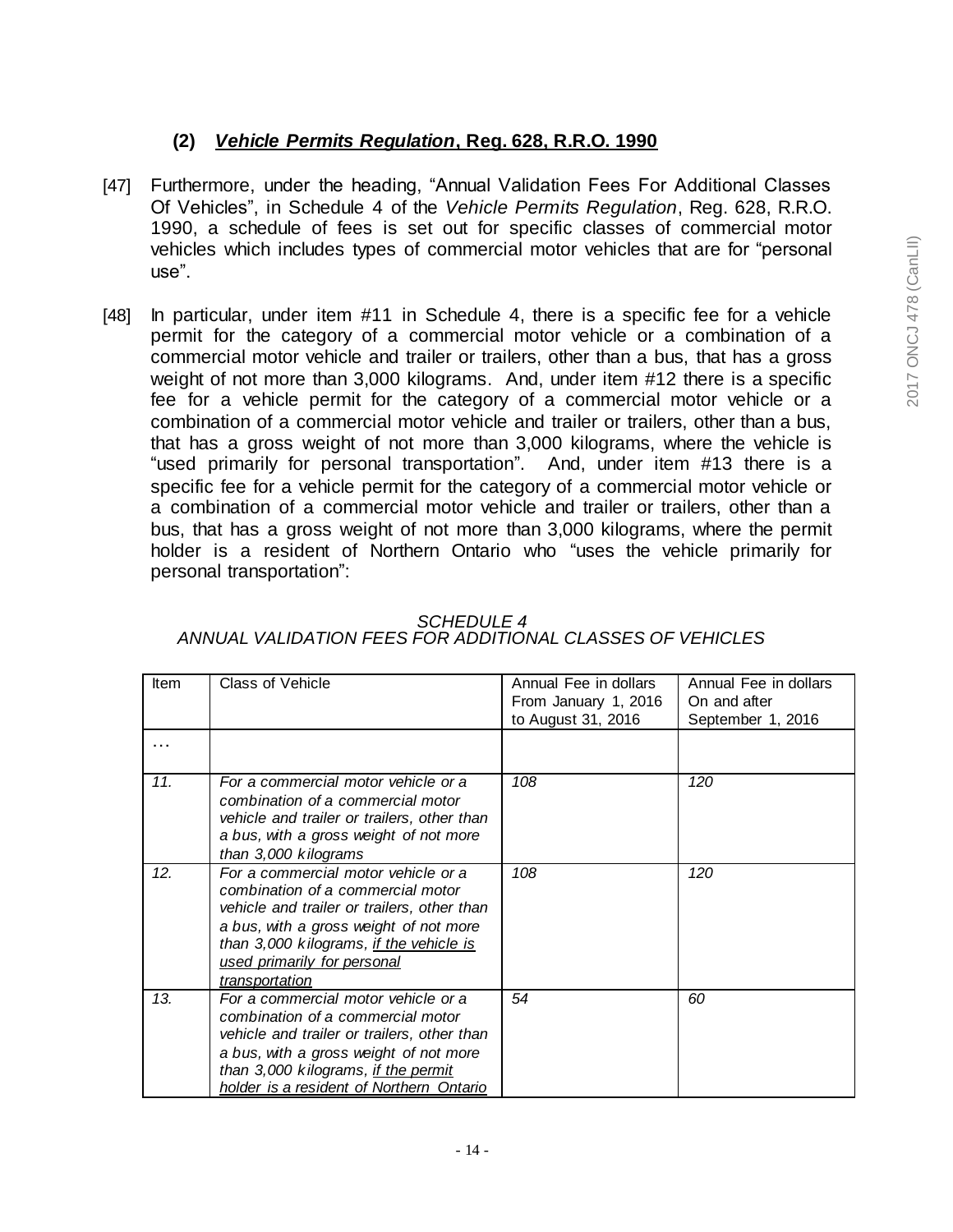| $\ddot{\phantom{0}}$<br>orimarily<br>uses<br>venic<br>the<br>whc<br>92<br>וטו |  |
|-------------------------------------------------------------------------------|--|
| one.<br>$-1$<br>.<br>וחר<br>$\overline{u}$                                    |  |

[49] In short, commercial motor vehicles can be registered as "personal-use" vehicles with the Ministry of Transportation.

### **(3) Validation Tags Are Required To Be Placed On The Front Licence Plate Of A Commercial Motor Vehicle**

[50] Also, under s. 9(1) of the *Vehicle Permits Regulation*, Reg. 628, R.R.O. 1990, the validation sticker or tag for a commercial vehicle is required to be affixed to the front licence plate:

### *NUMBER PLATES*

- *9(1) Evidence of validation issued for use on a number plate shall be affixed,*
	- *(a) where the permit is for a commercial motor vehicle, in the upper right corner of the number plate exposed on the front of the motor vehicle; and*
	- *(b) in all other cases, in the upper right corner of the number plate exposed on the rear of the motor vehicle.*
- **(4) When A Pick-Up Truck Is Only Used For "Personal Purposes", The Owner Of The Pick-Up Truck Will Not Be Obligated To Comply With Certain Requirements That Owners Of Commercial Motor Vehicles Have To Comply With**
- [51] Three regulations enacted under the Highway Traffic Act, R.S.O. 1990, c. H.8, also specifically refer to a pick-up truck as a commercial motor vehicle. These are the *Commercial Motor Vehicle Operators' Information Regulation*, O. Reg. 427/97; the *Commercial Motor Vehicle Inspections Regulation*, O. Reg. 199/07; and the *Hours Of Service Regulation* O. Reg. 555/06. On the other hand, these same regulations also provide for specific circumstances when a pick-up truck is a "personal-use" type of commercial motor vehicle that would exempt the owner or operator of the pick-up truck from complying with particular regulations that owners of commercial motor vehicles have to comply with.

# **(a)** *Commercial Motor Vehicle Operators' Information Regulation***, O. Reg. 427/97**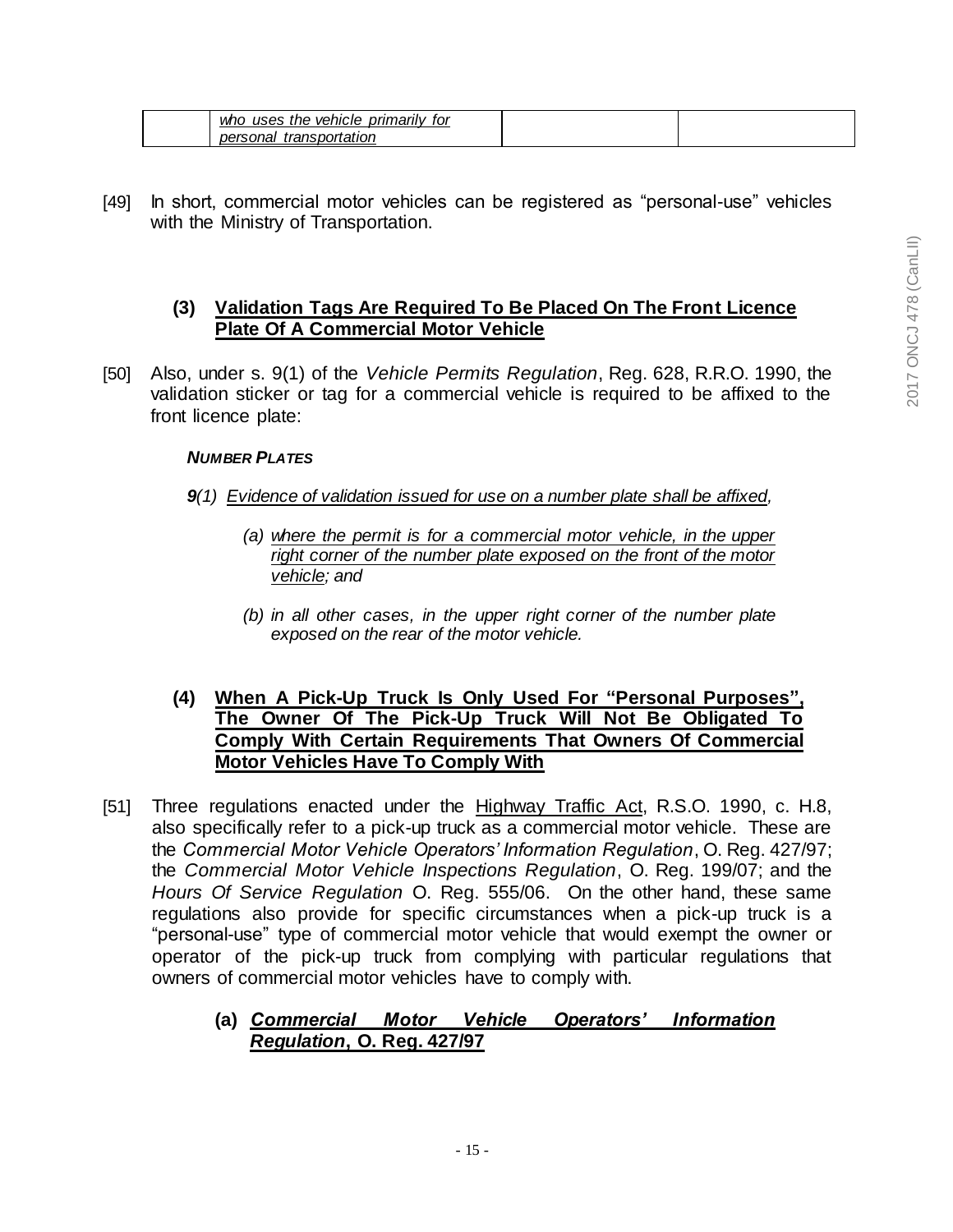[52] In addition, under s. 1.2(2) of the *Commercial Motor Vehicle Operators' Information Regulation*, O. Reg. 427/97, which is a regulation that sets out the requirements for operators of commercial motor vehicles to have a Commercial Vehicle Operators Registration (CVOR) certificate for their commercial vehicles as required under s. 16 of the Highway Traffic Act, which is a provision that prohibits someone from driving or operating a commercial motor vehicle on a highway unless the operator of the vehicle is the holder of a valid CVOR certificate. Moreover, under s. 1.2(2), a pick-up truck is legally defined as a "commercial" motor vehicle where it has a manufacturer's gross vehicle weight rating of 6,000 kilograms or less and is fitted with either the unmodified original box installed by the manufacturer or an unmodified replacement box that duplicates the one that had been installed by the manufacturer:

*1.2(2) In this section,*

*"pick-up truck" means a commercial motor vehicle that,*

- *(a) has a manufacturer's gross vehicle weight rating of 6,000 kilograms or less, and*
- *(b) is fitted with either,*
	- *(i) the original box that was installed by the manufacturer, which has not been modified, or*
	- *(ii) a replacement box that duplicates the one that was installed by the manufacturer, which has not been modified.*
- [53] However, if the pick-up truck is being only used for "personal purposes without compensation" and "it is not carrying, or towing a trailer that is carrying, commercial cargo or tools or equipment of a type normally used for commercial purposes", then under s. 1.2(1)(a) and (b) of the *Commercial Motor Vehicle Operators' Information Regulation*, O. Reg. 427/97, the owner of a pick-up truck is exempt from the requirement under s. 16 of the Highway Traffic Act to obtain a CVOR certificate for that pick-up truck [*emphasis is mine below*]:
	- *1.2(1) A pick-up truck is exempt from the requirements of section 16 of the Act if,*
		- *(a) it is being used for personal purposes without compensation; and*
		- *(b) it is not carrying, or towing a trailer that is carrying, commercial cargo or tools or equipment of a type normally used for commercial purposes.*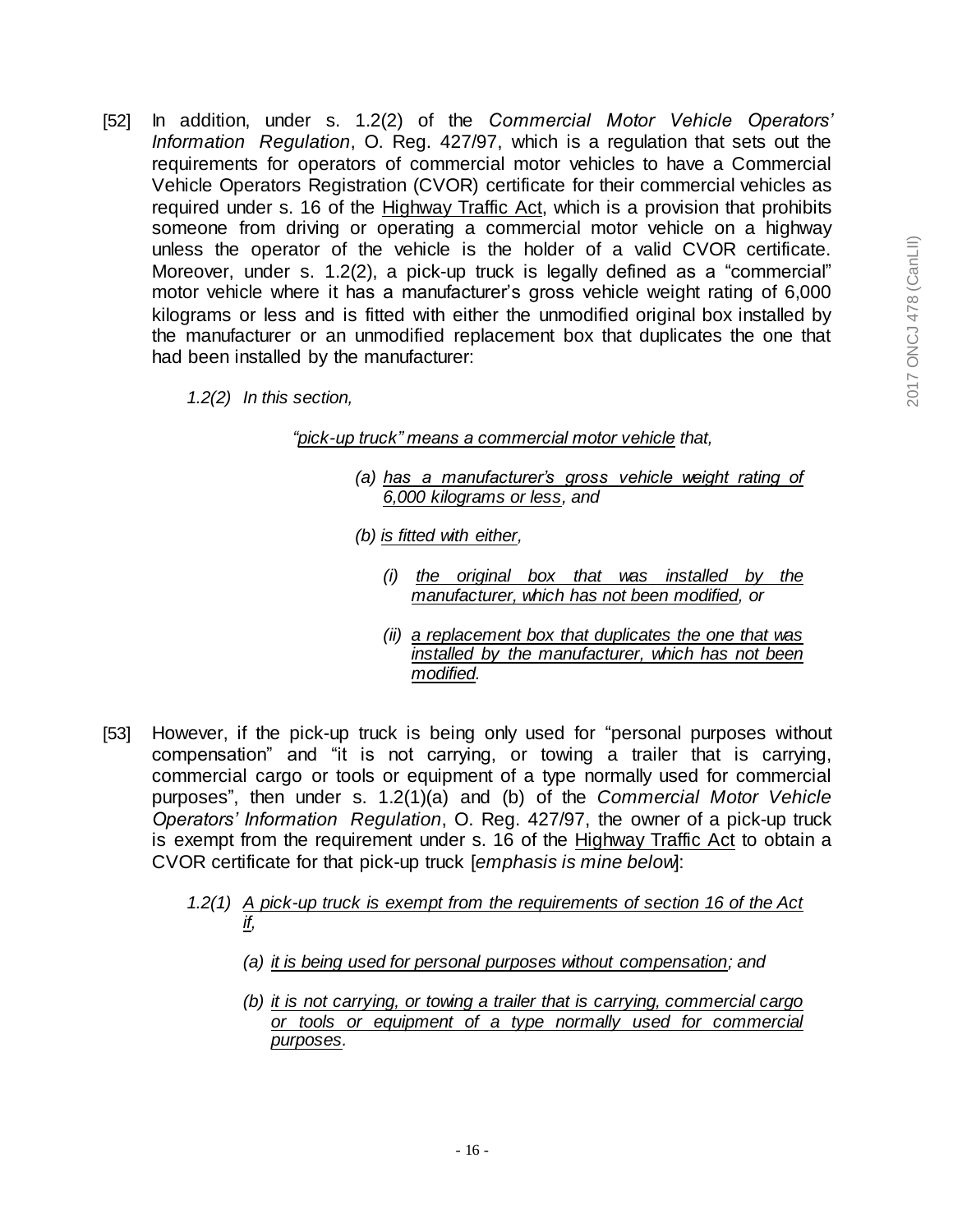# **(b)** *Commercial Motor Vehicle Inspections Regulation***, O. Reg. 199/07**

[54] And, under s. 1(1)(g) of the *Commercial Motor Vehicle Inspections Regulation*, O. Reg. 199/07, which is a regulation that requires the operators of commercial motor vehicles to conduct daily pre-trip inspections of their vehicles before driving on a highway in Ontario, a pick-up truck is not considered to be a commercial motor vehicle for the purposes of this Regulation where the pick-up truck is being used for personal purposes without compensation and is also not carrying, or towing a trailer that is carrying, commercial cargo or tools or equipment of a type normally used for commercial purposes [*emphasis is mine below*]:

# *Definitions And Interpretation*

*…*

*1(1) in section 107 of the act and in this regulation,*

*"commercial motor vehicle" includes a school purposes vehicle but does not include,*

- *(g) a pick-up truck that,*
	- *(i) is being used for personal purposes without compensation, and*
	- *(ii) is not carrying, or towing a trailer that is carrying, commercial cargo or tools or equipment of a type normally used for commercial purposes, or*

*…*

# **(c)** *Hours Of Service Regulation***, O. Reg. 555/06**

[55] Furthermore, under s. 3(4) of the *Hours Of Service Regulation*, O. Reg. 555/06, a regulation which governs the number of hours that the driver of a commercial motor vehicle can legally operate or drive a commercial motor vehicle on a highway during a specific period, a pick-up truck is defined as a commercial motor vehicle, which is the same definition used to define a commercial motor vehicle under s. 1(1) of the Highway Traffic Act. However, s. 3(2) of the *Hours Of Service Regulation* provides that the regulation does not apply to the driver or operator driving a pick-up truck when the pick-up truck is being used for personal purposes without compensation and is not carrying, or towing a trailer that is carrying commercial cargo or tools or equipment of a type normally used for commercial purposes [*emphasis is mine below*]:

# *Exemptions from Regulation*

*…*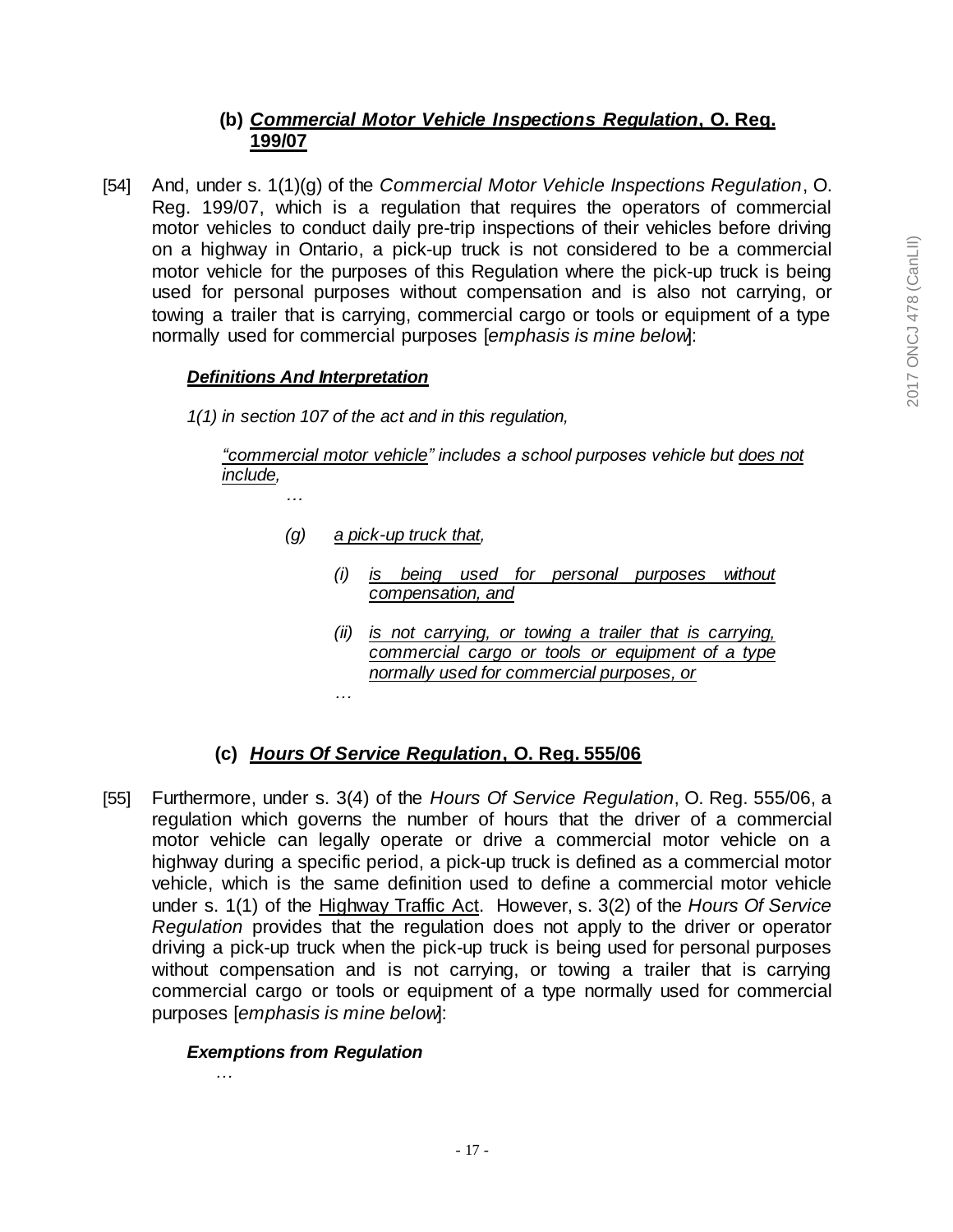- *3(2) This Regulation does not apply to a driver, or the operator of such driver, while driving a pick-up truck that,*
	- *(a) is being used for personal purposes without compensation; and*
	- *(b) is not carrying, or towing a trailer that is carrying, commercial cargo or tools or equipment of a type normally used for commercial purposes.*

*3(4) In this section,*

*…*

*"pick-up truck" means a commercial motor vehicle that,*

- *(a) has a manufacturer's gross vehicle weight rating of 6,000 kilograms or less, and*
- *(b) is fitted with either,*
	- *(i) the original box that was installed by the manufacturer, which has not been modified, or*
	- *(ii) a replacement box that duplicates the one that was installed by the manufacturer, which has not been modified.*

## **(5) How Would Anyone Know If A Pick-Up Truck Has Been Registered With The Ministry Of Transportation For "Personal Use" Only?**

- [56] As for evidence that the pick-up truck being driven by De Medeiros was not registered as a "personal-use" motor vehicle, Officer Malott had testified that he did not observe a green sticker on the front licence plate of the pick-up truck which would indicate to him that the pick-up truck was used primarily for transportation. Moreover, items #12 and #13 of Schedule 4 of the *Vehicle Permits Regulation*, Reg. 628, R.R.O. 1990, which establishes specific permit fees for commercial motor vehicles that are "used primarily for personal transportation" or where the permit holder is a resident of Northern Ontario who "uses the vehicle primarily for personal transportation", would support Officer Malott's testimony that a pick-up truck may be registered with the Ministry of Transportation for "personal use" and that such use can be indicated by a special sticker attached to the front licence plate of the pick-up truck.
- [57] In addition, a pick-up truck that is not used for business or commercial purposes, nor to tow a trailer that is used for business or commercial purposes, but for personal purposes, then the owner of that pick-up truck would be exempt from complying with certain regulations enacted under the Highway Traffic Act that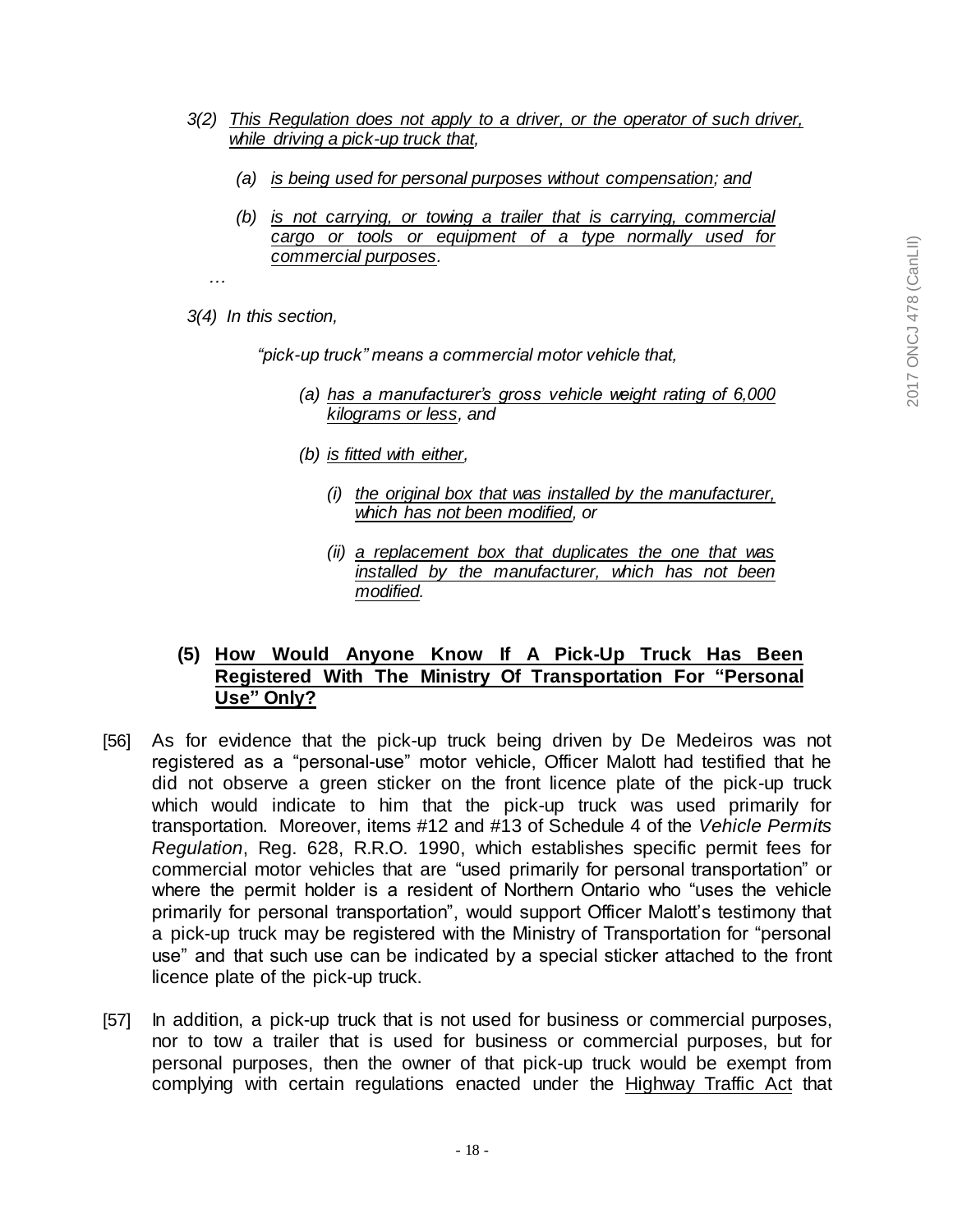owners or operators of commercial motor vehicles are obligated or required to follow.

- [58] In sum, the Highway Traffic Act considers all pickup trucks to be classified legally as commercial motor vehicles, but the owner of a pickup truck can be exempted from complying with the requirements for obtaining a CVOR certificate, for conducting a daily pre-trip inspection, and for complying with the hours of service regulation, if the pick-up truck is being used for personal purposes without compensation and has a manufacturer's gross vehicle weight rating of 6,000 kg. (13,227 lb.) or less, and is fitted with either the original box that was installed by the manufacturer, which has not been modified, or a replacement box that duplicates the one that was installed by the manufacturer and has not been modified, and is not carrying or towing a trailer carrying commercial cargo or tools or equipment of a type normally used for commercial purposes.
- [59] Therefore, either the permit or ownership document or a special sticker issued by the Ministry of Transportation to be attached to the front licence plate would have to specifically indicate that the pick-up truck had been registered as a "personaluse" pick-up truck in order that enforcement officials would know that this particular type of commercial motor vehicle would be exempt from particular regulations enacted under the Highway Traffic Act. And since it would be the owner of the pick-up truck that would have to declare and register the pick-up truck with the Ministry of Transportation as a commercial motor vehicle for "personal use", then the owner of the pick-up truck would have personal knowledge of its declared non-commercial purpose and the record of this declared non-commercial purpose for the pick-up truck would be part of the Ministry of Transportation's database that could be accessed by a police officer. On the other hand, even if the pick-up truck had not been registered as a "personal-use" commercial motor vehicle, the driver or operator of a pick-up truck could still inform and convince an enforcement official that the pick-up truck was being used by the operator or driver for only "personal purposes" at that particular moment.
	- **(a) The driver or operator of a pick-up truck would have the obligation to prove that the pick-up truck had been used for "personal purposes" to establish that the pick-up truck is not an enclosed workplace for the purposes of the SFOA**
- [60] Considering that only De Medeiros would know whether the pick-up truck he was driving was being used for "personal purposes" at the time he had been observed smoking a tobacco cigarette inside the cab of the pick-up truck, then the obligation to adduce evidence that the pick-up truck was being used for "personal purposes" at the time rests with De Medeiros. The prosecution, on the other hand, is not required to prove that the pick-up truck was not being used by De Medeiros for "personal purposes" at the time, once the prosecution proves the pick-up truck is a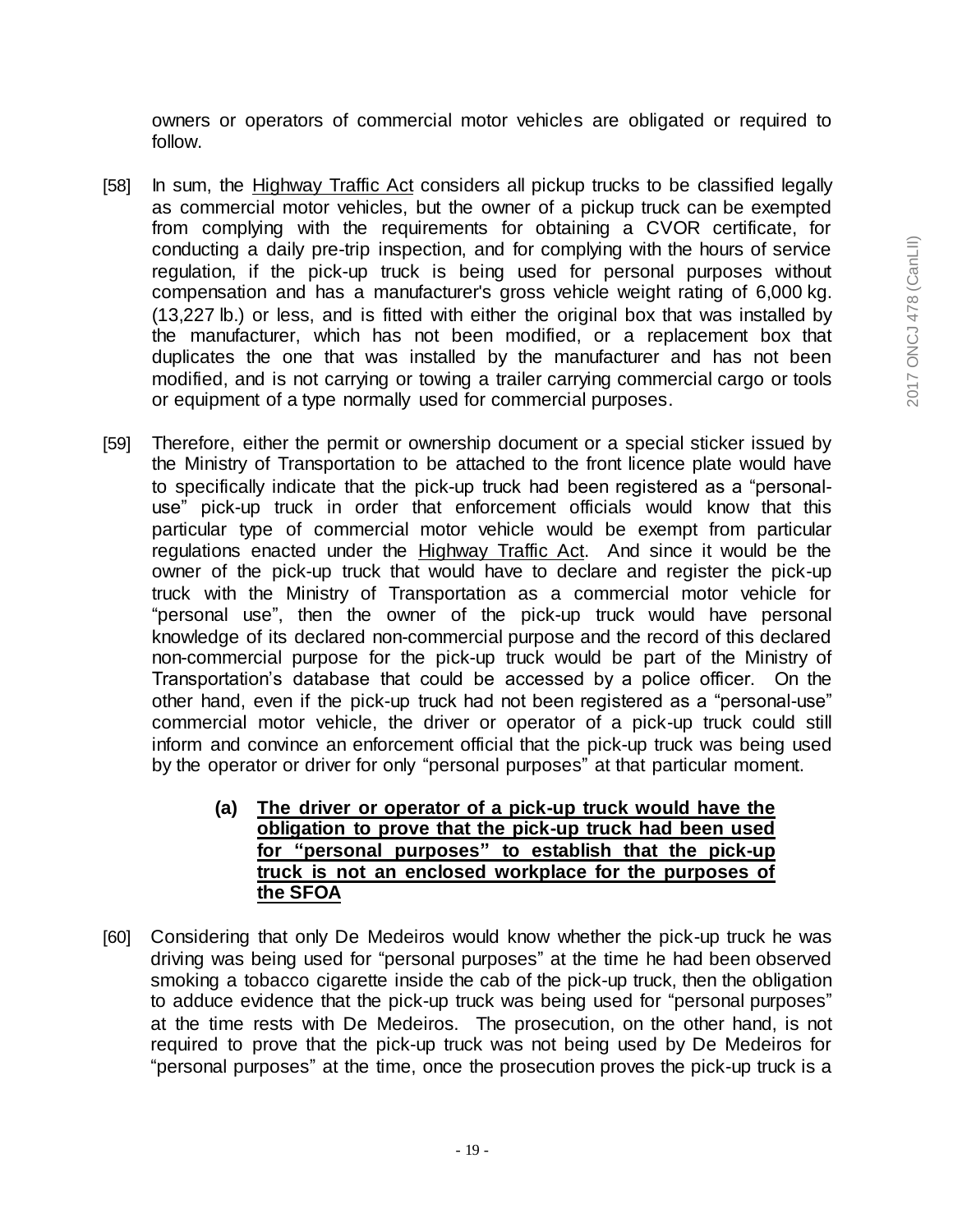commercial motor vehicle, in order to establish the pick-up truck is an enclosed workplace under the SFOA.

# **(6) Is Officer Malott's Testimony That The Pick-Up Truck Is A Commercial Motor Vehicle And That It Is Owned By Con-Drain, Which Officer Malott Had Garnered From What He Had Observed On The Ownership Document Provided To Him By De Medeiros, Admissible For Its Truth?**

- [61] As required under s. 7(5) of the Highway Traffic Act, De Medeiros had been legally required to provide the ownership or vehicle permit document for the pickup truck to Officer Malott upon the demand for that document from Officer Malott. After receiving the ownership document for the pick-up truck from De Medeiros, Malott then read the information contained in the ownership document, which he said had indicated that the pick-up truck was a "commercial" motor vehicle as it had the letters "COM" indicated on the top of the ownership document. Malott also said the registered owner stated on the ownership document was an Ontario company named Con-Drain Co. (1983) Ltd., with an address of 30 Floral Parkway in Concord, Ontario. Malott then testified that he had checked the information on the ownership document with the police and Ministry of Transportation databases and confirmed the information he observed on the document had been accurate.
- [62] However, the defendants contend that this evidence would amount to inadmissible hearsay evidence and that since the prosecution had failed to enter a certified document issued by the Ministry of Transportation to prove the pick-up truck was a commercial motor vehicle and to prove who the registered owner of the pick-up truck had been on February 1, 2016, then the prosecution had failed to prove the necessary elements to establish that the defendants had committed their respective charges beyond a reasonable doubt.

# **(a) Hearsay Evidence Is Presumptively Inadmissible**

- [63] Putting aside that a pick-up truck is legally defined as a commercial motor vehicle under s. 1(1) of the Highway Traffic Act, the defendants' argument that Officer Malott's testimony on the information that he had observed on the ownership document for the pick-up truck and then repeated at trial for its truth would be inadmissible hearsay evidence, will be addressed first.
- [64] In R. v Bradshaw, [2017] S.C.J. No. 35, at para. 1, Karakatsanis J., writing for the majority of the Supreme Court, has neatly summarized why hearsay evidence is presumptively inadmissible, but that it may be exceptionally admitted into evidence under the principled exception when the evidence meets the criteria of necessity and threshold reliability: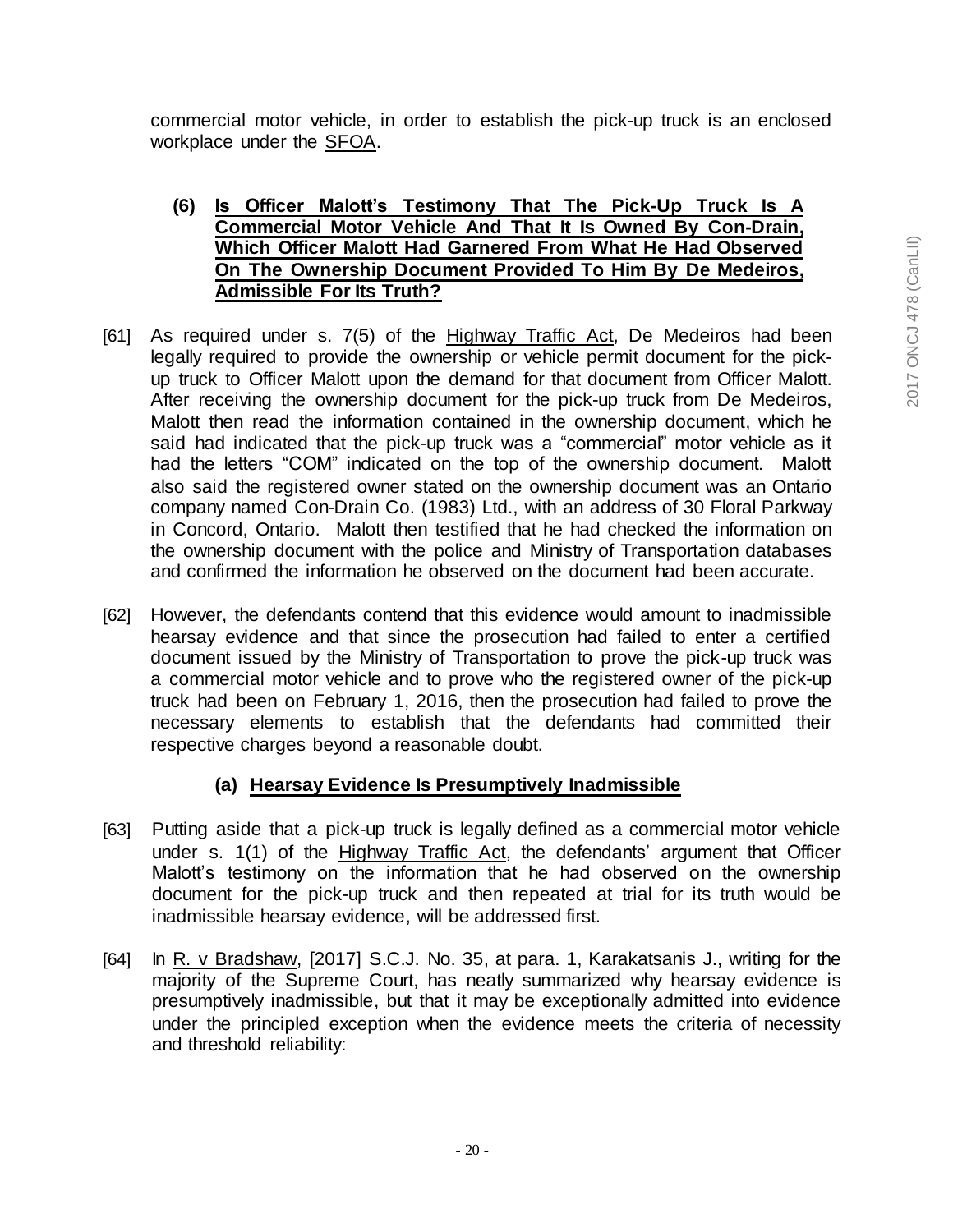*Hearsay is an out-of-court statement tendered for the truth of its contents. It is presumptively inadmissible because — in the absence of the opportunity to cross-examine the declarant at the time the statement is made — it is often difficult for the trier of fact to assess its truth. Thus hearsay can threaten the integrity of the trial's truth-seeking process and trial fairness. However, hearsay may exceptionally be admitted into evidence under the principled exception when it meets the criteria of necessity and threshold reliability.*

[65] Furthermore, in R. v Khelawon, [2006] 2 S.C.R. 787, at paras. 34 to 36, Charron J. for the Supreme Court, had acknowledged that the essential defining features of hearsay are that the statement is adduced to prove the truth of its contents and that there is the absence of a contemporaneous opportunity to cross-examine the declarant of that statement. In addition, Charron J. confirmed that hearsay includes statements and communications expressed by conduct. In addition, Charron J. noted that the basic rule of evidence is that all relevant evidence is admissible, but that there are exceptions to that basic rule, such as the rule against hearsay. Moreover, she also explained that hearsay evidence is not admissible absent an exception, and that it is the difficulty of testing hearsay evidence for its reliability that underlies the rule excluding hearsay statements generally. However, Charron J. then explained that the alleviation of this difficulty is what forms the basis of the exceptions to the hearsay rule [*emphasis is mine below*]:

> *The basic rule of evidence is that all relevant evidence is admissible. There are a number of exceptions to this basic rule. One of the main exceptions is the rule against hearsay: absent an exception, hearsay evidence is not admissible. Hearsay evidence is not excluded because it is irrelevant -- there is no need for a special rule to exclude irrelevant evidence. Rather, as we shall see, it is the difficulty of testing hearsay evidence that underlies the exclusionary rule and, generally, the alleviation of this difficulty that forms the basis of the exceptions to the rule. Although hearsay evidence includes communications expressed by conduct, I will generally refer to hearsay statements only.*

*…*

*At the outset, it is important to determine what is and what is not hearsay. The difficulties in defining hearsay encountered by courts and learned authors have been canvassed before and need not be repeated here: see R. v. Abbey, [1982] 2 S.C.R. 24, at pp. 40-41, per Dickson J. It is sufficient to note, as this Court did in Starr, at para. 159, that the more recent definitions of hearsay are focussed on the central concern underlying the hearsay rule: the difficulty of testing the reliability of the declarant's assertion. See, for example, R. v. O'Brien, [1978] 1 S.C.R. 591, at pp. 593-94. Our adversary system puts a premium on the calling of witnesses, who testify under oath or solemn affirmation, whose demeanour can be observed by the trier of fact, and whose testimony can be tested by crossexamination. We regard this process as the optimal way of testing testimonial evidence. Because hearsay evidence comes in a different form, it raises particular concerns. The general exclusionary rule is a recognition of the difficulty for a trier of fact to assess what weight, if any, is to be given to a statement made by a person who has not been seen or heard, and who has not been subject to the test of cross-examination. The fear is that untested hearsay evidence may be*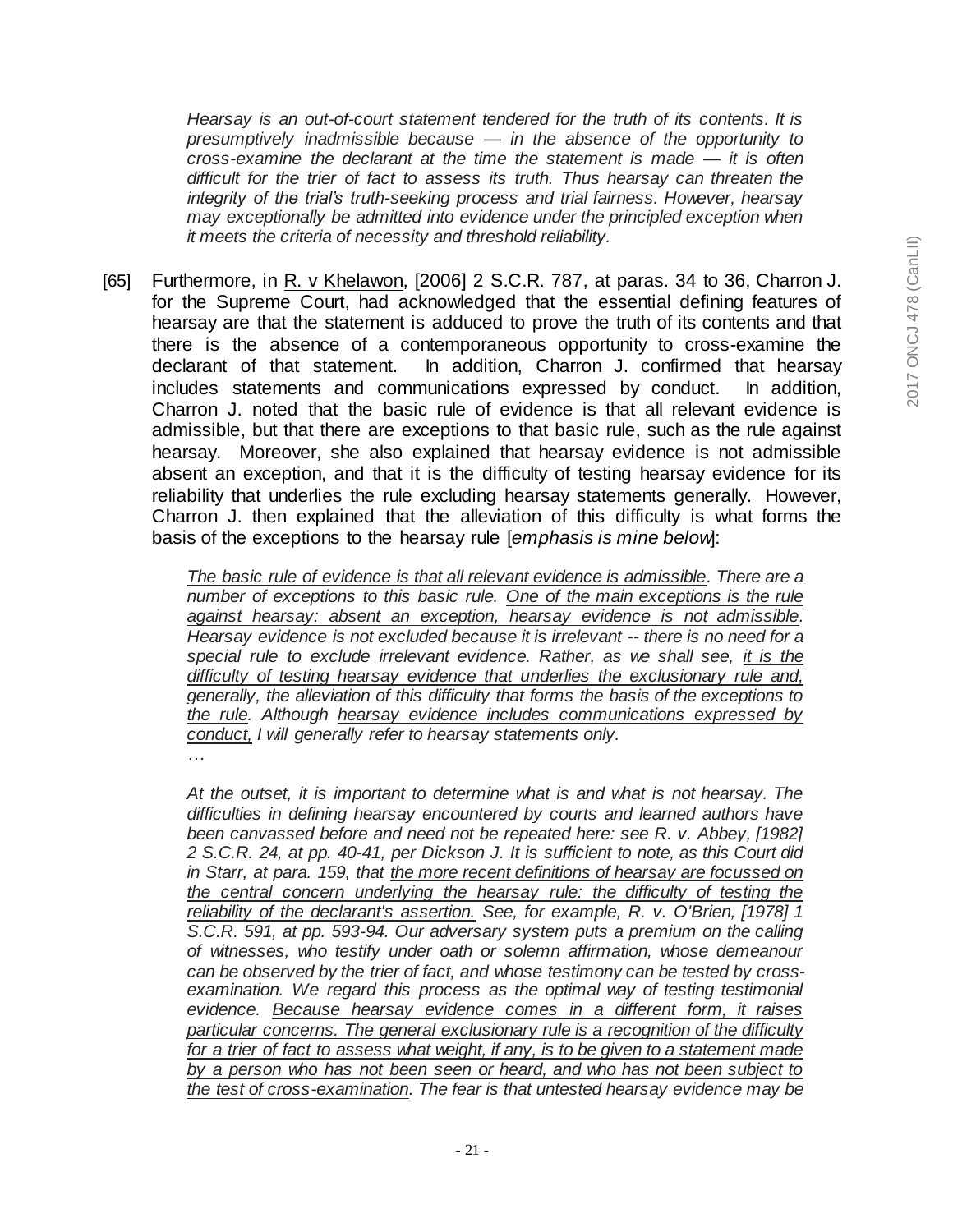*afforded more weight than it deserves. The essential defining features of hearsay are therefore the following: (1) the fact that the statement is adduced to prove the truth of its contents and (2) the absence of a contemporaneous opportunity to cross-examine the declarant. …* 

*The purpose for which the out-of-court statement is tendered matters in defining what constitutes hearsay because it is only when the evidence is tendered to prove the truth of its contents that the need to test its reliability arises. Consider the following example. At an accused's trial on a charge for impaired driving, a police officer testifies that he stopped the accused's car because he received information from an unidentified caller that the car was driven by a person who had just left a local tavern in a "very drunk" condition. If the statement about the inebriated condition of the driver is introduced for the sole purpose of establishing the police officer's grounds for stopping the vehicle, it does not matter whether the unidentified caller's statement was accurate, exaggerated, or even false. Even if the statement is totally unfounded, that fact does not take away from the officer's explanation of his actions. If, on the other hand, the statement is tendered as proof that the accused was in fact impaired, the trier of fact's inability*  to test the reliability of the statement raises real concerns. Hence, only in the *latter circumstance is the evidence about the caller's statement defined as hearsay and subject to the general exclusionary rule.*

[66] Charron J. also reiterated at para. 42 in R. v. Khelawon, that it has long been recognized that a rigid application of the exclusionary rule would result in the unwarranted loss of much valuable evidence, especially where the hearsay statement, because of the way in which it came about, may be inherently reliable, or there may be sufficient means of testing it despite its hearsay form. Charron J. then confirmed that in deciding whether hearsay evidence should be admitted into the trial, hearsay evidence is considered to be presumptively inadmissible unless it is shown on a balance of probabilities by the party wishing to have it admitted that the hearsay evidence falls within an exception to the hearsay rule, but that if it does not fall under a hearsay exception, then it may still be admitted if indicia of reliability and necessity are established on a *voir dire* [*emphasis is mine below*]:

*…*

*It has long been recognized that a rigid application of the exclusionary rule would result in the unwarranted loss of much valuable evidence. The hearsay statement, because of the way in which it came about, may be inherently reliable, or there may be sufficient means of testing it despite its hearsay form. Hence, a*  number of common law exceptions were gradually created. A rigid application of *these exceptions, in turn, proved problematic leading to the needless exclusion of evidence in some cases, or its unwarranted admission in others. Wigmore urged greater flexibility in the application of the rule based on the two guiding principles that underlie the traditional common law exceptions: necessity and reliability (Wigmore on Evidence (2nd ed. 1923), vol. III, s. 1420, at p. 153). This Court first accepted this approach in Khan and later recognized its primacy in Starr. The governing framework, based on Starr, was recently summarized in R. v. Mapara, [2005] 1 S.C.R. 358, 2005 SCC 23, at para. 15:*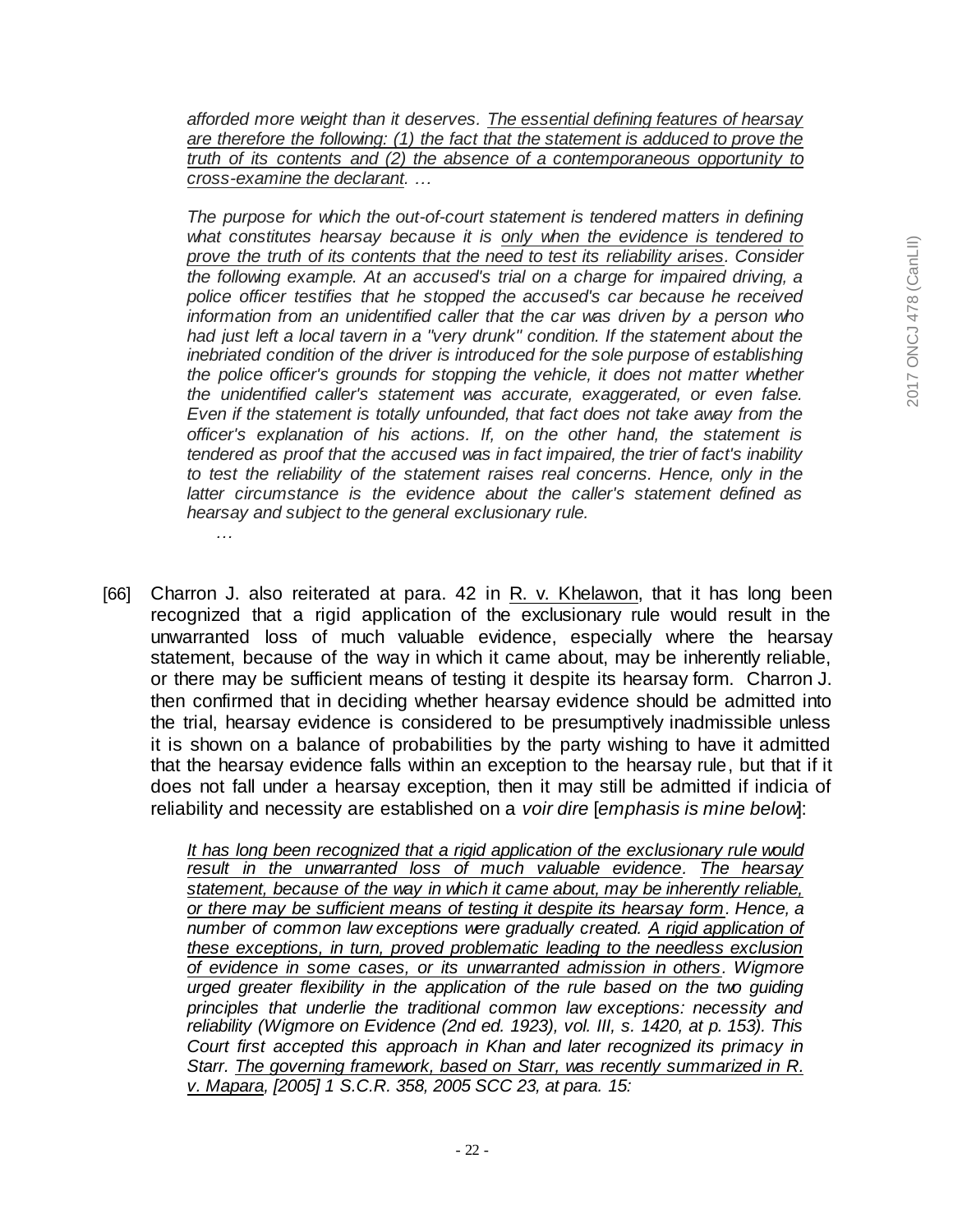- (a) Hearsay evidence is presumptively inadmissible unless it falls under an exception to the hearsay rule. The traditional exceptions to the hearsay rule remain presumptively in place.
- (b) A hearsay exception can be challenged to determine whether it is supported by indicia of necessity and reliability, required by the principled approach. The exception can be modified as necessary to bring it into compliance.
- (c) In "rare cases", evidence falling within an existing exception may be excluded because the indicia of necessity and reliability are lacking in the particular circumstances of the case.
- (d) If hearsay evidence does not fall under a hearsay exception, it may still be admitted if indicia of reliability and necessity are established on a *voir dire*.

# **(7) The Ruling In R. v. Germanis**

[67] To support their argument that Officer Malott's testimony on what he had read in the ownership document for the pick-up truck and then repeated in court for its truth is inadmissible hearsay evidence, and that there is no admissible evidence of who the registered owner is of the pick-up truck that was being driven by De Medeiros or that the pick-up truck is a commercial vehicle, the defendants rely on the case of R. v. Germanis, [2001] O.J. No. 2935 (O.C.J.), decided by Lampkin J. In that case, at paras. 19 to 22 of Germanis, Lampkin J. had held that the viva voce evidence of the constable who had repeated in court that the accused was a class G2 licence holder, which the constable had based on the information that the constable had observed on the accused's driver's licence, and then recorded in the constable's notes, was hearsay evidence. And, after considering the traditional categories for admitting hearsay, Lampkin J. had concluded that the hearsay evidence did not fit into any of the traditional exceptions to the hearsay rule, and as such, it could not be admitted for its truth. Then, in considering whether the hearsay evidence could still be admitted under the case-by-case principled approach, Lampkin J. had held that it did not meet the "necessity" requirement, since the *Highway Traffic Act* had permitted the prosecution to tender in court a certified copy of the accused's driver's licence and its restrictions, if any, as well as the class of that licence from the records of the Ministry of Transportation in order to prove the contents of those documents that had been provided by the accused to the police officer [*emphasis is mine below*]:

> *The rules of hearsay evidence have been somewhat relaxed in recent years and there is now a principled approach to its admissibility. Where original direct evidence is not available, hearsay evidence is admissible where it is necessary and reliable. The tendered evidence must meet a certain threshold of reliability for its admissibility. R. v. Khan, [1990] 2 S.C.R. 531, 113 N.R. 53, 41 O.A.C. 353, 59 C.C.C. (3d) 92, 79 C.R. (3d) 1, [1990] S.C.J. No. 81; R. v. K.G.B., [1993] 1*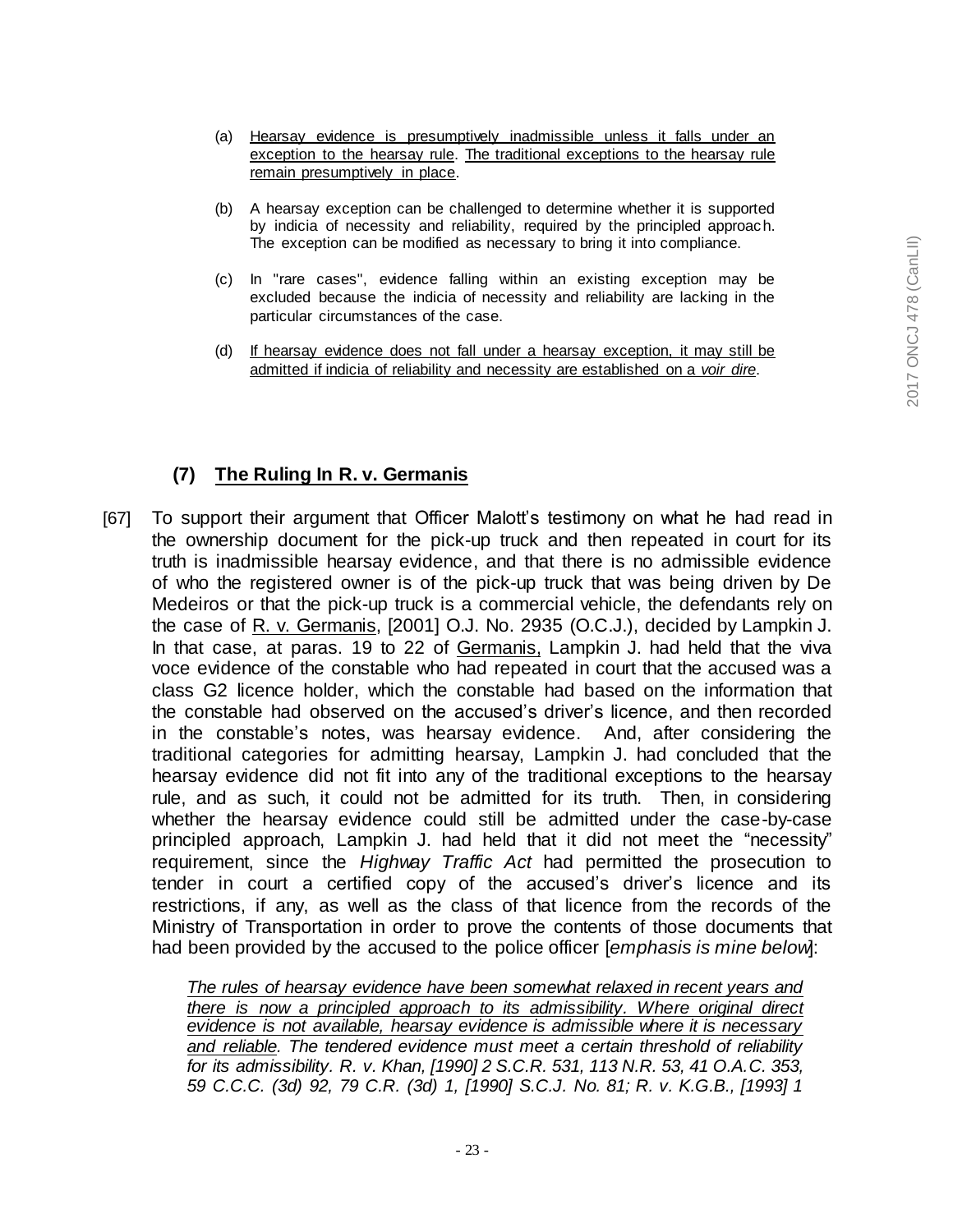*S.C.R. 740, 148 N.R. 241, 61 O.A.C. 1, 79 C.C.C. (3d) 257, 19 C.R. (4th) 1, [1993] S.C.J. No. 22.*

*There is no doubt that the evidence of the constable pertaining to the contents of the licence is hearsay evidence. He testified from memory and the notes that he made.*

*His evidence does not fit into any of the pigeon-holes of the old common law exceptions to the hearsay rule:*

*(a) admissions and confessions;*

- *(b) statements by deceased persons;*
- *(c) reputation; and*
- *(d) statements admitted as part of the res gestae.*

*Nor does his viva voce evidence satisfy the requirement of necessity in the sense contemplated by the new jurisprudence. It is common ground that the Ministry of Transportation and Communications is required by law to keep records of permits of persons licensed to drive in the Province of Ontario and of the restrictions and classes of drivers' licences. Subsection 210(7) of the Highway Traffic Act permits the proof of the contents of those documents in court by tendering certified copies thereof. While that is not the only method of proving the contents of the permit or licence, the viva voce evidence of the officer in proof thereof is hearsay and not admissible for its truth. It is not a question of challenging the accuracy of the officer's evidence given by consulting his notes. It is putting the prosecution to the strict proof of all elements of the offence. The necessity requirement is simply not fulfilled.*

[68] Furthermore, Atwood J. in R. v. Colavita Construction Ltd., [1993] O.J. No. 4484 (Ont. Ct. (Prov. Div.)); Masse J. in R. v. 2934752 Canada Inc. (c.o.b. as Highland Transport), [1997] O.J. No. 6308 (Ont. Ct. (Prov. Div.)); Krelove J. in R. v. Zilaie, [2002] O.J. No. 2144 (O.C.J.); and Khawly J. in R. v. Navarro, [2002] O.J. No. 5864 (O.C.J.), had also held in their respective decisions that a police officer testifying as to what information had been observed on a document that had been given to the police officer, did not fall either within any traditional or common law exception to the hearsay rule or that it would be properly admissible under the principled exception to the hearsay rule.

# **(a) But Other Courts At The Same Level Have Disagreed With The Ruling In R. v. Germanis**

[69] In regards to the applicability and persuasive value of R. v. Germanis to this proceeding, it should be emphasized that Lampkin J. in arriving at his decision on not admitting the hearsay evidence had considered and relied on R. v. Colavita Construction Ltd., [1993] O.J. No. 4484 (Ont. Ct. (Prov. Div.)) and R. v. 2934752 Canada Inc. (c.o.b. as Highland Transport), [1997] O.J. No. 6308 (Ont. Ct. (Prov.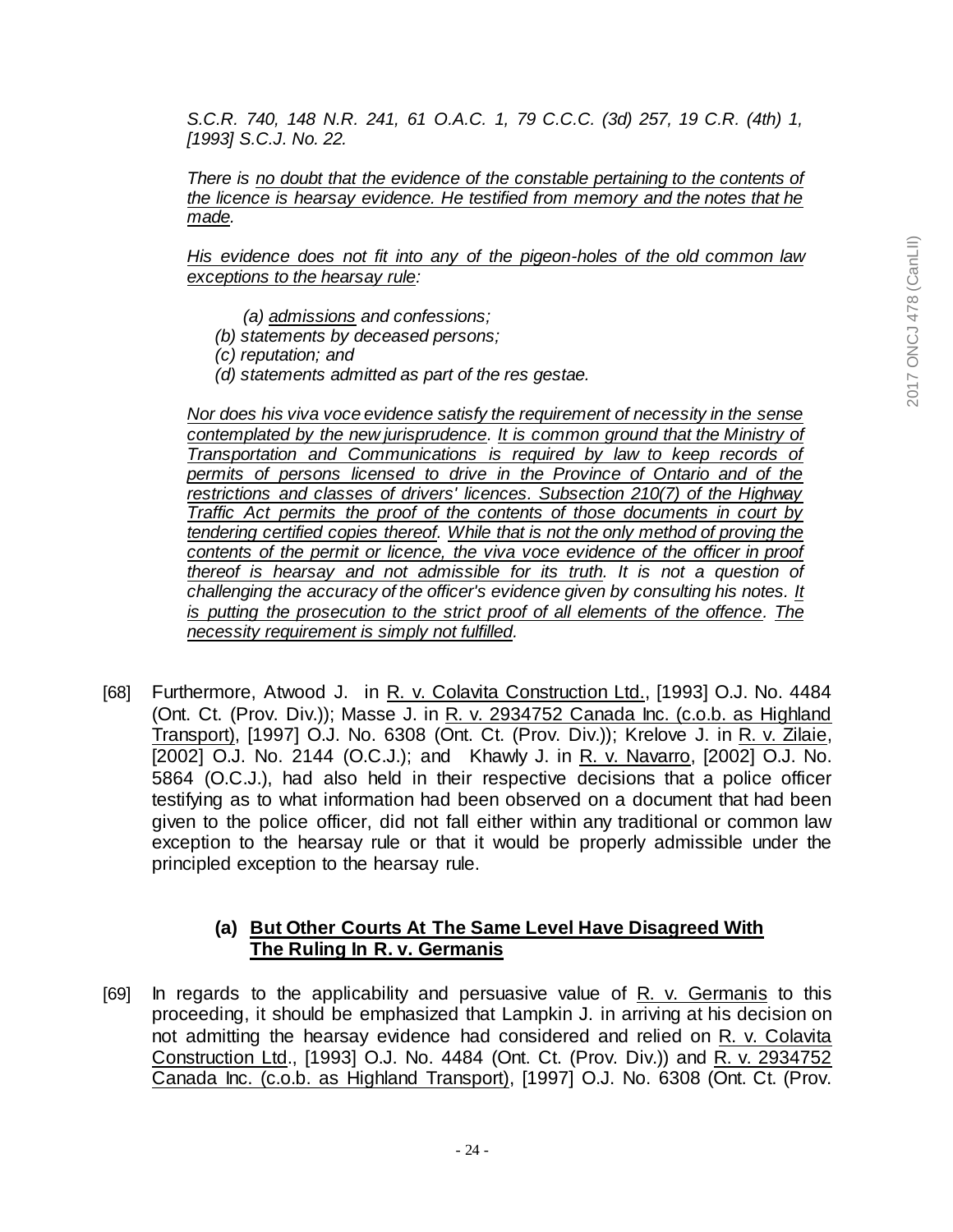Div.)), where it had been held that a police officer's testimony on what the officer had observed on a document and repeated in court for its truth had not been admissible because it had violated the hearsay rule. However, those particular cases had been decided before the Supreme Court of Canada had rendered its decisions in R. v. Starr, [2000] 2 SCR 144 on September 29, 2000, in R. v. Mapara, [2005] 1 S.C.R. 358 in 2005, and in R. v. Khelawon [2006] 2 S.C.R. 787 in 2006, where the Supreme Court had developed and adopted a more flexible and principled approach for the admission of hearsay evidence into a trial, so that hearsay evidence as indirect or secondary evidence could be admitted for its truth on a case-by-case principled exception to the rule against hearsay, where it met the criteria of necessity and reliability.

[70] Moreover, in R. v. Khelawon, Charron J. had noted at para. 42, that the Supreme Court had long recognized that a rigid application of the exclusionary rule would result in the unwarranted loss of much valuable evidence. As well, Charron J. had noted that a rigid application of the traditional exceptions to the hearsay rule had also proven to be problematic, since it led to the needless exclusion of evidence in some cases, or its unwarranted admission in others. In addition, Charron J. had reaffirmed that because of the problems that had arisen in the application of the hearsay rule that it had been necessary to adopt a more flexible approach based on the two guiding principles of necessity and reliability [*emphasis is mine below*]:

> *It has long been recognized that a rigid application of the exclusionary rule would result in the unwarranted loss of much valuable evidence. The hearsay statement, because of the way in which it came about, may be inherently reliable, or there may be sufficient means of testing it despite its hearsay form. Hence, a*  number of common law exceptions were gradually created. A rigid application of *these exceptions, in turn, proved problematic leading to the needless exclusion of evidence in some cases, or its unwarranted admission in others. Wigmore urged greater flexibility in the application of the rule based on the two guiding principles that underlie the traditional common law exceptions: necessity and reliability (Wigmore on Evidence (2nd ed. 1923), vol. III, s. 1420, at p. 153). This Court first accepted this approach in Khan and later recognized its primacy in Starr. …*

[71] In addition, Charron J., at paras. 49 and 78 of R. v. Khelawon, pointed out that the "necessity" requirement for the admission of hearsay evidence had been founded on society's interest in getting at the truth. And, because it is not always possible to meet the optimal test of contemporaneous crossexamination, Charron J. noted that it is crucial in the interests of justice to consider whether the evidence should nonetheless be admitted in its hearsay form rather than simply losing the value of that evidence,. Moreover, Charron J. clarified that "necessity" should not be equated with the unavailability of the witness, since the necessity criterion should be given a flexible definition where "necessity" would be based on the unavailability of the testimony and not simply on the unavailability of the witness. As for the criterion of "reliability" for admitting hearsay evidence, Charron J. held that it is about ensuring the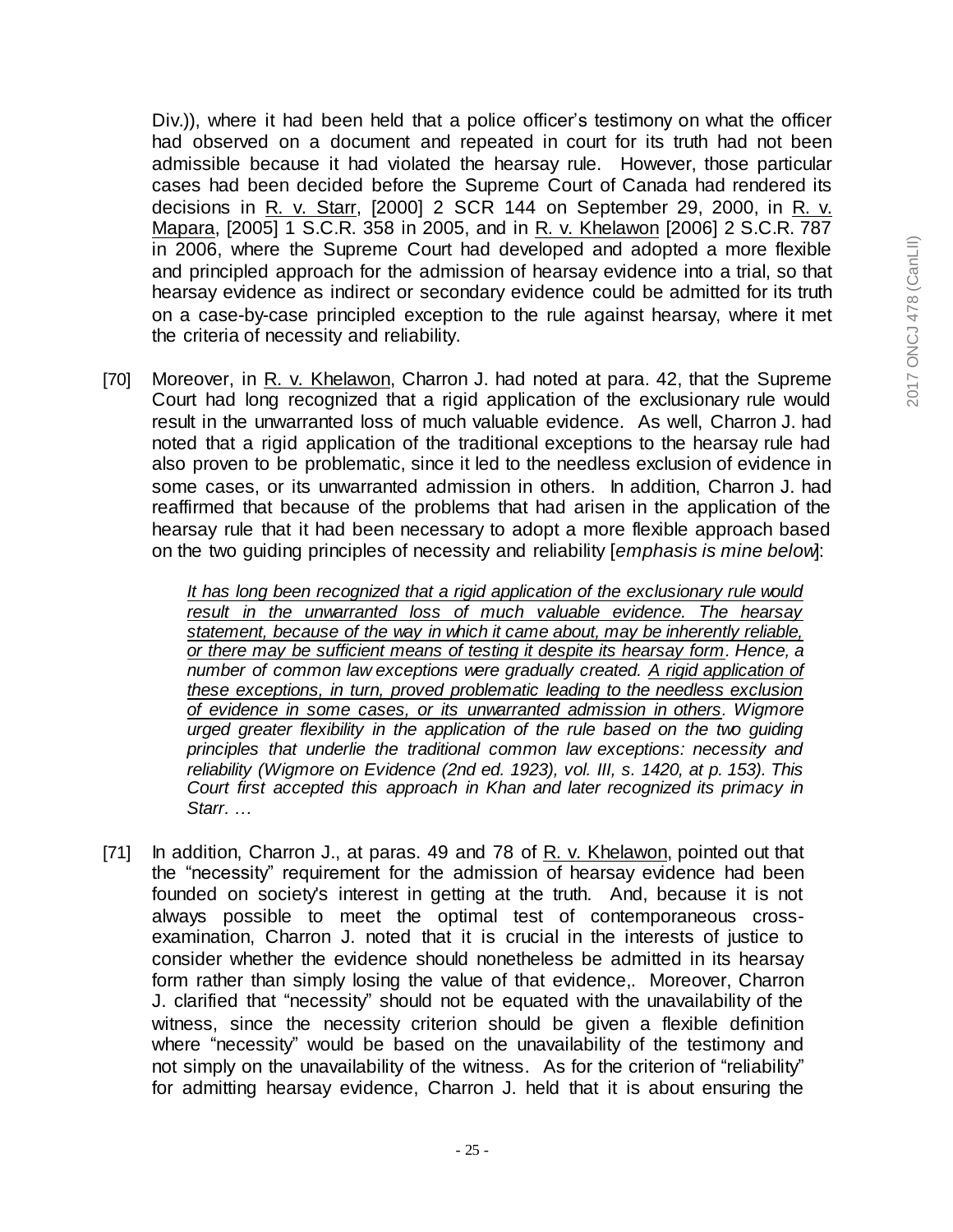integrity of the trial process which requires that the hearsay evidence not be admitted unless it is sufficiently reliable to overcome the dangers arising from the difficulty of testing it. However, Charron J. explained that even if the two criteria are met, the trial judge still has the discretion to exclude that hearsay evidence to ensure a fair trial where its probative value is outweighed by its prejudicial effect [*emphasis is mine below*]:

*The broader spectrum of interests encompassed in trial fairness is reflected in the twin principles of necessity and reliability. The criterion of necessity is founded on society's interest in getting at the truth. Because it is not always*  possible to meet the optimal test of contemporaneous cross-examination, rather *than simply losing the value of the evidence, it becomes necessary in the interests of justice to consider whether it should nonetheless be admitted in its hearsay form. The criterion of reliability is about ensuring the integrity of the trial process. The evidence, although needed, is not admissible unless it is sufficiently reliable to overcome the dangers arising from the difficulty of testing it. As we shall see, the reliability requirement will generally be met on the basis of two different grounds, neither of which excludes consideration of the other. In some cases, because of the circumstances in which it came about, the contents of the hearsay statement may be so reliable that contemporaneous cross-examination of the declarant would add little if anything to the process. In other cases, the evidence may not be so cogent but the circumstances will allow for sufficient testing of evidence by means other than contemporaneous cross-examination. In these circumstances, the admission of the evidence will rarely undermine trial fairness. However, because trial fairness may encompass factors beyond the strict inquiry into necessity and reliability, even if the two criteria are met, the trial judge has the discretion to exclude hearsay evidence where its probative value is outweighed by its prejudicial effect.*

*…*

*As we know, the Court ultimately ruled in B. (K.G.), and the principle is now well established, that necessity is not to be equated with the unavailability of the witness. The necessity criterion is given a flexible definition. In some cases, such as in B. (K.G.) where a witness recants an earlier statement, necessity is based on the unavailability of the testimony, not the witness. Notwithstanding the fact that the necessity criterion can be met on varied bases, the context giving rise to the need for the evidence in its hearsay form may well impact on the degree of reliability required to justify its admission. …* 

- [72] Ergo, even though it would be this more flexible and principled approach that is required to be used for determining whether the hearsay evidence from Officer Malott should be admitted for its truth, it should still be emphasized that other courts at the same level in Ontario had subsequently disregarded or disagreed with Lampkin J.'s holding in R. v. Germanis.
- [73] In particular, in R. v. Macatangay, [2003] O.J. No. 5643 (O.C.J.), at para. 79, Hawke J. had disagreed with Lampkin J.'s reasoning in Germanis and held that in her particular case, the police officer's testimony on what he had observed on the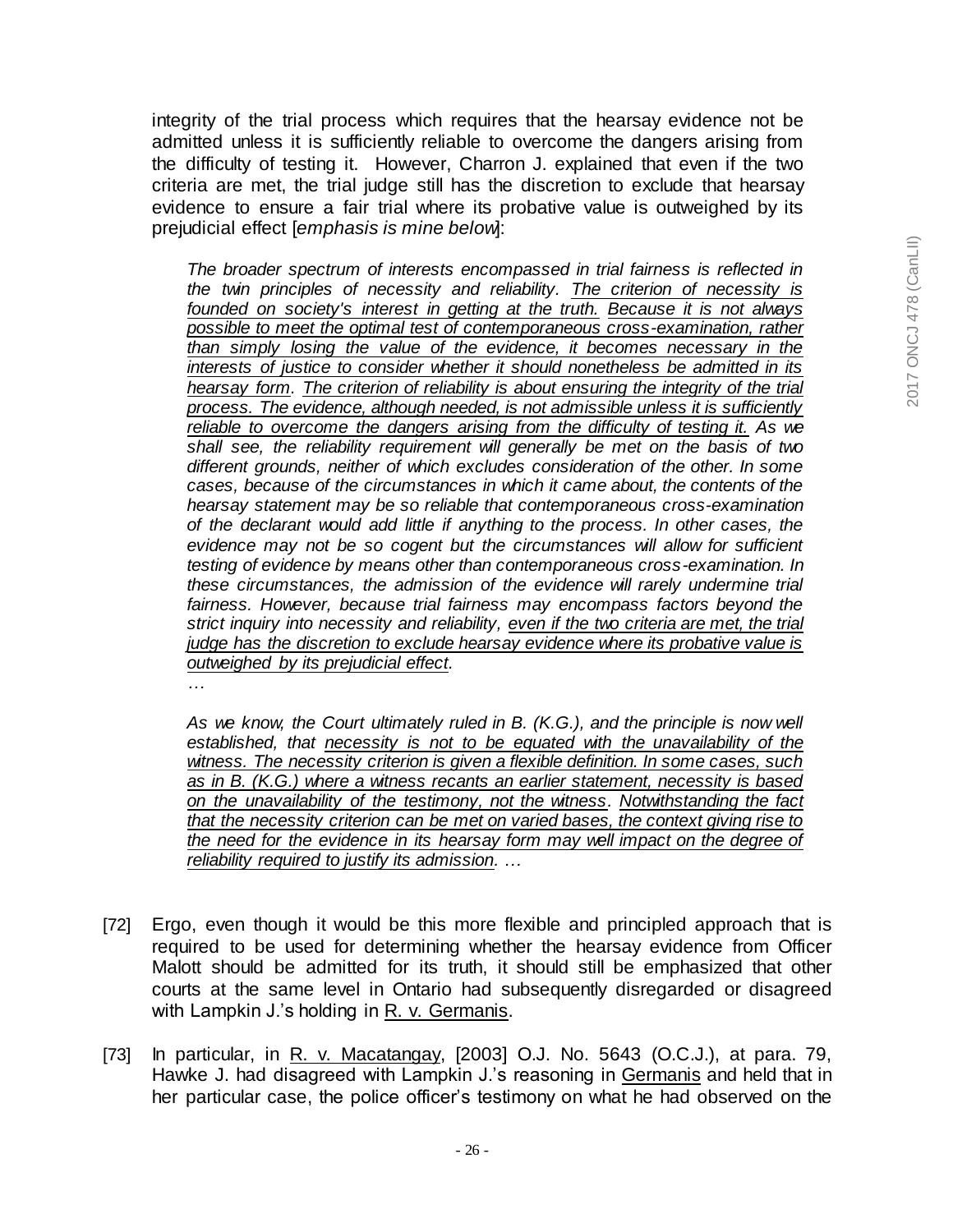accused's driver's licence provided to him and then recorded in his notes was an "admission against penal interest" made by the accused driver, which would then be a traditional exception to the hearsay rule that can be used as evidence of the truth of the contents of that document and that it had been available to consider along with all the other evidence:

*I do not disagree with Justice Lampkin's analysis of why that is hearsay, but where I differ is I view this as an admission. And an admission is an exception to the hearsay rule and as such, admissions may be used as evidence of the truth of the contents. And this admission was available to the justice to consider along with all the other evidence at trial. So the appeal is dismissed.*

[74] Also, in R. v. Norat, [2009] O.J. No. 1083 (O.C.J.), MacLean J., sitting as a Provincial Offences Appeal Court, had to consider the issue of whether the hearsay evidence from the police officer, who had obtained and recorded the name of the defendant and the Class G2 license status of the accused from the information the officer had actually observed on the accused's driver's licence, should be excluded or admitted for its truth. In concluding that the production of the documents by the accused in the case before her was an "admission by the accused", Maclean J., at paras. 12-14, and 18 of Norat, had disagreed with Lampkin J's finding in Germanis that the police officer's testimony did not fall into a traditional exception, and instead found the hearsay evidence of the police officer in the case before her to be an "admission" by the accused driver and admissible as a traditional or common law exception to the hearsay rule [*emphasis is mine below*]

> In facts similar to the ones before this Court, Justice Krelove sitting on a *Provincial Offences Appeal in R. v. Zilaie [2002] O.J. No. 2144 (O.C.J.), found that the Crown could have proven ownership by filing a certificate of the Registrar of Motor Vehicles pursuant to s. 210 of the Highway Traffic Act. At paragraph 4 the Court states:*

*4* Constable Light's testimony that she was given an ownership document by the owner which she reviewed and determined to be in the name of the owner is hearsay evidence (see R. v. Germanis, [2001] O.J. No. 3225 (O.C.J., Lampkin, J.). In order for such evidence to be admissible for the truth of its contents, it must fall within one of the exceptions to the hearsay exclusion rule. No such exception has been established in this case. Alternatively such hearsay evidence may be admitted for the truth of its contents based upon the principled approach to admissibility established by the Supreme Court of Canada in R. v. Khan (1990), 59 C.C.C. (3d) 92 and other cases. Both reliability and necessity must be established as part of the principled approach. However, necessity can not be established in this case as the prosecution could have proved ownership by obtaining and filing a certificate of the Registrar of Motor Vehicles pursuant to Section 210 of the Highway Traffic Act.

*As quoted, Justice Krelove, relying on Germanis, infra, concluded that the testimony of the police officer that the name on the permit was that of the*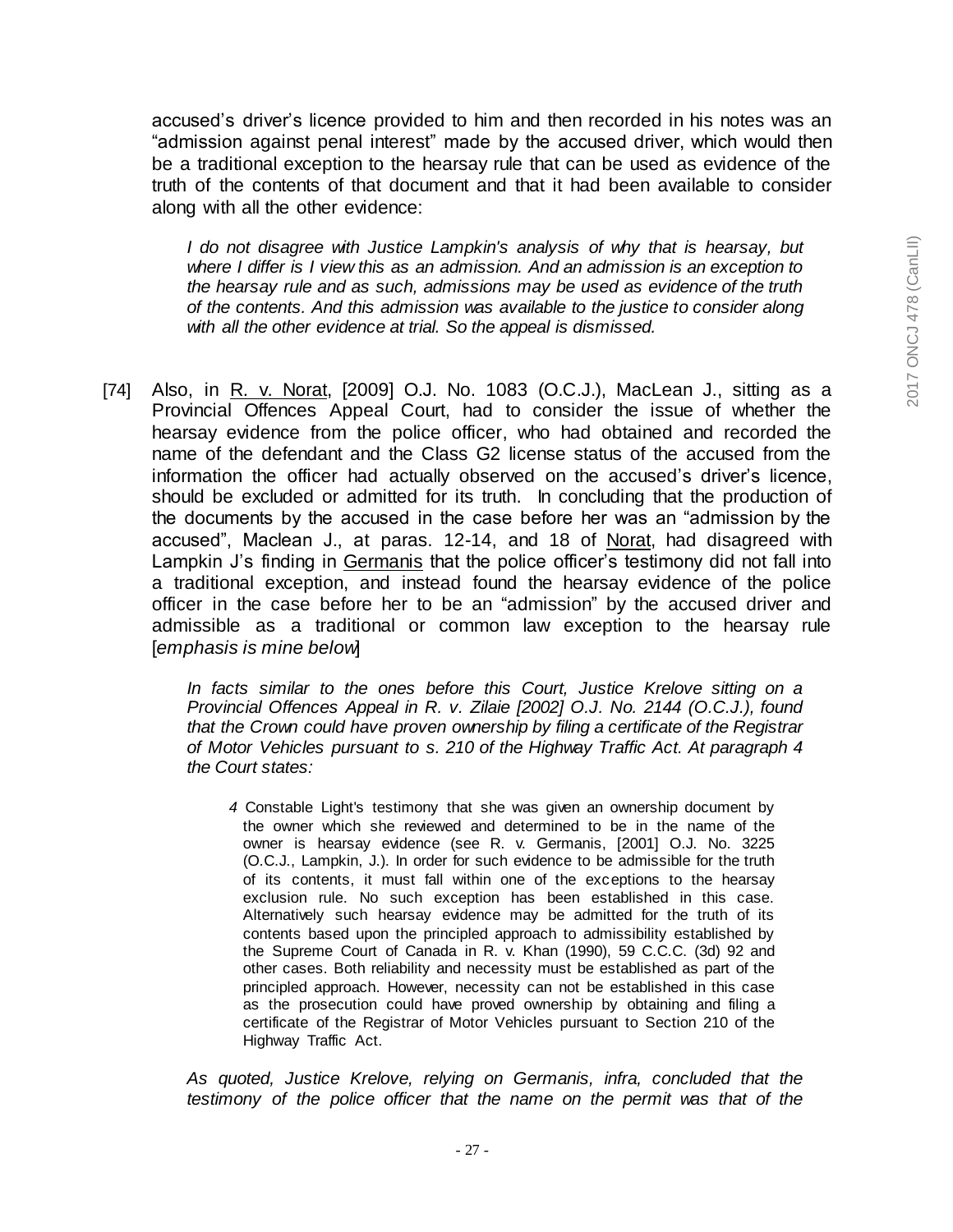*Defendant, did not meet the test of reliability and necessity based upon the principled approach to the hearsay rule but went on to add at paragraph 6 that:*

*6* I hasten to add that the result in this case may have been different if there was admissible admission by the respondent that he was the owner of the vehicle.

*I respectfully disagree with the result reached by Justice Krelove, because it is my view that the production of the documents did in fact amount to an "admissible admission that he was the owner of the vehicle" for reasons that will be expanded upon below.*

…

*With the greatest of respect to Justice Lampkin, I disagree that this type of evidence does not fit within any of the common law exceptions to the hearsay rule. It is my view that the production of the driver's own documents to an officer amounts to an admission by that driver. Admissions and confessions by an accused person have long been recognized as an exception to the hearsay rule. The caselaw that supports this view will be referred to in greater detail below.* …

# **(8) For A Regulatory Trial In Ontario, Hearsay Evidence May Be Admitted For Its Truth Through Different Routes**

- [75] For this particular regulatory proceeding, there are several routes by which hearsay evidence could be admitted for its truth. They are the following:
	- (1) if the hearsay evidence is admissible under an exception provided for under the SFOA;
	- (2) if the hearsay evidence is admissible under an exception provided for under the Evidence Act, R.S.O. 1990, E.23;
	- (3) if the hearsay evidence is admissible under an exception provided for under Provincial Offences Act, R.S.O. 1990, c. P.33.
	- (4) if the hearsay evidence falls within a traditional or common law exception; and
	- (5) if the hearsay evidence meets the criteria of necessity and reliability under the case-by-case principled approach.
	- **(a) Is The Hearsay Evidence Admissible By An Exception Under The SFOA?**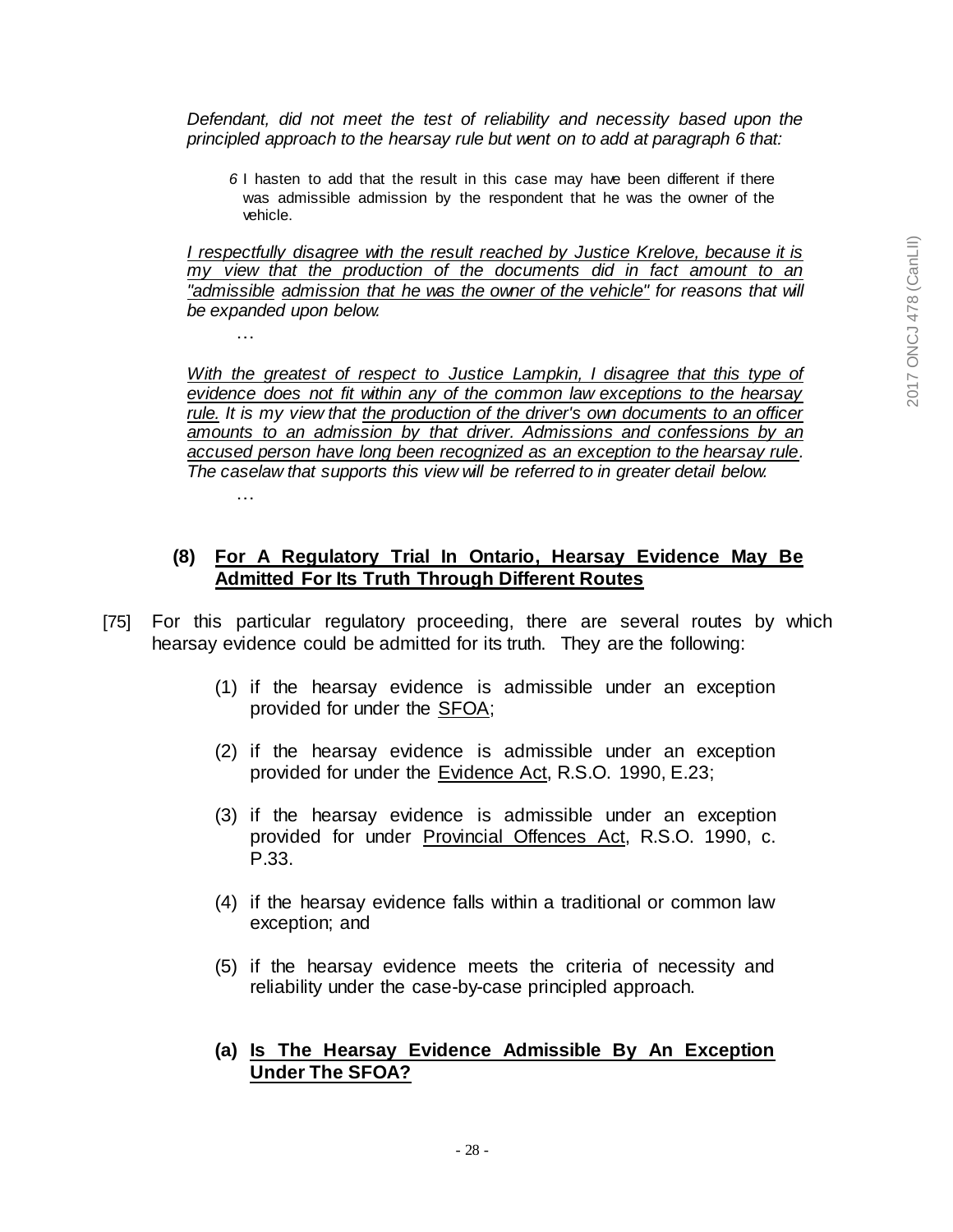[76] The SFOA does provide for the admission of business records seized by an inspector as an exception to the hearsay rule under s. 15, but this provision does not provide the prosecution with the statutory exception for the admission of the specific hearsay evidence from Officer Malott's testimony in this trial:

#### *Copy admissible in evidence*

*(15) A copy of a record that purports to be certified by an inspector as being a true copy of the original is admissible in evidence to the same extent as the original, and has the same evidentiary value.*

### **(b) Admissibility Of Business Or Electronic Records Under The Evidence Act, R.S.O. 1990, c. E.23**

[77] If a certified document from the Ministry of Transportation had been tendered by the prosecution, then it would have been admissible as a statutory exception to the hearsay rule. It would have been admissible under ss. 34.1 or 35 of the Evidence Act, R.S.O. 1990, c. E.23, which have modified the common law rules on the admissibility of records relating to prove of the record's authenticity or that it is the best evidence. In addition, where the best evidence rule is applicable in respect of an electronic record, s. 34.1(5) provides that it would satisfied on proof of the integrity of the electronic record. Furthermore, these statutory provisions indicate that the authenticity and integrity of a business or electronic record may be proven by affidavit evidence, and that the record may be regarded for its truth unless there is evidence to the contrary [*emphasis is mine below*]:

#### *Electronic records*

#### *Definitions*

*34.1(1) In this section,*

*…* 

*"electronic record" means data that is recorded or stored on any medium in or by a computer system or other similar device, that can be read or perceived by a person or a computer system or other similar device, and includes a display, printout or other output of that data, other than a printout referred to in subsection (6);*

*"electronic records system" includes the computer system or other similar device by or in which data is recorded or stored, and any procedures related to the recording and storage of electronic records.*

#### *Application*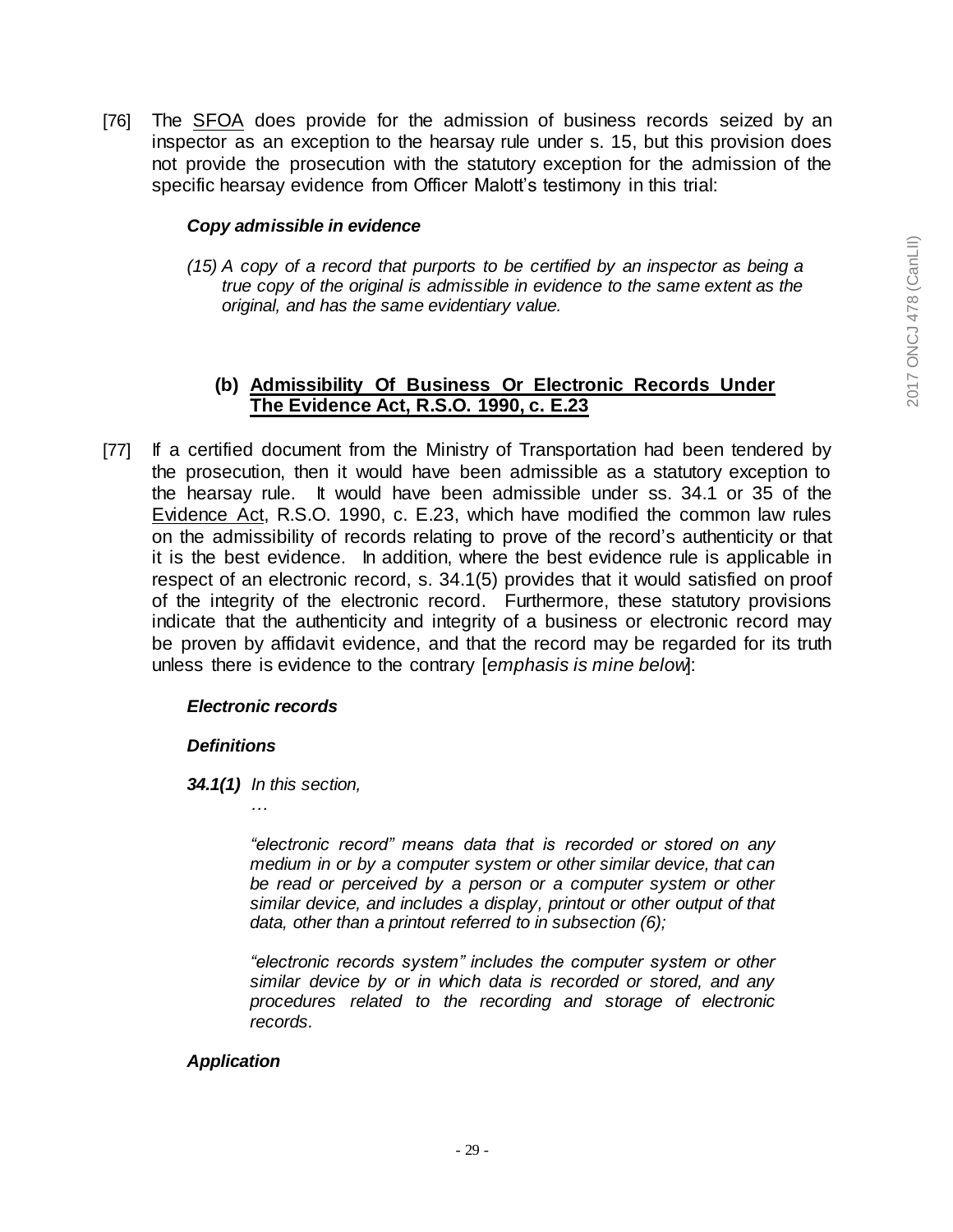*(2) This section does not modify any common law or statutory rule relating to the admissibility of records, except the rules relating to authentication and best evidence.*

#### *Power of court*

*(3) A court may have regard to evidence adduced under this section in applying any common law or statutory rule relating to the admissibility of records.*

*…*

#### *Application of best evidence rule*

*(5) Subject to subsection (6), where the best evidence rule is applicable in*  respect of an electronic record, it is satisfied on proof of the integrity of the *electronic record.*

*…*

#### *What constitutes record*

*(6) An electronic record in the form of a printout that has been manifestly or consistently acted on, relied upon, or used as the record of the information recorded or stored on the printout, is the record for the purposes of the best evidence rule.*

*…*

#### *Proof by affidavit*

*(9) The matters referred to in subsections (6), (7) and (8) may be established by an affidavit given to the best of the deponent's knowledge and belief.*

*…*

#### *Business records*

#### *Definitions*

*35(1) In this section,*

*"business" includes every kind of business, profession, occupation, calling, operation or activity, whether carried on for profit or otherwise; ("entreprise")*

*"record" includes any information that is recorded or stored by means of any device. ("document")*

#### *Where business records admissible*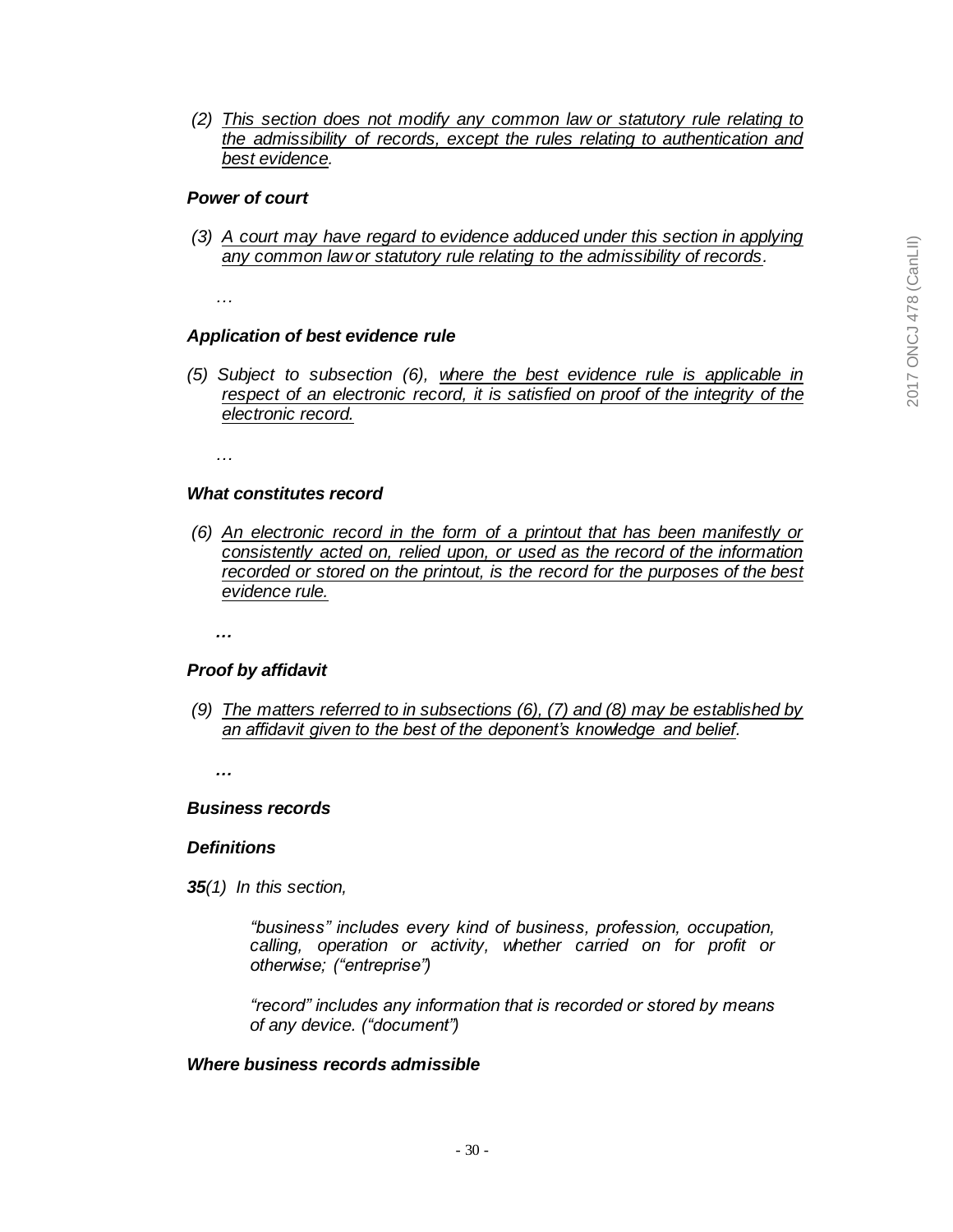*(2) Any writing or record made of any act, transaction, occurrence or event is admissible as evidence of such act, transaction, occurrence or event if made in the usual and ordinary course of any business and if it was in the usual and ordinary course of such business to make such writing or record at the time of such act, transaction, occurrence or event or within a reasonable time thereafter.* 

### *Notice and production*

- *(3) Subsection (2) does not apply unless the party tendering the writing or record has given at least seven days notice of the party's intention to all other parties in the action, and any party to the action is entitled to obtain from the person who has possession thereof production for inspection of the writing or record within five days after giving notice to produce the same. …*
- [78] Although the Evidence Act, R.S.O. 1990, c. E.23, provides for the admission of certified business or electronic records as an exception to the hearsay rule, the prosecution did not obtain and provide any certified document from the Ministry of Transportation, nor did they rely on any provision in the Ontario Evidence Act for the admission of the hearsay evidence in this trial.

## **(c) Is The Hearsay Evidence Admissible By An Exception Under The Provincial Offences Act, R.S.O. 1990, c. P.33?**

[79] The Provincial Offences Act, R.S.O. 1990, c. P.33, the procedural statute that governs the trials of regulatory offences in Ontario, does provide for the admission of certified evidence under s. 48.1 as an exception to the hearsay rule, but this provision does not provide the prosecution with the statutory exception for the admission of the specific hearsay evidence from Officer Malott's testimony in this trial:

### *Certified evidence*

### *Application*

- *48.1(1) This section applies to a hearing, including a hearing in the absence of a defendant under section 54, where,*
	- *(a) the proceeding for the offence was commenced by certificate under Part I or II; and*
	- *(b) the offence is specified by the regulations.*

#### *Admissibility of certified evidence*

 *(2) The following are admissible in evidence as proof of the facts certified in it, in the absence of evidence to the contrary:*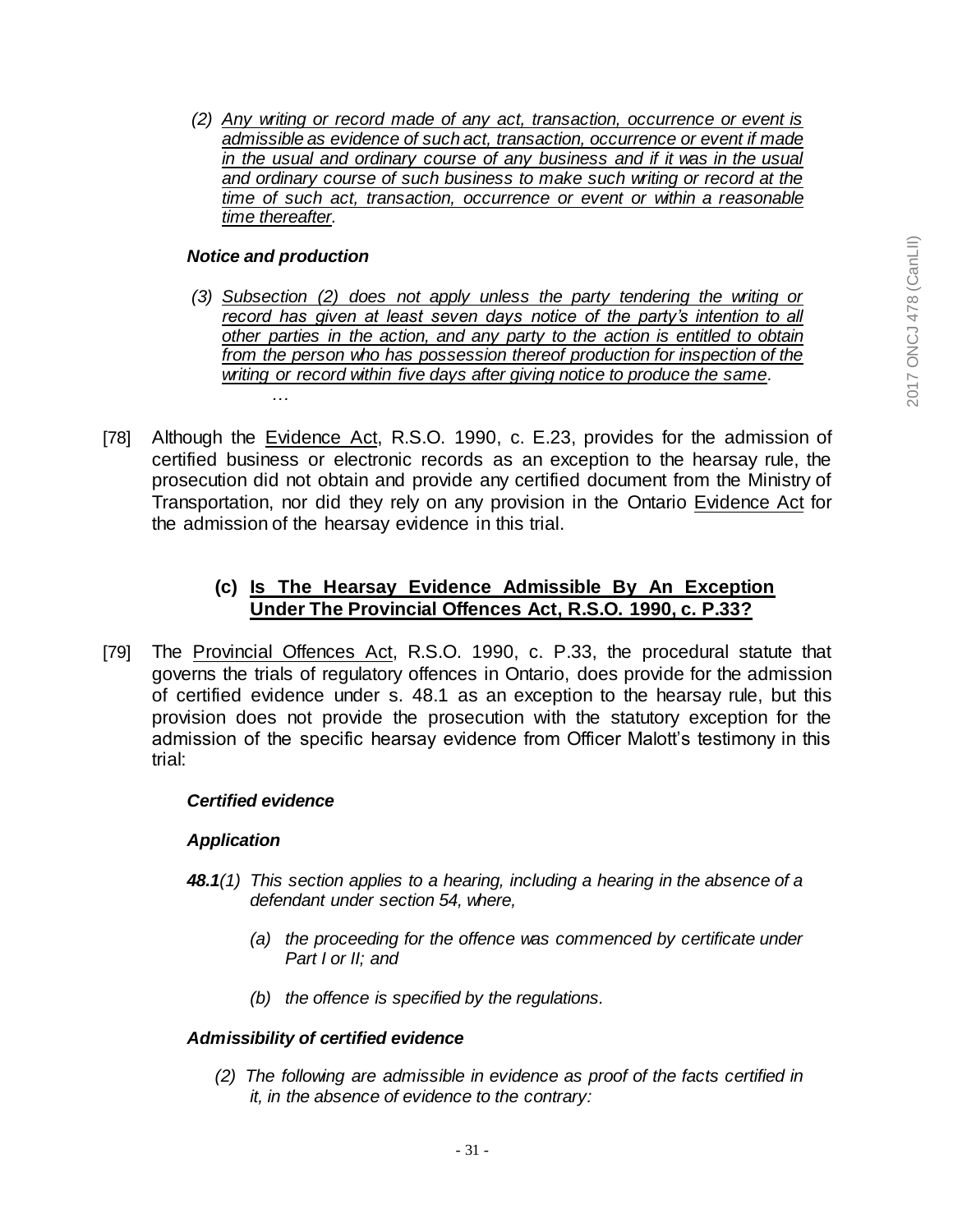- *1. A certified statement in a certificate of offence.*
- *2. A certified statement in a certificate of parking infraction.*
- *3. Other types of certified evidence specified by the regulations.*

#### *Other provisions on admissibility*

 *(3) For greater certainty, subsection (2) does not affect or interfere with the operation of a provision of this Act or any other Act that permits or specifies that a document or type of document be admitted into evidence as proof of the facts certified in it.*

#### *Onus*

 *(4) For greater certainty, this section does not remove the onus on the prosecution to prove its case beyond a reasonable doubt.*

#### *No oral evidence*

 *(5) A provincial offences officer who provides certified evidence referred to in subsection (2) in respect of a proceeding shall not be required to attend to give evidence at trial, except as provided under subsection 49(4).* 

#### *Regulations*

- *(6) The Lieutenant Governor in Council may make regulations,*
	- *(a) specifying offences for the purposes of clause (1)(b);*
	- *(b) respecting other types of certified evidence for the purposes of paragraph 3 of subsection (2);*
	- *(c) respecting restrictions or conditions on the admissibility of evidence under subsection (2).*

# **(d) Is The Hearsay Evidence Admissible Under A Traditional Exception?**

[80] As a licenced driver, De Medeiros had been legally obligated under s. 7(5) of the Highway Traffic Act, R.S.O. 1990, c. H.8, upon a demand made by Officer Malott to surrender the ownership document or permit for the pick-up truck that he had been driving for inspection:

### *Permit to be carried*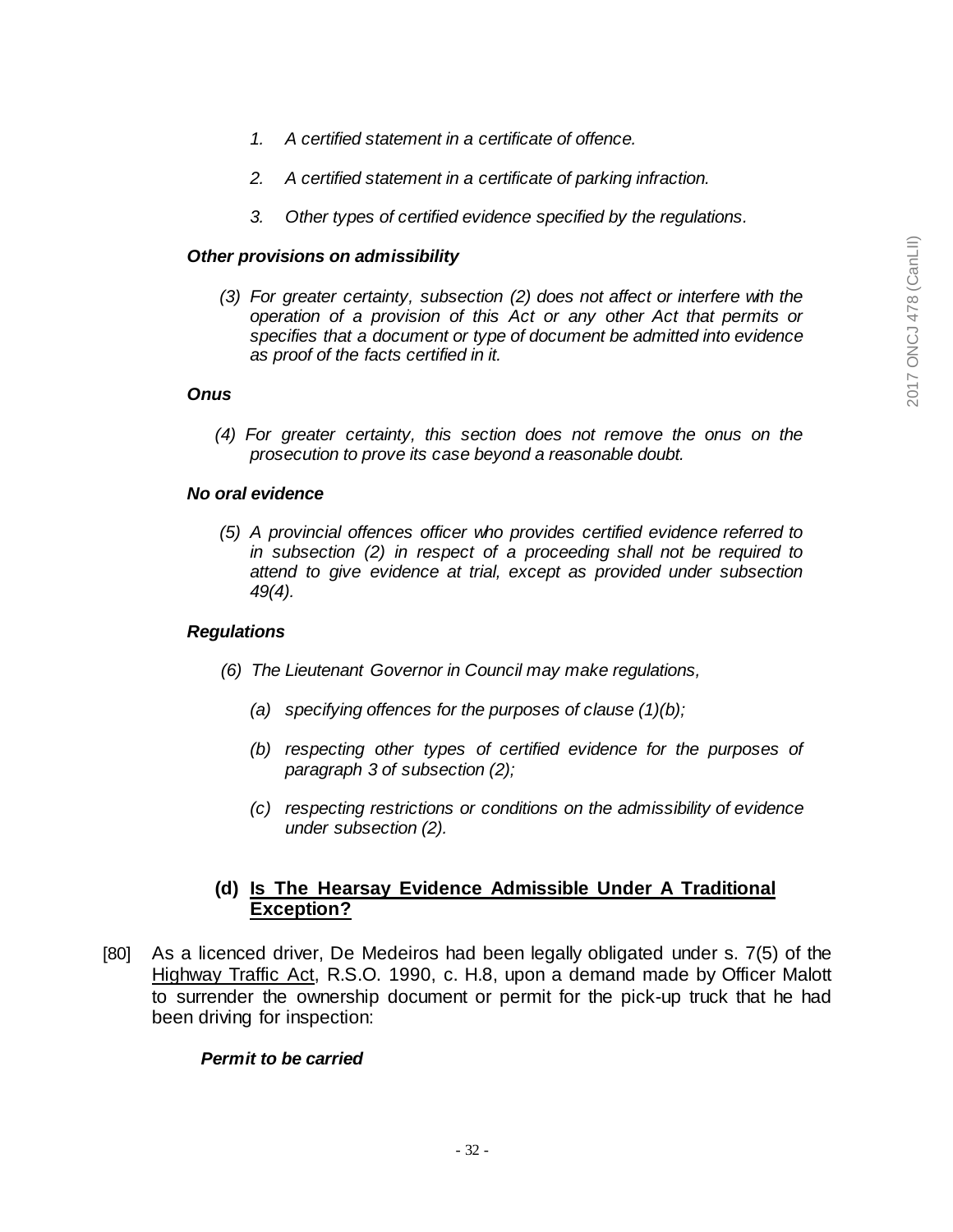- *7(5) Subject to subsection (6), every driver of a motor vehicle on a highway shall carry,*
	- *(a) the permit for it or a true copy thereof; and*
	- *(b) where the motor vehicle is drawing a trailer, the permit for the trailer or a true copy thereof,*

*and shall surrender the permits or copies for inspection upon the demand of a police officer.*

[81] As well, if the pick-up truck is a commercial vehicle, then under ss. 16(4) and 216.1(3) of the Highway Traffic Act, De Medeiros would have also been required upon the demand of Officer Malott to surrender to Officer Malott for inspection the documents that are required under s. 16(3) to be carried, such as the CVOR certificate and the ownership document for the pick-up truck:

#### *Documents to be surrendered*

*…*

*16(4) Every driver of a commercial motor vehicle shall, upon the demand of a police officer, surrender for inspection the documents that are required under subsection (3) to be carried.*

#### *Surrender of documents*

- *216.[1\(3\)](http://www.ontario.ca/fr/lois/loi/90h08#s216p1s3) Where a commercial vehicle and its contents and equipment are examined under this section, the officer conducting the examination may require the driver, operator or other person in control of the vehicle to surrender all documents relating to the ownership and operation of the vehicle and to the carriage of the goods, and to furnish all information within that person's knowledge relating to the details of the current trip.*
	- **(i) Would De Medeiros producing the ownership document for the pick-up truck be an "admission against interest" that can be used to prove the pickup truck is a commercial motor vehicle and that it is owned by Con-Drain Co. (1983) Ltd.?**
- [82] In R. v. Kingston, [2005] O.J. No. 2147 (O.C.J.), DeFilippis J. on appeal had to consider whether it was necessary for the Crown to produce certified records from the Ministry of Transportation in order to prove the motor vehicle owned and driven by the accused was a commercial vehicle. In deciding to admit the hearsay evidence provided to the court during the police officer's testimony, DeFilippis J., at paras. 7 to 9 in R. v. Kingston, had differentiated between the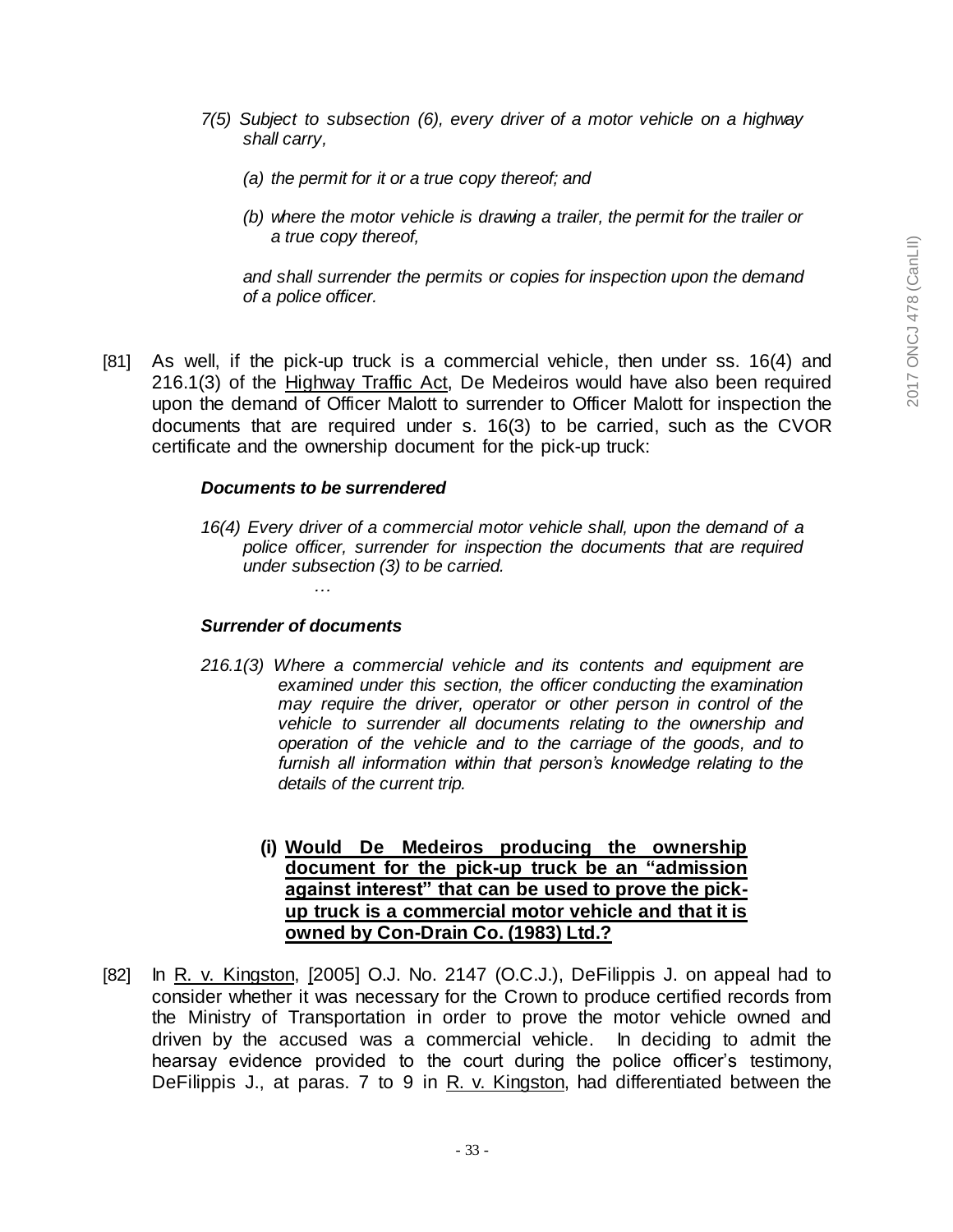situation where a driver had produced documents showing that a corporation had been the owner of the vehicle that was being driven from the situation where the driver is the actual owner of the vehicle being driven. As such, DeFilippis J. had concluded that certified documents from the Ministry of Transportation were not required to be adduced by the prosecution to prove that the motor vehicle owned and actually being driven by the accused was a commercial motor vehicle, that documents found in the accused's possession were admissible against him, and that it was sufficient for the officer to describe what was in the documents [*emphasis is mine below*]

*The Appellant relies heavily on the decision of my colleague, Justice Masse, in Her Majesty the Queen (Ministry of Transportation) v. 2934752 Canada Inc. (c.o.b. as Highland Transport), [1997] O.J. No. 6308, 20 May 1997, Ontario Court of Justice, Provincial Division. In that case, the prosecution sought to prove the guilt of the corporate defendant, to offences under the Highway Traffic Act, by reference to documents in the possession of the driver of a certain transport truck. Justice Masse concluded that any documents found in the possession of the driver were not shown to be documents in the possession of the corporate defendant and, therefore, were not admissible. The documents in question merely established the identity of the driver. They did not prove the fact in issue, namely, that the corporate defendant was the registered owner of the vehicle. Justice Masse held that the "best evidence" of this fact was the certified Ministry record.*

*Highland Transport does not apply to the case under consideration. In this case, the Appellant is the person who produced the documents relied upon by the prosecution to prove his guilt. It is trite law that documents found in the possession of a defendant are admissible against that person. In Re Brown and the Queen (1975), 11 O.R. (2d) 7 (Ont. H.C.), it was held that it was open to the trial judge to convict the driver of a motor vehicle on the basis of admissions against penal interest which were buttressed by documents found in the possession of the accused. Moreover, there is no need to produce the actual document. It is sufficient for an officer to describe it in testimony.*

*In this case, Cst. Hominsky described the vehicle driven by the Appellant as a commercial vehicle. He testified that the Appellant produced a "commercial vehicle registration" and a logbook for that vehicle. In addition, the Appellant confirmed at trial that he not properly maintained the logbook. I agree that it was open to the trial judge to rely on this evidence in coming to the conclusion that the Appellant was guilty. In these circumstances, it was not necessary for the prosecution to adduce certified Ministry records.*

[83] However, in R. v. Huxtable, [2012] O.J. No. 4583 (O.C.J.), at paras. 9 and 10, Ray J. held that where the driver of the motor vehicle is not the registered owner of the vehicle, then the police officer's testimony about the contents of a document, without producing the document, is generally inadmissible hearsay unless it can be admitted as an exception to the hearsay rule. In that particular case, Ray J. concluded that the driver's production of the ownership document would not be an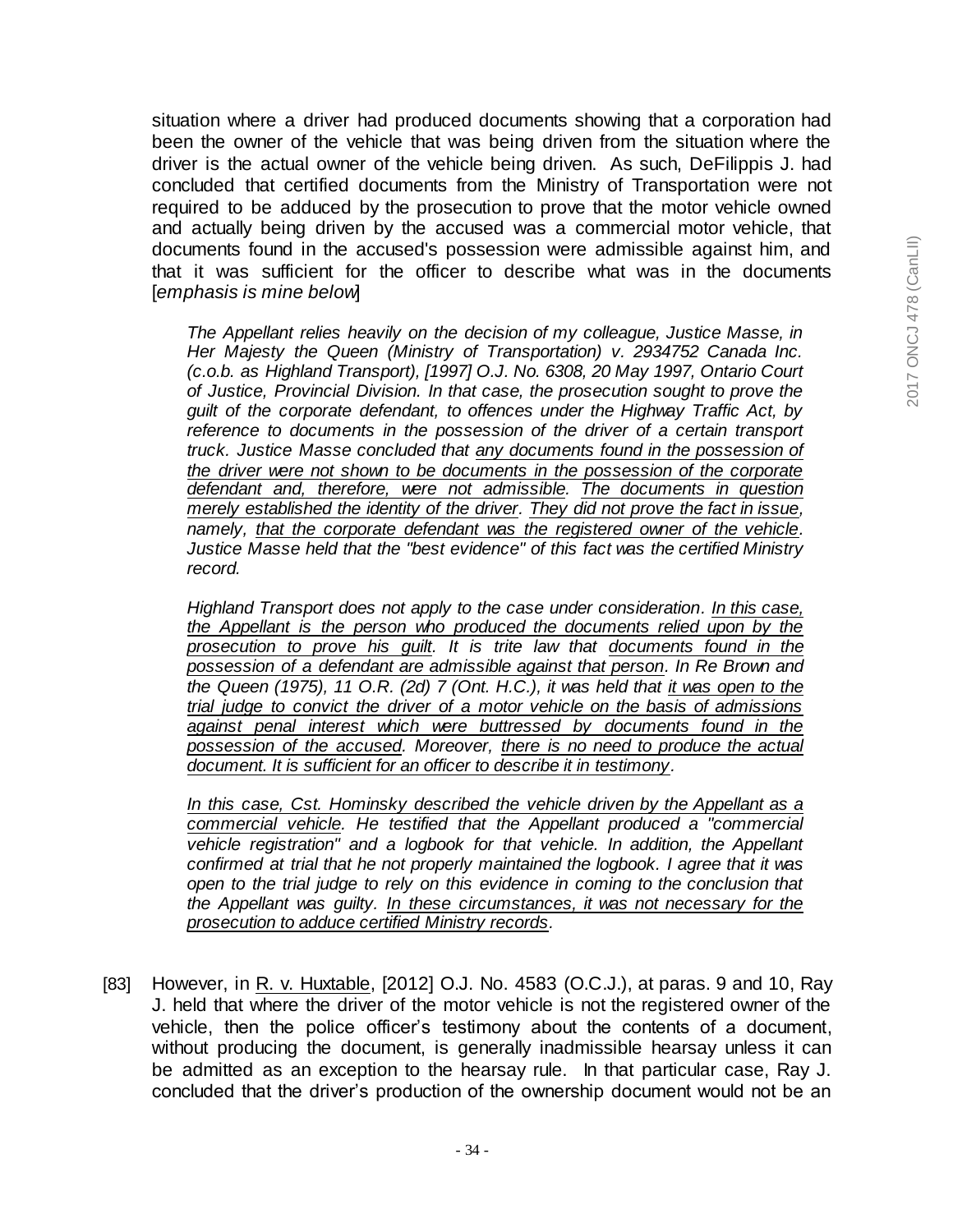admission against penal interest in respect to the actual owner of the motor vehicle [*emphasis is mine below*]

*When a witness purports to describe the contents of a document without producing the document, this is generally regarded as hearsay and inadmissible. The situation is different, if the viva voce evidence can be found to be an exception to the hearsay rule. In Re Brown and the Queen (1975), 11 O.R.(2d) 7 (H.C.) the issue was the identity of the driver. The driver was charged with speeding and failing to produce a chauffeur's licence, contrary to the Highway Traffic Act. The driver identified himself verbally and produced an ownership permit confirming his identification. Morden J. decided that the identity of the driver could reasonably be inferred from his statement coupled with the production of the ownership permit relating to the car being driven. MacLean J. applied the same approach in R. v. Norat, [2009] O.J. No. 1083 (C.J.) to a situation in which the driver identified himself and produced a valid permit as well as photo licence. The officer compared the photo to the driver and could definitely see that it was the same person. MacLean J. concluded that the production of the driver's own documents amounted to an admission following the approach of Hawke J. in R. v. Macatangay [2003] O.J. No. 5643 (C.J.). Hawke J. accepted that the production of a driver's licence is an admission which is an exception to the hearsay rule and as such can be used as evidence of the truth of its contents, as long as there are no problems with admissibility such as voluntariness.*

*The issue in the case before me is not the identity of the driver, who was not the registered owner. The prosecution in this case must establish the identity of the registered owner. It cannot be said here that, "the driver made admissions against penal interest that were buttressed by documents found in [his] possession:" R. v. Highland Transport, [1997] O.J. No. 6308 (C.J.), para. 17. MacLean J. accepts this distinction between the two cases in Norat at para. 19. I am persuaded by the submissions of the appellant that the learned Justice of the Peace misapplied the Norat case, when he extended it to the facts in this case. The investigating officer's evidence in this case is hearsay, and there is no exception to the hearsay rule pursuant to which it can be admissible. It is not the best evidence. The prosecution had the option at trial of producing certified copies of documents establishing ownership of the vehicle for the truth of their contents pursuant to s. 210(7) of the Highway Traffic Act, and declined to do so. This would have been the "best evidence."*

[84] And, as to whether an admission against penal interest made by the driver or operator of a motor vehicle owned by a corporate accused can be received against the corporate accused, Mackay J.A., writing for the majority of the Court of Appeal for Ontario, in R. v. Strand Electric Ltd., [1969] 2 C.C.C. 264 (O.C.A.), had adopted the principle that statements made by an agent within the scope of his authority to third persons during the continuance of the agency may be received as admissions against the agent's principal in litigation to which the latter is a party [*emphasis is mine below*]: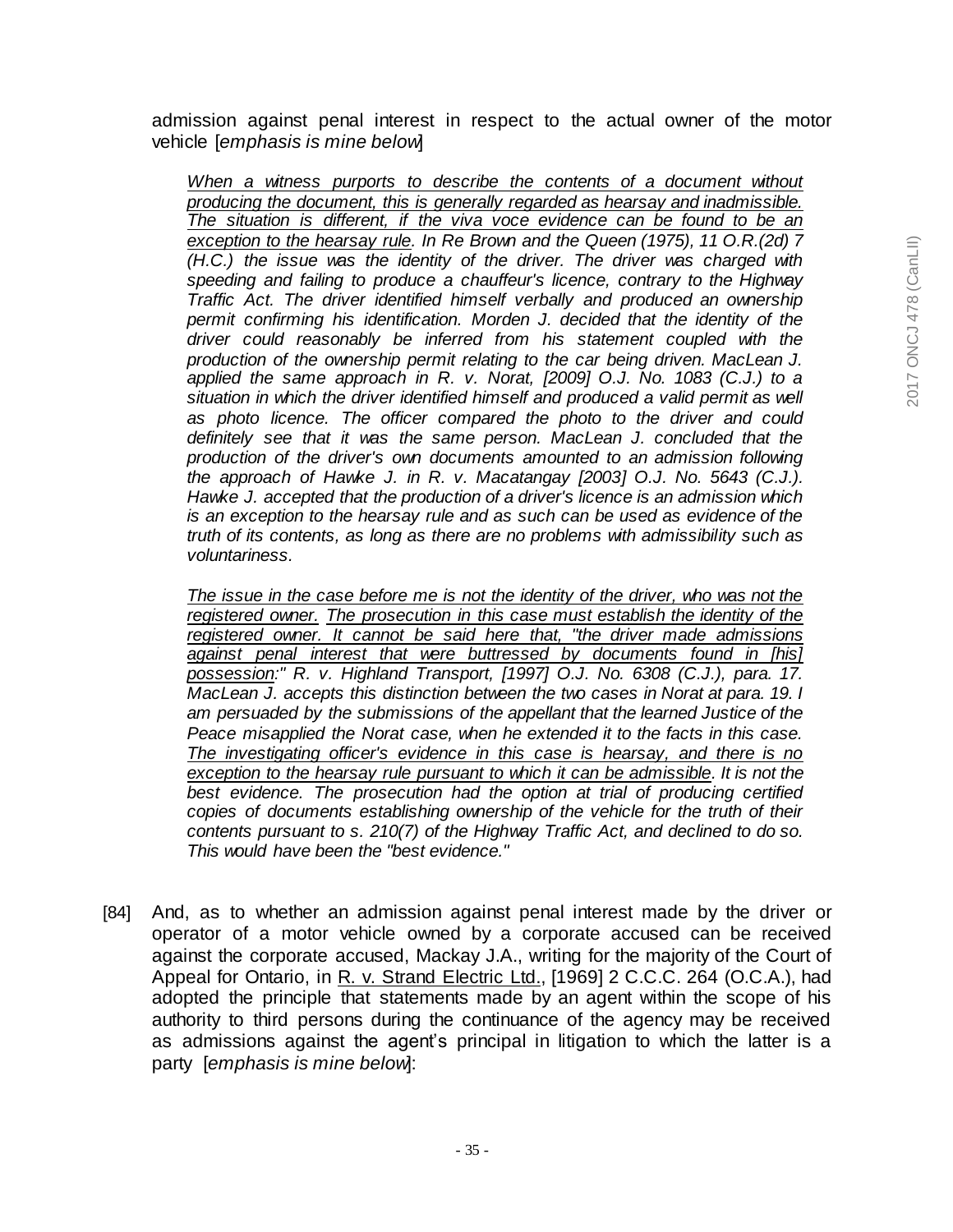*I* am of the view that the Court below was right in holding that a supervisor on the *location of the work was a person with authority as agent and employee of the appellant to make the admissions he did and that such statements were admissible as evidence as against the appellant company.*

*I adopt the statement of the author of Cross on Evidence, 2nd ed., pp. 441-2, as being a correct statement of the law on this point. The statement in part is:*

Statements made by an agent within the scope of his authority to third persons during the continuance of the agency may be received as admissions against his principal in litigation to which the latter is a party. So far as the reception of admissions is concerned, the scope of authority is a strictly limited conception. It is sometimes said that the agent must be authorised to make the admission, but that is a confusing statement for no one expressly or impliedly authorises others to make informal admissions on his behalf which may be proved against him in subsequent litigation. A better way of putting the matter is to say that the admission must have been made by the agent as part of a conversation or other communication which he was authorised to have with a third party. *…*

*In the present case, ss. 13 [am. 1965, c. 19, s. 5] and 15 [am. 1962-63, c. 22, s. 7] of the Construction Safety Act, 1961-62 are relevant. They are as follows: 13(1) An inspector for the purpose of carrying out his duties under this Act may require the production of the drawings and specifications of a project or any part thereof, and may inspect the same and may require information from any person concerning any matter related to a project.*

(2) No person shall neglect or refuse to produce drawings and specifications as required by an inspector under subsection 1, and no person shall furnish an inspector with false information or neglect or refuse to furnish information required by an inspector in the exercise of his duties under this Act.

15. Every person shall furnish all necessary means in his power to facilitate any entry, inspection, examination or inquiry by an inspector in the exercise of his powers and duties under this Act.

*These sections not only authorized but compelled Richards to give the information he did to the inspector McMurray. To put it another way, by reason of these sections any employer, including a limited company, is compelled by statute to authorize its agents or employees to give information such as was given by Richards to McMurray in this case.*

*In Marshall v. The Queen, [1961] S.C.R. 123, 129 C.C.C. 232, 26 D.L.R. (2d) 459, a case involving the admission, on a charge under the Criminal Code, of statements made by a motorist to a police officer, that he was obliged to make by reason of the then s. 110(5) of the Highway Traffic Act, Cartwright, J., now C.J.C., said at p. 129 S.C.R., p. 237 C.C.C.:*

It has long been settled that statements made under compulsion of a statute are not by reason of that fact alone rendered inadmissible in criminal proceedings against the person making them; it is sufficient on this point to refer to Walker v. The King [1939] S.C.R. 214 at 217 [71 C.C.C. 305 at p. 307, [1939] 2 D.L.R.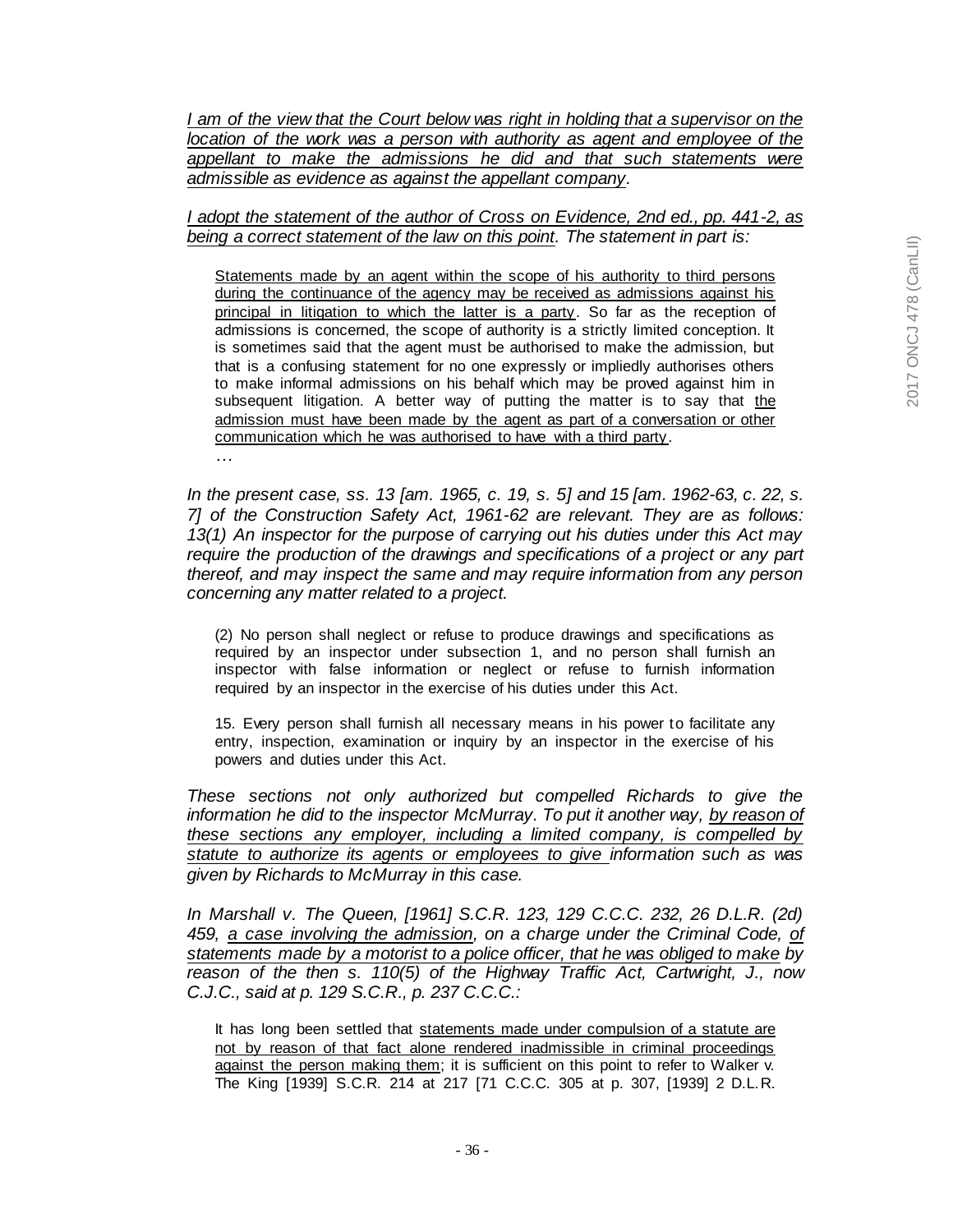353]; Regina v. Scott (1856), Dears & B. 47, 25 L.J.M.C. 128; and Regina v. Coote (1873), L.R. 4 P.C. 599 at 607.

*And at p. 131 S.C.R., p. 238 C.C.C.:*

. . . on the other hand it is his duty under s. 110, to furnish the officer with such information concerning the accident as the officer may require, and the information which he gives in fulfilment of this duty can be used against him if he is tried for criminal negligence. If it is thought undesirable that such anomalies should exist, they can be removed only by legislative action.

[85] Furthermore, in R. v. Laidlaw Environmental Services Ltd., [1998] O.J. No. 6426 (Ont. Ct. (Prov. Div.)), Stone J. had held at paras. 15 and 16 that a document in the possession of the owner of a motor vehicle is *prima facie* evidence as to its contents with respect to dangerous goods dealt with by the Dangerous Goods Transportation Act, but that such *prima facie* evidence could always be expanded or read down by other evidence, or contradicted by other evidence called by the Crown or defendants.Moreover, Stone J. held that it is a question of fact whether the driver or operator of a commercial vehicle, who is in a position to produce the registration and manifest, is an agent of the truck owner. Normally, without more, Stone J. held that the trier of fact is entitled to infer such agency [emphasis is mine below]:

> *In terms of further points it was one of the issues being raised in the lower court, and in this court, as to whether a document in possession such as this manifest would be admissible against the truck's owner and operator. It is my understanding of the law on this subject that prima facia, a document in the possession of the owner of a motor vehicle is evidence as to its contents with respect to dangerous goods dealt with by the Dangerous Goods Transportation Act. However, that prima facia evidence can always be expanded or read down by other evidence or, in fact, contradicted by other evidence called by the Crown or defence.*

> *It is further to be noted that it is a question of fact, in any case, whether the operator of a commercial vehicle who is in a position to produce the registration*  and manifest, is an agent of the truck owner. Normally, without more, the trier of fact is entitled to infer such agency. Mr. Crocker argued that there was no *evidence in this case, that the driver was asked if he was the operator's agent, but, of course, the inspector was never given a chance to finish testifying. In any event, the absence of such a question would not have been fatal to the Crown's prima facia case in and of itself given the evidence already before the court. Again, that is an issue that could have been explored if the witness had been permitted to finish giving his evidence, both by the Crown and the defence. It may well have been that the driver was not an agent of the owner, or he may have been the agent. But, again, there is far too little on the record to make the definitive determination, and that is something that would have to be addressed by the trial court. In fairness that is really not the key issue that was raised before the court on this appeal. The key issue was whether the witness would have been entitled to refer to notes made, essentially contemporaneously, and then to*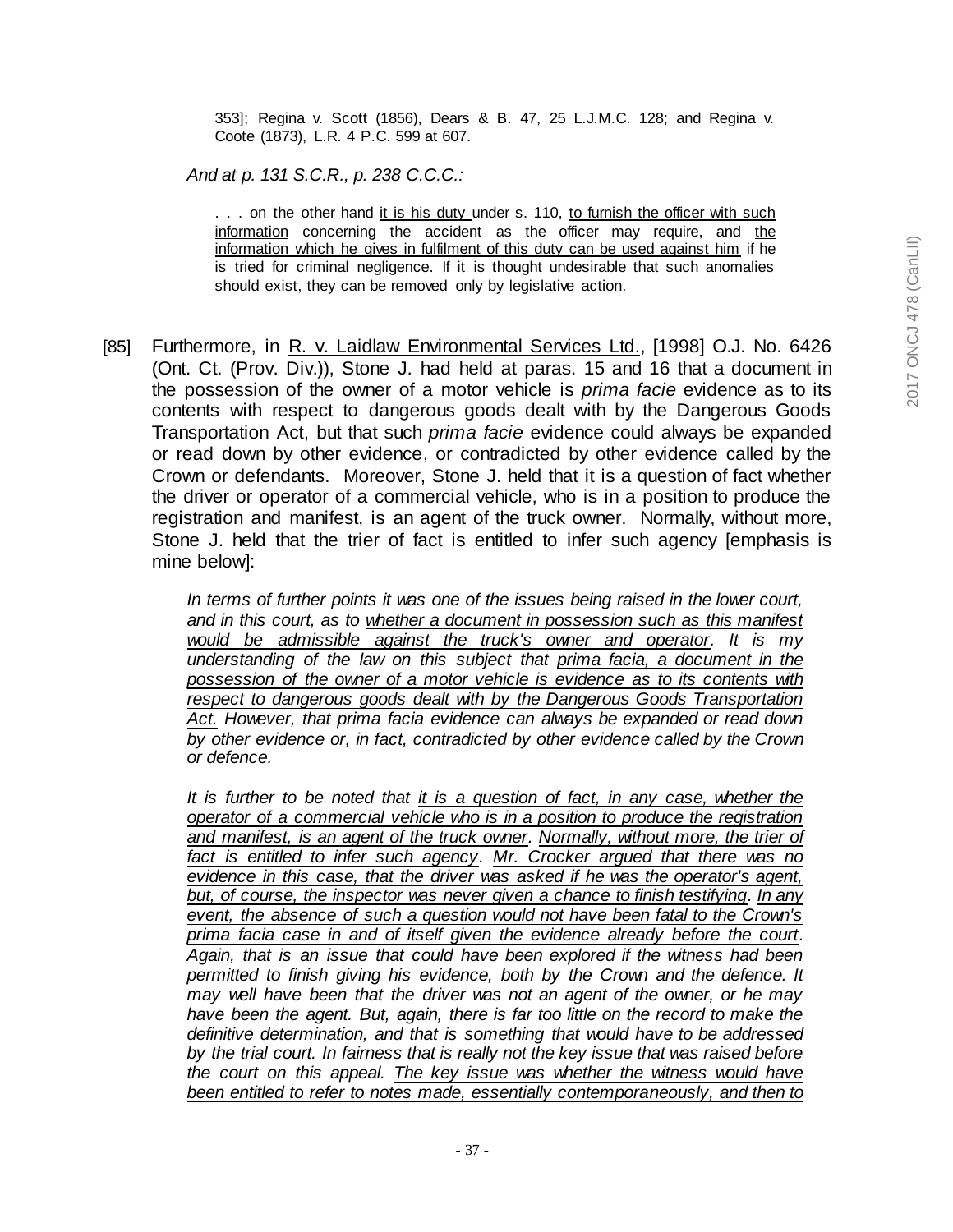[86] On the other hand, in R. v. Swish Maintenance Ltd., [2005] O.J. No. 3958 (O.C.J.), at paras. 11 to 19, Adams J. had considered that the driver and the owner of the motor vehicle were two separate parties, and the driver had not been proven to be an agent for the corporate accused, and as such, the prosecution did not prove the owner of the motor vehicle was the corporate accused [*emphasis is mine below*]:

> *There is a difference between the accused who makes an admission at the time of the offence, whether hearsay or not, and the observation of a document by the investigating officer in the absence of the accused and which observation was entered at trial without either the documentation or further proof of the documentation.*

> *Proof of ownership is an essential element of this offence. Here, officer Smith has reviewed a document presented to him by the driver, Michael Baltrami, who is a third party in this proceeding and one who is not proved to be an agent for Swish Maintenance Ltd. The only evidence of ownership is that of Officer Smith who based his belief on the information that he obtained and recorded in his notebook.*

> *Various cases have considered evidence of ownership provided by drivers as admissible for a number of reasons. In Huntley [1995] O.J. No. 2412, an objection to accepting an accused's identification through a license amounting to hearsay was rejected. The court held that a voluntary statement by the accused was always admitted as an exception to the hearsay rule and the licensing information was not required to be certified by the evidence of the officer. In Sambhi [2003] O.J. No. 3131, the accused presented a G2 license to the investigating officer at the scene. The admission was not hearsay and admitted as sufficient and proof of the offence. In a similar situation, in Macatangay [2003] O.J. No. 5643, the presentation of a G2 license when he was pulled over was an admission that was admissible as an exception to the hearsay rule. In Molyneaux [2004] O.J. No. 3053, Justice Devlin admitted the license as both prima facie hearsay and an admission by the accused admissible as an exception to the hearsay rule. Finally, in a recent decision in Kingston [2005] O.J. No. 2147, Justice De Filippis distinguished between the driver who produces the information and the reliance upon documents themselves as the identification of the operator.*

> *All of these cases speak of what happens when the accused produces the license to the investigating officer and when the accused is present at the time of the offence.*

> *However, where there is a driver who is a third party in the absence of the owner, then the courts have given different consideration to the use of the documentation as evidence at trial.*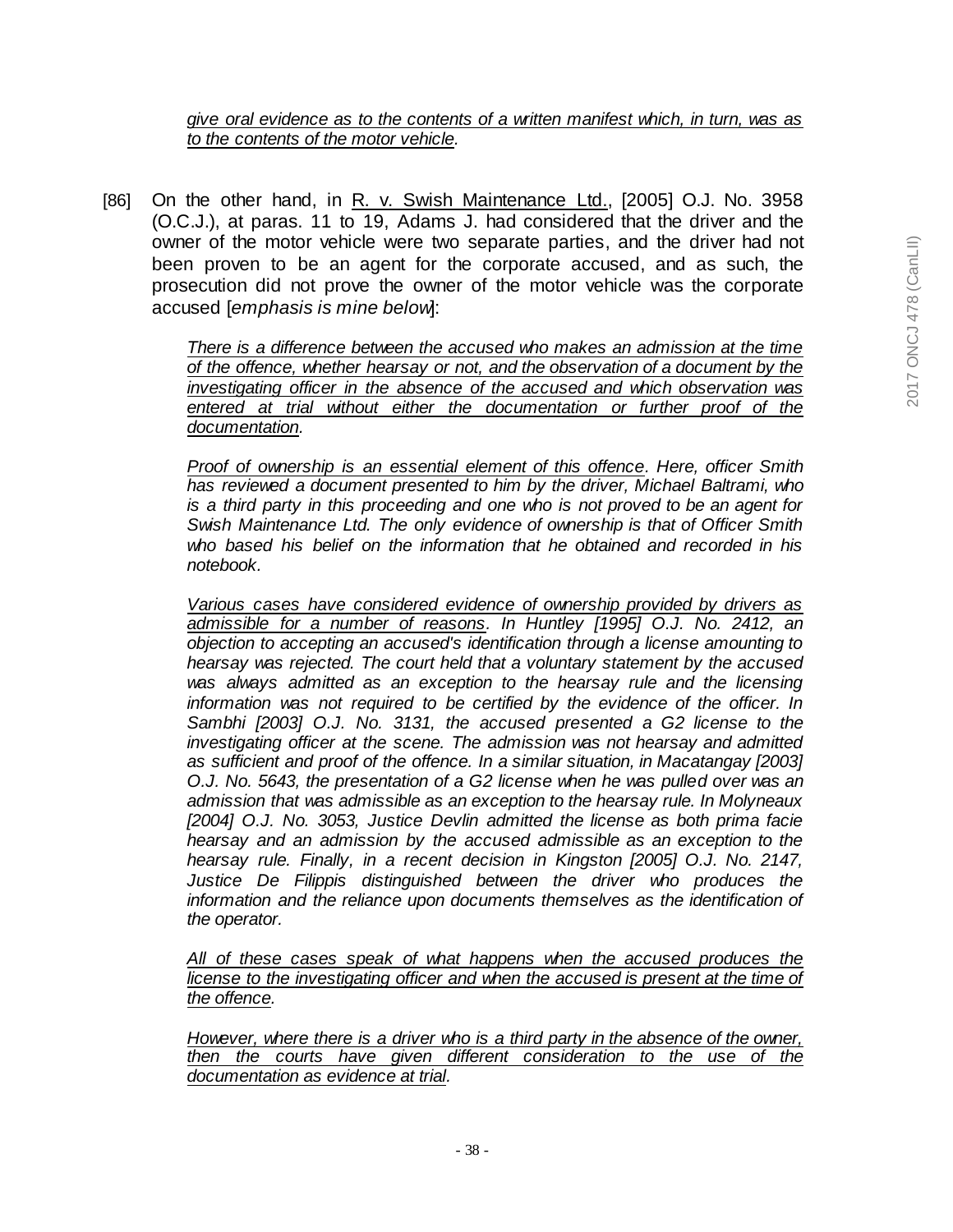*In 2934752 Canada Inc. (c.o.b. Highland Transport) [1997] O.J. No. 6308, an appeal against the decision of Justice of the Peace Gemmell was dismissed when the proof of identification of the owner of the vehicle by the evidence of the officer who took notes of the ownership at the time of the offence and which notes were provided to the officer from a third party, namely, the driver. In respect to the documentation provided to the officer, Her Worship said the following:*

(a) The fact that the driver carried with him, and produced, certain documents to the officer is not, in itself, proof of the truth of the contents of the documents. In my opinion, it should be noted that, for these charges, the person producing the documents is not the subsequent accused.

*In an extensive review of the law, Justice Masse dismissed the appeal. He noted that the copy of drivers' documents "are not certified by anybody" and only the certification of Ministry Records was sufficient to provide the proof necessary to complete the element of identification of a third party. Where the driver produces*  records of ownership in the absence of the owner and in the absence of proof of *agency of the driver on behalf of the owner, then the crown must establish proof of the certification of the documentation relied upon: also see Zilaie [2002] O.J. No. 2144; Germanis [2001] O.J. No. 3255; Ryckman [1998] O.J. No. 6501.*

*Swish Maintenance Ltd. is a case where the owner and driver were two separate and distinct entities. Unlike the cases where G2 licensees admitted their own identification, this is a case where the only identification was the document itself presented by the driver, Michael Baltrami. The owner was not present at the time of the offence. After observation, the document was left with the third party and the investigation of the offence was completed. There was no certification of the ownership in evidence at the trial. And there was no evidence that the driver, Michael Baltrami, was an agent acting on behalf of the owner.*

*In view of the decisions and reasoning relating to third parties which differentiates between hearsay admissions by the accused, I conclude that the prosecution has not met its' onus of proof beyond reasonable doubt relating to the ownership of the vehicle.*

### (A) Is Edmundo De Medeiros an agent of the corporate defendant, Con-Drain Co. (1983) Ltd.?

- [87] In the situation where the driver of the motor vehicle is not the owner, it has been held by the Court of Appeal for Ontario in R. v. Strand Electric Ltd., [1969] 2 C.C.C. 264, that vicarious admissions made by a third party driver are not admitted for its truth against the owner of the motor vehicle unless there is evidence that the third party is an agent or employee of the owner of the vehicle**.**
- [88] Although Stone J. had reasoned in R. v. Laidlaw Environmental Services Ltd. that a trier of fact is entitled to infer that the driver of a commercial vehicle, who is in a position to produce the registration and manifest of goods being carried for that commercial motor vehicle for the purposes of the *Dangerous Goods*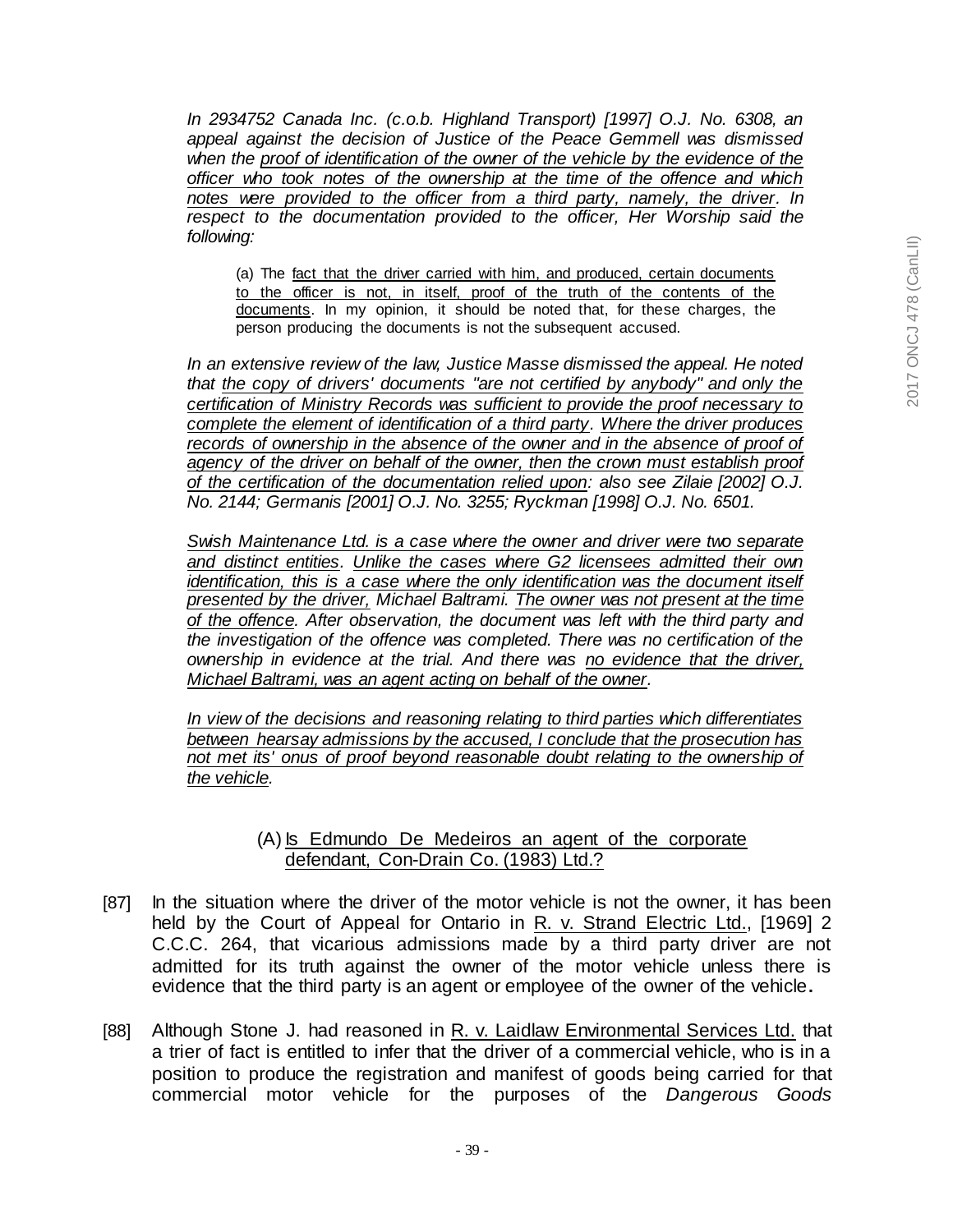*Transportation Act*, is an agent of the truck owner, where there is no evidence to the contrary, there is however no evidence adduced in the case at bar, such as the production of a manifest of the goods being carried to vehicle or an admission made by De Medeiros that he was an employee of the owner of the pick-up truck, which could show De Medeiros was an agent acting on behalf of the owner of the pick-up truck or that he had been authorized to make an admission on behalf of the owner of the pick-up truck.

[89] Hence, De Medeiros has not been proven beyond a reasonable doubt to be an agent or employee of the owner of the pick-up truck.

### (B) Is the hearsay evidence admitted under the traditional exception of "an admission against penal interest"?

- [90] Although it has been held that information contained in a document provided by the driver of a motor vehicle, who is the owner of that motor vehicle, when those documents are legally required to be provided to the officer on demand, is an "admission against penal interest" made by the driver, which is a traditional exception to the hearsay rule, it does not apply when the driver is not the owner of the motor vehicle, or when the owner of the vehicle is not present in the vehicle with the driver, or when the owner is a corporate entity where it has not been proven that the driver is an agent or employee of the corporate owner.
- [91] Ergo, since De Medeiros is not the registered owner of the pick-up truck then the production of the ownership document for the pick-up truck by De Medeiros cannot be admitted for its truth using the traditional exception of an "admission against penal interest" to prove the pick-up truck is a commercial motor vehicle or to prove the owner of the pick-up truck is Con-Drain Co. (1983) Ltd.

# **(e) Is The Hearsay Evidence Admissible Under Case-By-Case The Principled Approach?**

[92] On the other hand, even if the hearsay evidence is not admissible under a traditional or common law exception, it still may be admitted for its truth if it satisfies the criteria of necessity and reliability and the probative value of the hearsay evidence is not outweighed by its prejudicial effect.

# **(i) Is Officer Malott's Testimony Based On What He Had Garnered From The Ownership Document And From What He Had Viewed On The Ministry Of Transportation Database Admissible For Its Truth?**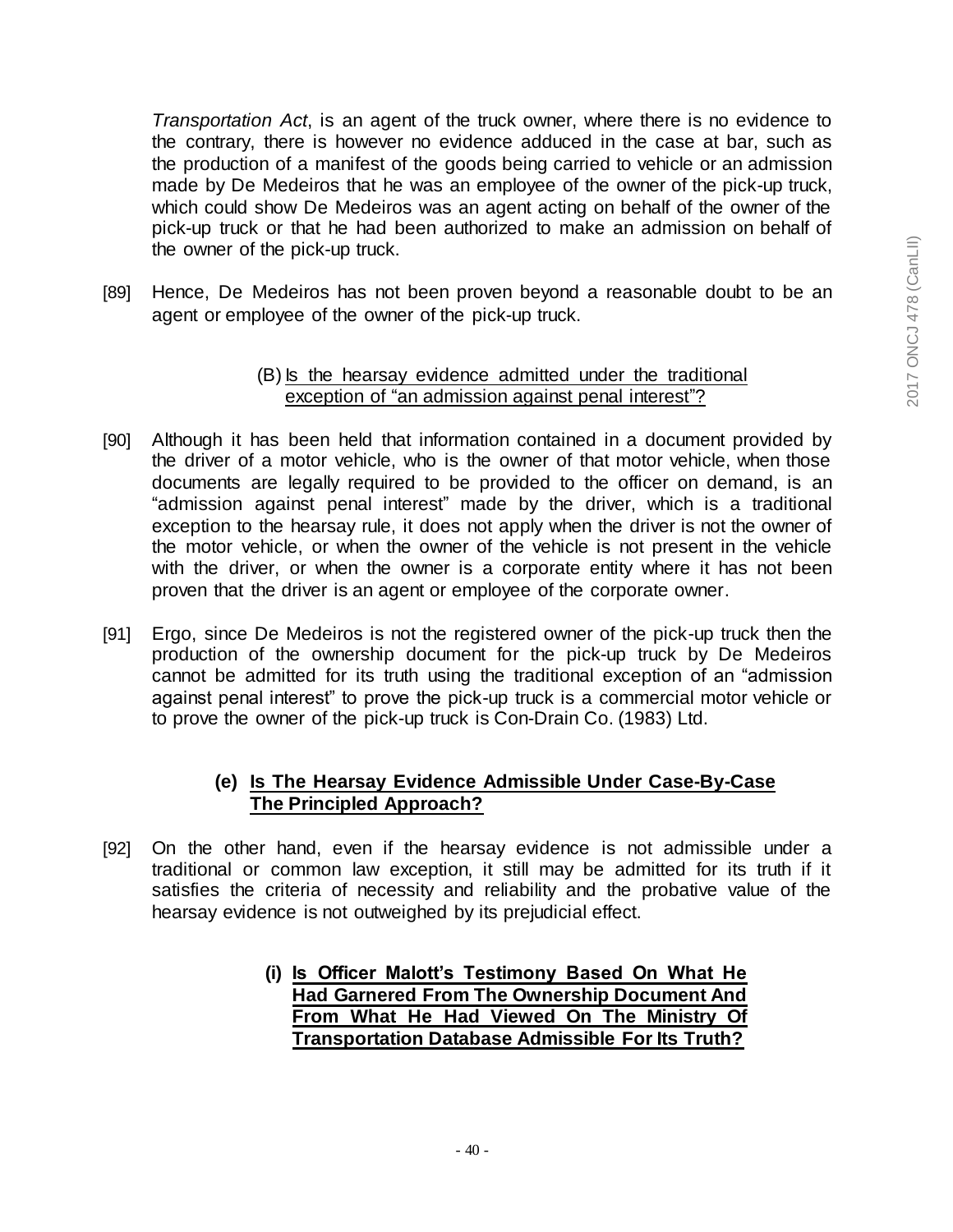[93] In R. v. Fliss, [2002] 1 S.C.R. 535 (S.C.C.), at para. 45, the Supreme Court held that a police officer was entitled to refresh his memory by any means that would rekindle his recollection, whether or not the stimulus itself constituted admissible evidence [*emphasis is mine below*]:

> *There is also no doubt that the officer was entitled to refresh his memory by any means that would rekindle his recollection, whether or not the stimulus itself constituted admissible evidence. This is because it is his recollection, not the stimulus, that becomes evidence. The stimulus may be hearsay, it may itself be largely inaccurate, it may be nothing more than the sight of someone who had been present or hearing some music that had played in the background. If the recollection here had been stimulated by hearing a tape of his conversation with the accused, even if the tape was made without valid authorization, the officer's recollection – not the tape – would be admissible.*

### (A) Information obtained from the Ministry of Transportation database is inherently reliable

[94] In R. v. MacMullin, [2013] A.J. No. 1454 (Alta. Q. B.), Germain J. at paras. 70 to 76, had to consider the reliability of hearsay records or records from a database offered as evidence at trial and after reviewing the Alberta Court of Appeal's decisions in R. v. O'Neil, [2012] A.J. No. 516 and in R. v. Monkhouse, [1987] A.J. No. 1031, confirmed that such records can be admitted as prime facie evidence only if they have come into existence under circumstances which make them inherently trustworthy [*emphasis is mine below*]:

> *The modern approach to the admission of necessary and reliable documentary hearsay evidence is reviewed by the Alberta Court of Appeal in* R. v. O'Neil*, [2012](https://www.lexisnexis.com/ca/legal/search/runRemoteLink.do?A=0.02923927132762305&bct=A&service=citation&risb=21_T26182524860&langcountry=CA&linkInfo=F%23CA%23ABCA%23sel1%252012%25year%252012%25decisiondate%252012%25onum%25162%25)  [ABCA 162,](https://www.lexisnexis.com/ca/legal/search/runRemoteLink.do?A=0.02923927132762305&bct=A&service=citation&risb=21_T26182524860&langcountry=CA&linkInfo=F%23CA%23ABCA%23sel1%252012%25year%252012%25decisiondate%252012%25onum%25162%25) [524 AR 351,](https://www.lexisnexis.com/ca/legal/search/runRemoteLink.do?A=0.814800620927294&bct=A&service=citation&risb=21_T26182524860&langcountry=CA&linkInfo=F%23CA%23AR%23vol%25524%25page%25351%25sel2%25524%25) leave denie[d \[2012\] SCCA No. 317](https://www.lexisnexis.com/ca/legal/search/runRemoteLink.do?A=0.5870243433731809&bct=A&service=citation&risb=21_T26182524860&langcountry=CA&linkInfo=F%23CA%23SCCA%23ref%25317%25sel1%252012%25year%252012%25) at paras 40-46. In this case the question was whether the contents of a database could be relied upon for the truth of their contents. The court considered these to be "business records". The Court cites* R. v. Monkhouse *[\(1987\), 83 AR 62](https://www.lexisnexis.com/ca/legal/search/runRemoteLink.do?A=0.7381634709371624&bct=A&service=citation&risb=21_T26182524860&langcountry=CA&linkInfo=F%23CA%23AR%23vol%2583%25sel1%251987%25page%2562%25year%251987%25sel2%2583%25decisiondate%251987%25)[, 56 Alta LR \(2d\) 97](https://www.lexisnexis.com/ca/legal/search/runRemoteLink.do?A=0.6747736850526773&bct=A&service=citation&risb=21_T26182524860&langcountry=CA&linkInfo=F%23CA%23ALR2%23vol%2556%25page%2597%25sel2%2556%25) (Alta CA).*

*Chief Justice Laycock in* R. v. Monkhouse *concludes:*

[hearsay records] can be admitted only if they have come into existence under circumstances which make them inherently trustworthy. Where an established system in a business or other organization produces records which are regarded as reliable and customarily accepted by those affected by them, they should be admitted as prima facie evidence.

*The database evidence was admissible in* R. v. O'Neil *because it met that general criteria.*

*My conclusion is that the modern context the* Ares v. Venner *rule on the admission of reliable and necessary documentary evidence should be cast broadly, to better reflect the modern nature of documentary evidence. Current technology and business methods mean that an unprecedented degree of data is*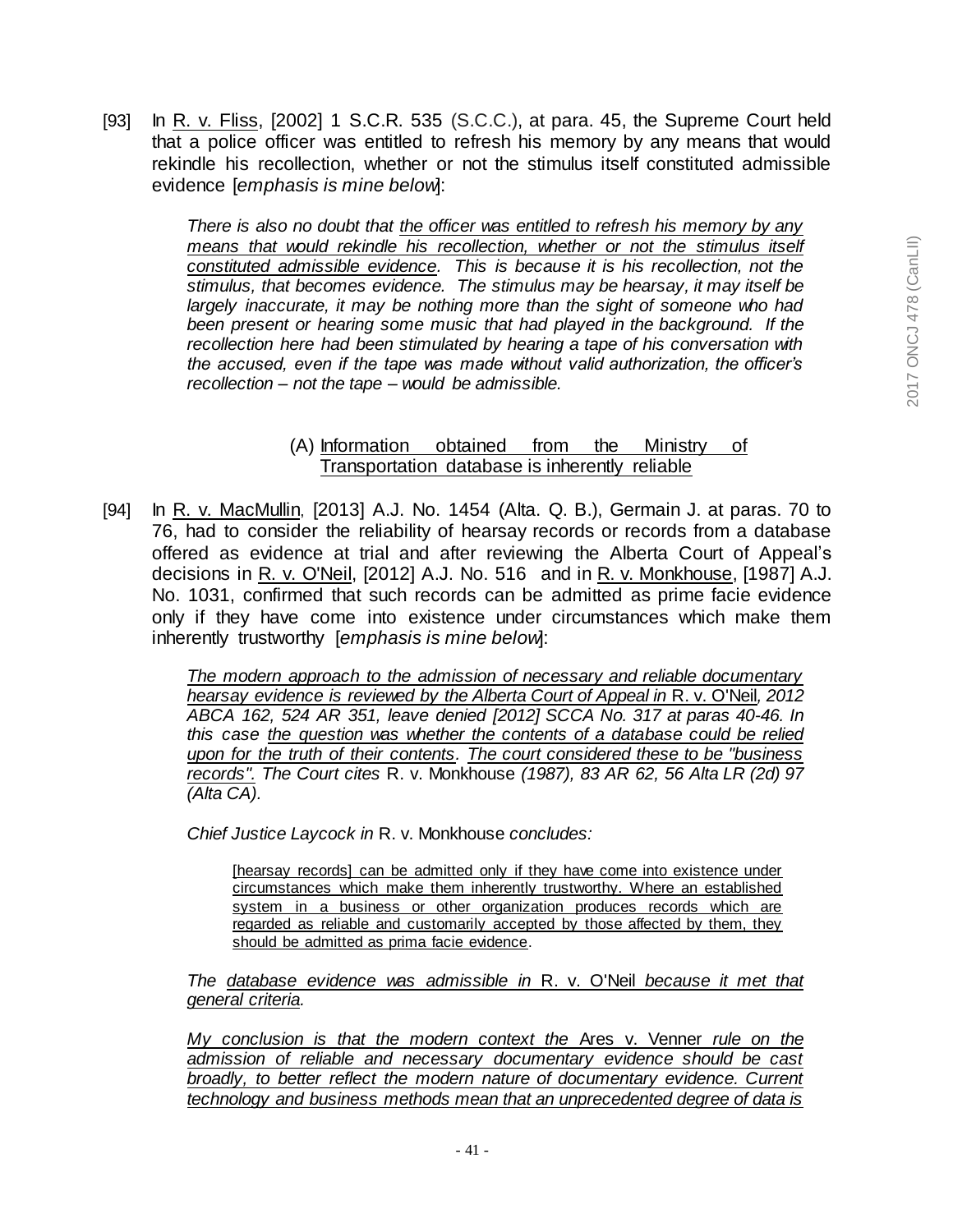*recorded and tracked, much of it by automated processes. This means that the*  Ares v. Venner *rule has become more and more relevant, particularly in legal actions, such as this one, where much of the evidence is necessarily captured primarily in the documentary record. It is simply a fact of modern life that in situations such as this that witnesses, after they review financial, logistic, scientific, medical, engineering, information technology and many other kinds of records, can say little more than they have no personal knowledge or memory of these materials, but at best these documents do not appear incongruous when evaluated for the truth of their contents, and their materials arise from a generally trusted (i.e. reliable) data source.*

*This is a functional test, in my view, supported by* R. v. O'Neil*.*

*This version of the* Ares v. Venner *criteria is not revolutionary, but rather a simple and pragmatic description of a process that was recognized over sixty years ago in* Myers v. Director of Public Prosecutions *by Lord Pearce:*

... The necessity created by mass production and modern business they could not then foresee. They did not provide for the anonymity of modern industrial records and the difficulty of tracing those who made them. The individuality of persons in a large factory or business may be difficult or impossible to discover. They do many repetitive and almost automatic tasks concerning which no memory exists. Yet their composite efforts make machines and records whose complexity, efficiency, and accuracy are beyond anything imaginable in 1886. In my view the anonymity of the recorder or the impossibility of tracing him create as valid a necessity as does his death for allowing his business records to be admitted. ...

*Today government and private bodies collect, record, and administer an unprecedented volume of information. That information relates to almost any aspect of daily life. Unlike a century ago, that information may be retained in an accessible form for decades. Information is typically secured by complex procedures to ensure that data is not lost, corrupted, or manipulated. Often that information is acquired without the participation of the human hand. In this context much documentary evidence will be* prima facie *reliable, and should be admitted on that basis. Fanciful "what if's?" or a demand that the courts prefer to rely on tenuous personal knowledge should not be used to frustrate the acquisition of evidence that is 'more helpful than harmful'.*

[95] Moreover, in R. v. Monkhouse, [1987] A.J. No. 1031, the Alberta Court of Appeal held that hearsay records are not to be accepted in evidence merely to avoid the inconvenience of identifying a witness or because many witnesses would be involved, or even because otherwise no evidence would be available. Rather, they can be admitted only if they have come into existence under circumstances which makes them inherently trustworthy:

> *These hearsay records are not to be accepted in evidence merely to avoid the inconvenience of identifying a witness or because many witnesses would be involved, or even because otherwise no evidence would be available. Rather, they can be admitted only if they have come into existence under circumstances which makes them inherently trustworthy. Where an established system in a*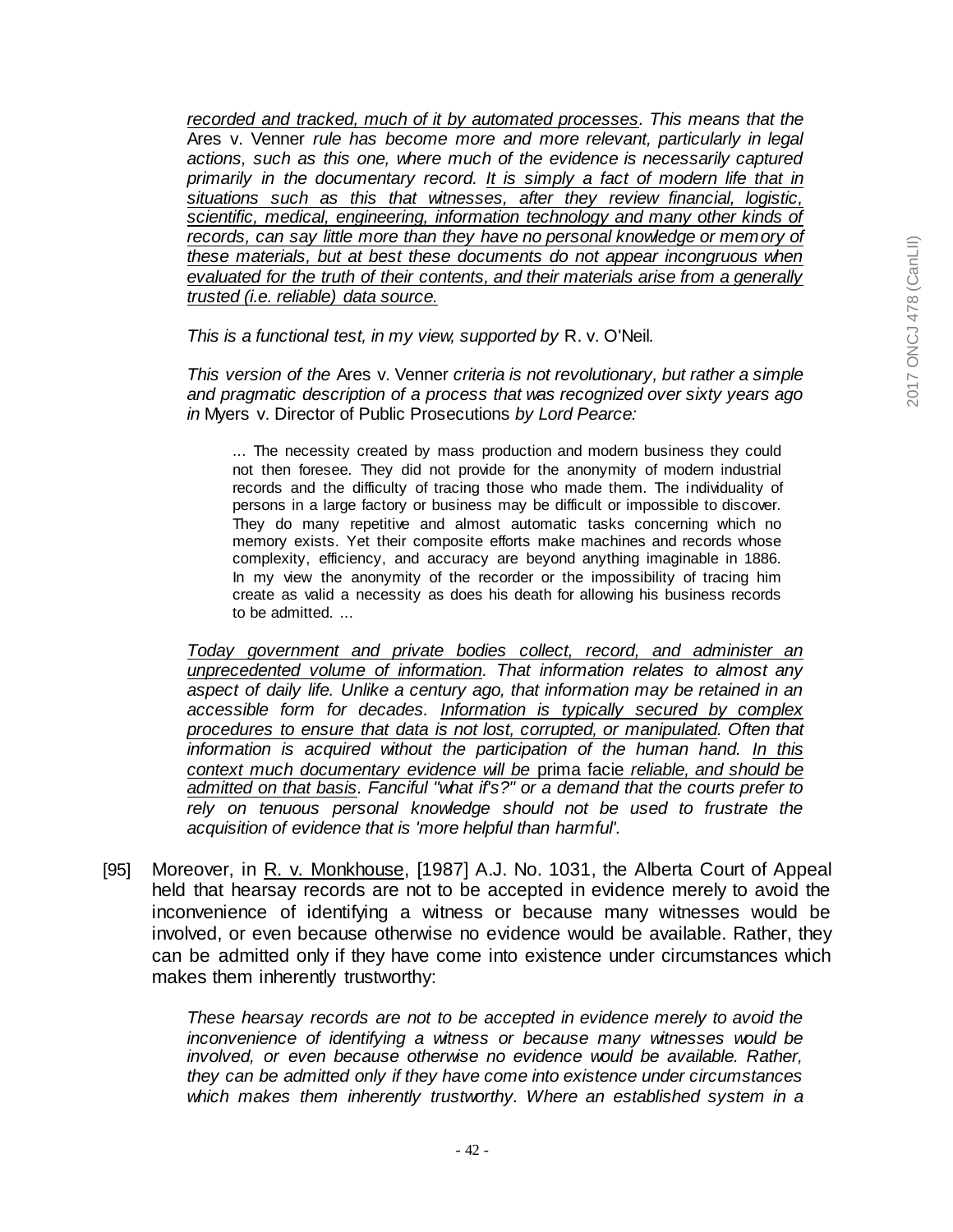*business or other organization produces records which are regarded as reliable and customarily accepted by those affected by them, they should be admitted as prima facie evidence.*

[96] In addition, the Alberta Court of Appeal in R. v. O'Neil, [2012] A.J. No. 516, held at paras. 45 and 46, that the information garnered from a particular database was inherently reliable and properly admitted for the truth of its contents under the common law business records exception to the hearsay evidence rule:

*The Monkhouse preconditions are met in this case for the following reasons:*

- *(a) the entries in the database were original entries according to the testimony of Penny Steinkey, Liesel MacPhee, Joyce Dixon and Mina Forsyth, all former employees of ITRS;*
- *(b) the entries were made contemporaneously;*
- *(c) the entries were made in the routine of business;*
- *(d) the persons recording this information have personal knowledge of the thing required as they had received the application form or the refund cheque that was being entered. Beyond that, the status changed and the claims were made automatically by the computer program in the database;*
- *(e) the data-entry clerks (who were employees of ITRS) had a duty to make the entry as that was their job and they were in fact paid by the entry. They had no motive to misrepresent as creation and submissions of claims and processing of refund cheques was the only way both the clerks and ITRS were paid; and*
- *(f) in his statement to Constable Roussel, the appellant acknowledged that the database was the key tool used to operate ITRS.*

*Exhibits 36 and 37 were properly admitted pursuant to the common law business records exception. Accordingly, this ground of appeal is dismissed.*

[97] But more importantly, the Court of Appeal for Ontario in R. v. Li, [2013] O.J. No. 564, had to also consider on appeal of the accused's conviction, whether the evidence admitted at trial that an accused was the owner of a pick-up truck that had been based on the police officer's observations of that particular information on the Ministry of Transportation database and then repeated at trial for its truth should have been excluded as inadmissible hearsay. In addition, at trial the Crown did not obtain and tender any certified documents from the Ministry of Transportation to prove the accused had been the owner of the pick-up truck, but had relied on the observations of the police officer that the pick-up truck had been at the property under surveillance and on the police officer's viva voce evidence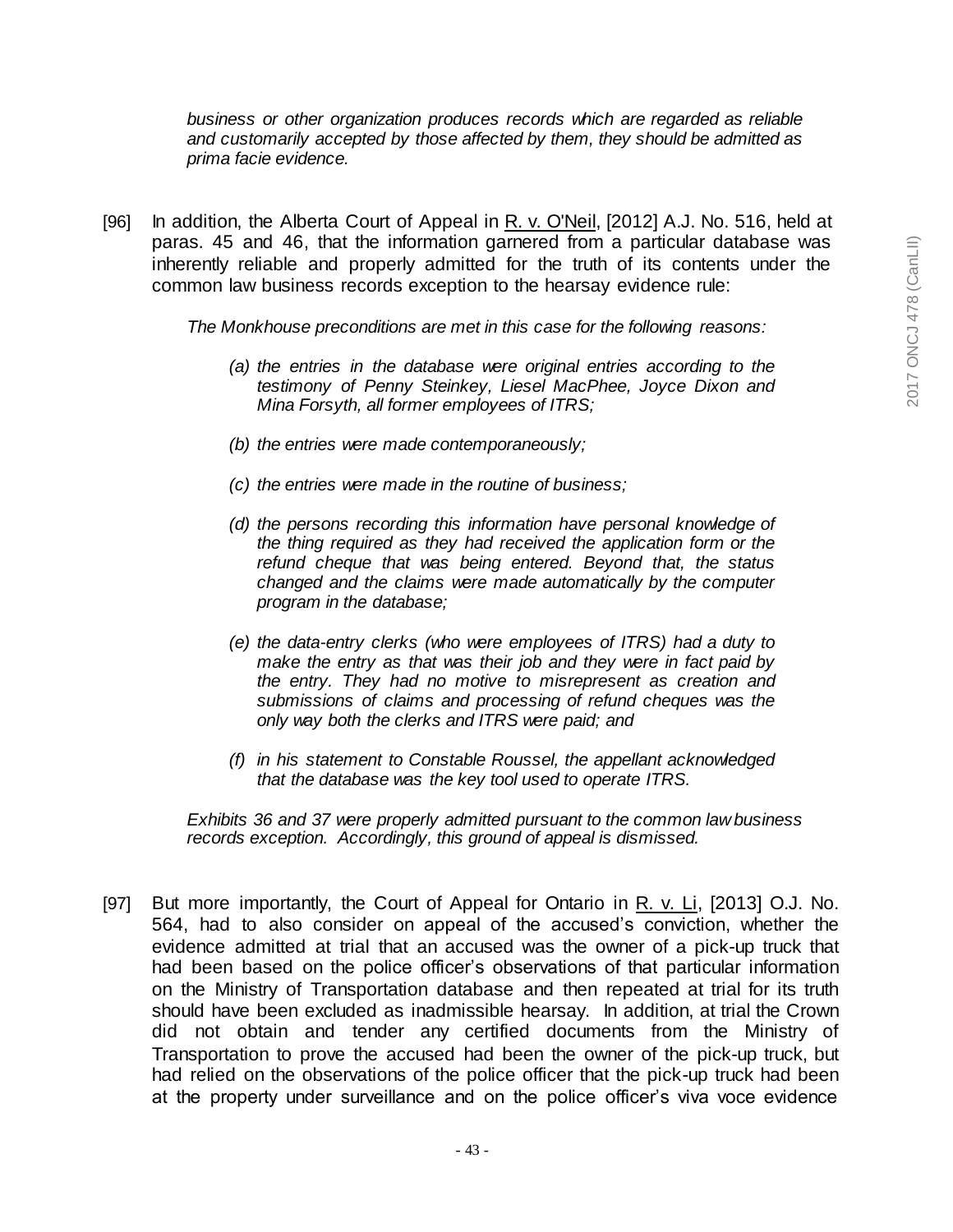that the pick-up truck had been owned by the accused based on information the police officer had observed and obtained from a Ministry of Transportation database. Although the trial judge had concluded that the information was hearsay, it had been held that the hearsay evidence had been sufficiently reliable and necessary to warrant its admission.

[98] After hearing the appeal of the accused's conviction, Watt J.A., writing for the Court of Appeal, held at paras. 30 to 44 in R. v. Li, that it is permissible for any witness to refresh his memory about a subject, such as the ownership of a motor vehicle, by any means that would rekindle the witness' recollection of the subject, and that the stimulus used by the witness to refresh his or her recollection need not itself constitute admissible evidence. In addition, in allowing the admission of the police's testimony on what he had observed on the Ministry of Transportation database, Watt J.A. concluded that the reliability requirement had been satisfied because of the way in which the records had come into existence. Watt J.A. further acknowledged that because driving a motor vehicle on Ontario's highways is a privilege, then drivers require a licence to operate a motor vehicle and that motor vehicles require a permit to operate on Ontario's highways, and that drivers and owners of motor vehicles have to apply for licences and permits and fill out forms and submit them to a licensing agency, and that false statements on the forms would attract a penalty, and that some of the information provided on the form by the owner of the vehicle is replicated on the permit. Therefore, because of these requirements of drivers and owners to provide accurate information to the Ministry of Transportation, Watt J.A. held that common sense dictates that sufficient trust can be placed in the truth and accuracy of the statements that appear on the face of the licence and permit. Watt J.A. also concluded that the necessity requirement for the admission of the police officer's evidence had also been met, as the availability of other means of introducing hearsay, for example, a listed exception or statutory provision, does not mean that the means chosen does not satisfy the necessity requirement under the principled approach. He then concluded that in this particular case, relevant direct evidence of vehicle ownership or that the appellant was the holder of the driver's licence viewed by the police officer was not available since its source, the accused, was not a competent witness for the Crown [*emphasis is mine below*]:

> *This ground of appeal challenges the admissibility of those parts of D/C Henderson's evidence that tended to link the appellant to the grow operation at 61 Jessup Road: the appellant's ownership of the pick-up truck and his operation of the pick-up truck during a trip from Jessup Road to Ng's home in Richmond Hill. The complaint involves D/C Henderson's use of an MOT database to access a photograph of the appellant as a basis for his identification and motor vehicle registration information to prove the appellant's ownership of the pick-up truck seen at Jessup Road.*

> *The principal complaint the appellant makes is that D/C Henderson's testimony that the appellant owned the pick-up truck seen at the Jessup Road grow*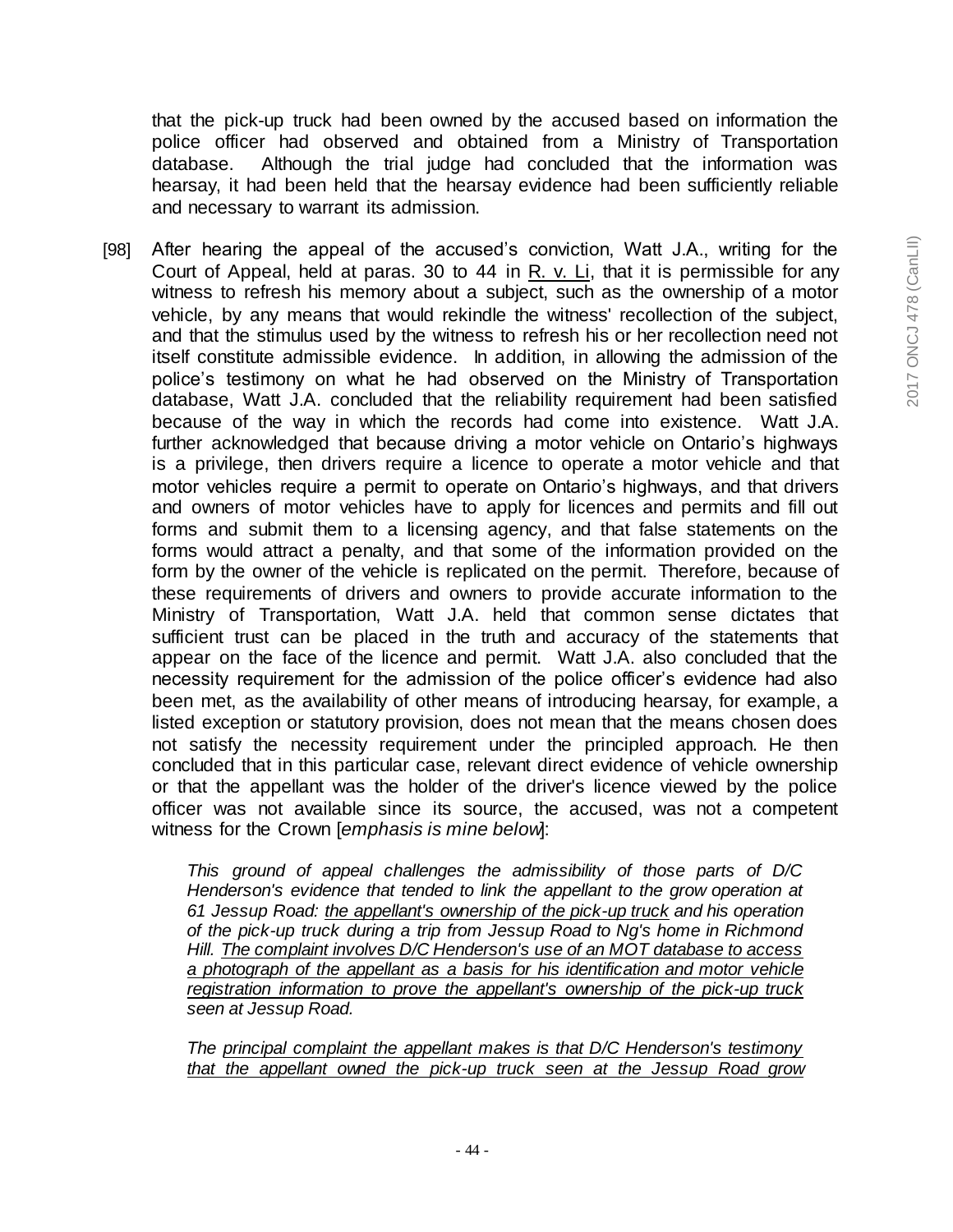*The hearsay rule has four essential elements:*

- *i. a declarant;*
- *ii. a recipient;*
- *iii. a statement; and*
- *iv. a purpose.*

*The defining characteristics of hearsay are the purpose for which the evidence is introduced -- to prove the truth of the contents of the statement - and the absence of a contemporaneous opportunity to cross-examine the declarant to test the reliability of the out-of-court statement: R. v Khelawon, 2006 SCC 57, [2006] 2 S.C.R. 787, at para. 35.*

*Where the hearsay rule is engaged, the evidence is prima facie inadmissible. The hearsay rule, like other rules of admissibility, is by nature exclusionary, but not unqualifiedly so. Hearsay evidence may be admitted under an established categorical exception or under the principled approach that had its genesis in R. v. Khan, [1990] 2 S.C.R. 531, over two decades ago.*

*The common law made exceptions for public and business records. These exceptions retain their vitality today despite the enactment of statutory provisions that govern the same subject matter. The special trustworthiness of public*  records rests in the duty to maintain the records and the high probability that the *duty to make an accurate report has been performed. It is all the more so where a party is required to provide accurate information to the record-keeper, and subject to penalty for failing to do so or lying about it. The common law exceptions contain no notice requirements.*

*Government and business records may also be admissible under the Canada Evidence Act ("CEA"). Government records may be received under s. 24(a), provided notice is given under s. 28. Business records are governed by s. 30 and are also subject to a notice requirement in s. 30(7) unless the court orders otherwise. Section 40 of the CEA incorporates provincial rules of evidence subject to the provisions of the CEA and other federal legislation.*

*It is also permissible for any witness to refresh his memory about a subject, such as the ownership of a motor vehicle, by any means that would rekindle the witness' recollection of the subject. The stimulus used by the witness to refresh his or her recollection need not itself constitute admissible evidence: R. v. Fliss, 2002 SCC 16, [2002] 1 S.C.R. 535, at para. 45.*

### *The Principles Applied*

*I would not give effect to this ground of appeal. My reasons are several.*

*First, the photograph viewed by D/C Henderson on the MOT database, considered apart from the contents of the licence and ownership of the*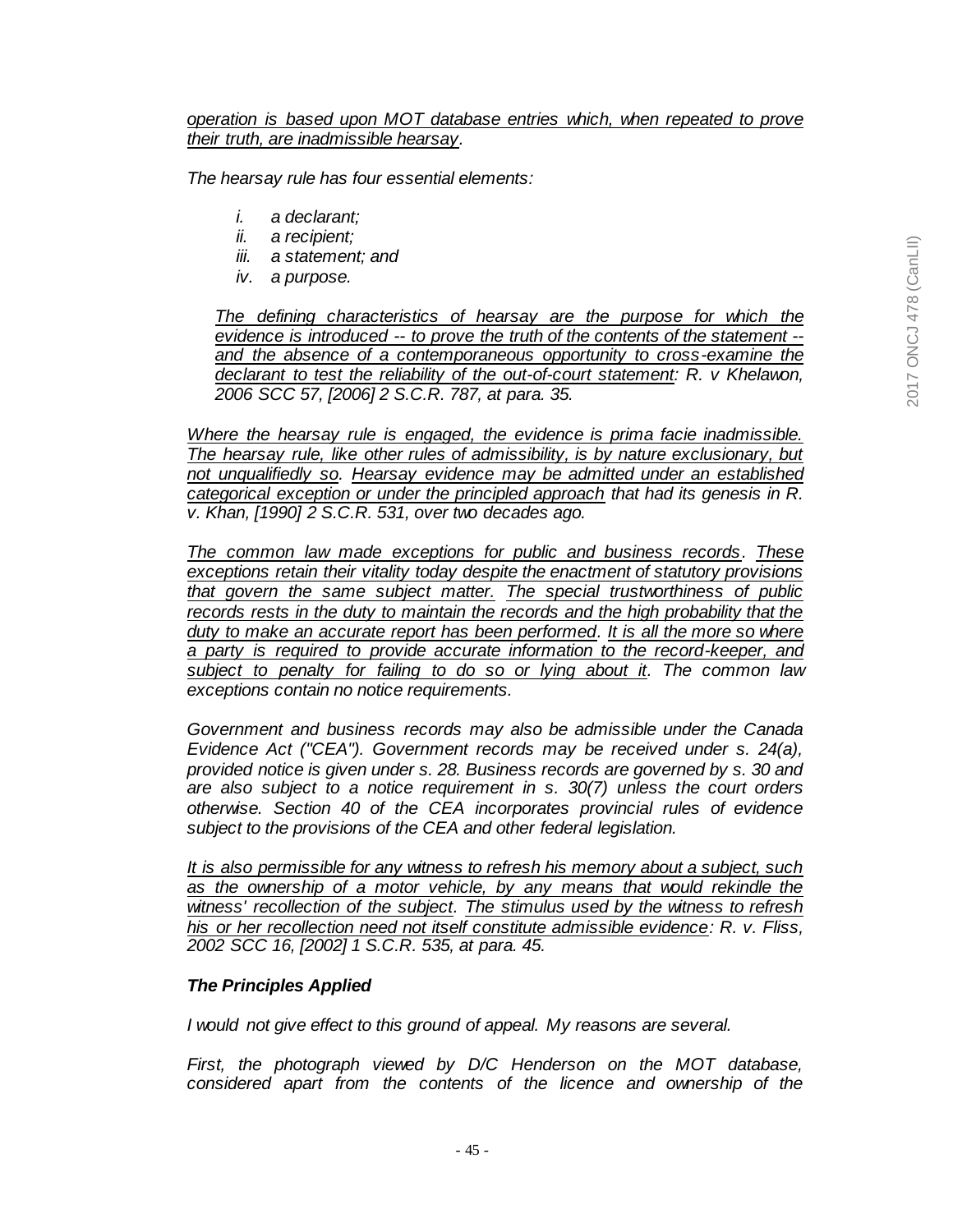*plate/vehicle, was not rendered inadmissible by the hearsay rule. The photograph was not a "statement", an essential feature of the exclusionary rule, nor was it tendered to prove the truth of its contents.*

*D/C Henderson was entitled to examine the photograph and compare the appearance of the person depicted there with the person he saw driving the vehicle seen at the grow operation away from that area to 18 Damian Drive. He was entitled further to compare the person in the photograph with the man he saw at 18 Damian Drive unloading the same vehicle that he had under surveillance for eight and one-half hours, and taking several things into the garage of Ng's house. In essence, he was refreshing his memory.*

*Second, the Crown did not tender any MOT documents, driver's licence, or ownership permit, as part of its case-in-chief nor rely upon these documents to prove the truth of their contents. Ownership of the pick-up truck was not an essential element of the case for the Crown. In a way, it was somewhat beside the point. What the Crown needed to prove was the appellant's participation in the grow operations described in the indictment. It sought to do so by circumstantial evidence. The pick-up truck was at the Jessup Road grow operation. The appellant drove the vehicle away from the grow operation. He helped unload the vehicle at 18 Damian Drive where a subsequent search of the area where the unloaded items were taken revealed things commonly used in grow operations. Documents found in the residence linked the appellant or a person by the same name, to Ng and another grow operation with characteristics similar to those at Jessup Road. The link was from photo to driver to unloader to appellant, a chain of reasoning not dependent on ownership of the pick-up.*

*Third, assuming the appellant's objection properly invokes the hearsay rule,*  rather than the requirement that a witness have first-hand knowledge of the *observations of which she or he gives evidence, it was open to the trial judge to conclude that the records relied upon satisfied the reliability and necessity requirements of the principled exception to the hearsay rule.*

*The reliability requirement is satisfied because of the way in which the records came into existence. Driving a motor vehicle on this province's highways is a privilege. Drivers require a licence to operate a motor vehicle. And motor vehicles require a permit to operate on the province's highways. Drivers and owners of motor vehicles apply for licences and permits. They fill out forms and submit them to a licensing agency. False statements on the forms attract a penalty. Information provided on the form, some of it at least, is replicated on the permit. Common sense dictates that we can put sufficient trust in the truth and accuracy of the statements that appear on the face of the licence and permit. This is sufficient to satisfy the reliability requirement.*

#### *The necessity requirement is also met.*

*The necessity requirement has its genesis in society's interest in getting at the truth. It is not always possible to meet the optimal test of contemporaneous cross-examination. Rather than simply losing entirely the value of the evidence, it becomes necessary in the interests of justice to consider whether the evidence*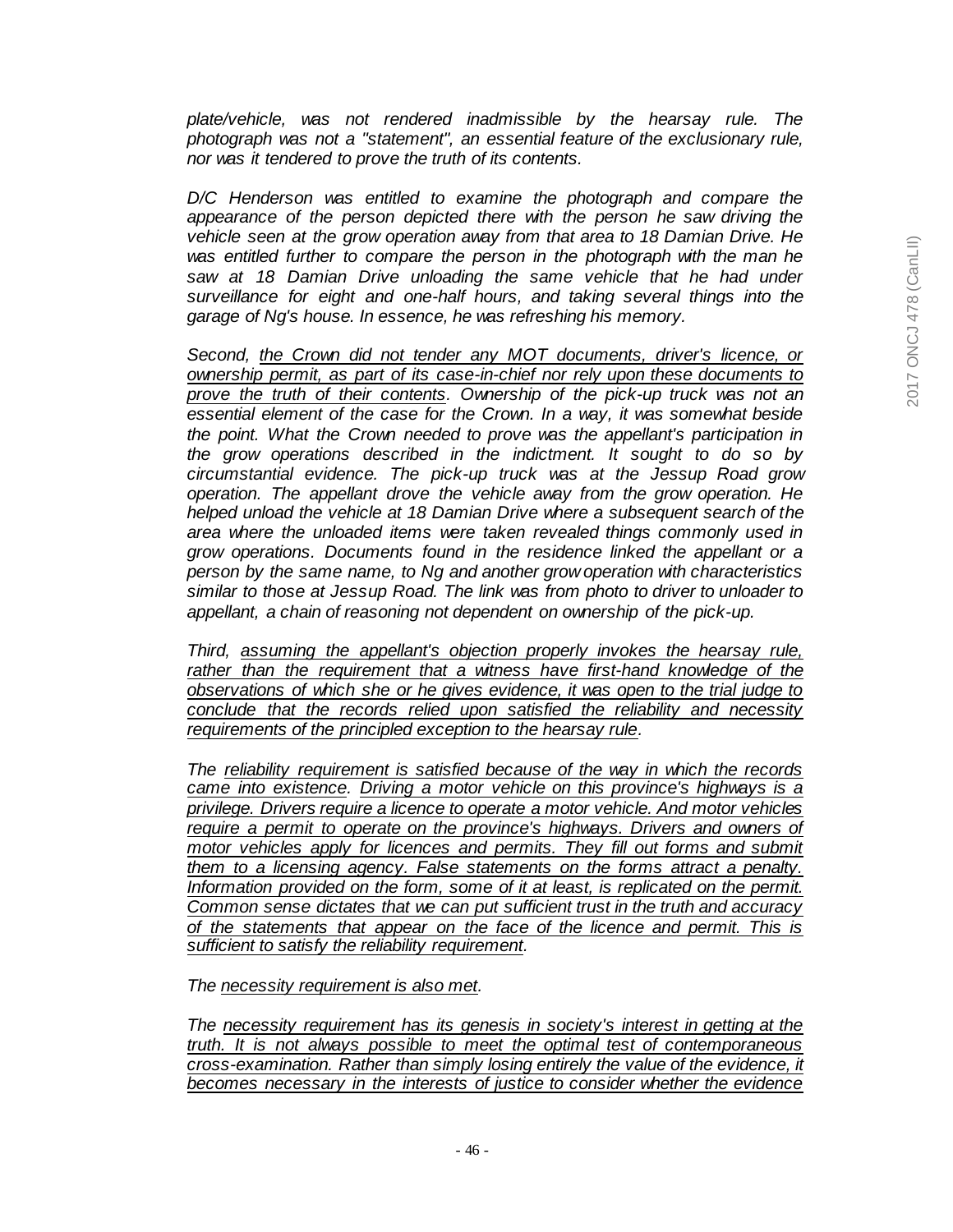*should be admitted nonetheless in a second-hand form, as hearsay: Khelawon, at para. 49.*

*The necessity requirement refers to the necessity of proving a fact in issue through the introduction of hearsay evidence, rather than other direct evidence that does not attract the operation of the exclusionary rule: R. v. Smith, [1992] 2 S.C.R. 915, at pp. 929 and 933. Thus, the availability of other means of introducing hearsay, for example, a listed exception or statutory provision, does not mean that the means chosen does not satisfy the necessity requirement under the principled approach. In this case, relevant direct evidence of vehicle ownership or that the appellant was the holder of the driver's licence viewed by D/C Henderson was not available. Its source, the appellant, was not a competent witness for the Crown.*

## **(ii) Supporting Or Corroborating Evidence Is A Factor In Determining Whether Hearsay Evidence Is Sufficiently Reliable To Warrant Its Admission**

[99] Furthermore, Charron J. in R. v Khelawon, [2006] 2 S.C.R. 787 (S.C.C.), at paras. 97 to 100, emphasized that corroborating evidence would be a factor to consider in determining whether hearsay evidence is sufficiently reliable to warrant its admission:

> *Idaho v. Wright, 497 U.S. 805 (1990), is more on point. In that case, five of the nine justices of the United States Supreme Court were not persuaded that "evidence corroborating the truth of a hearsay statement may properly support a finding that the statement bears 'particularized guarantees of trustworthiness'" (p. 822). In the majority's view, the use of corroborating evidence for that purpose "would permit admission of a presumptively unreliable statement by bootstrapping on the trustworthiness of other evidence at trial, a result we think at odds with the requirement that hearsay evidence admitted under the Confrontation Clause be so trustworthy that cross-examination of the declarant would be of marginal utility" (p. 823). By way of example, the majority observed that a statement made under duress may happen to be true, but evidence tending to corroborate the truth of the statement would be no substitute for crossexamination of the declarant at trial. The majority also raised the concern, arising mostly in child sexual abuse cases, that a jury may rely on the partial corroboration provided by medical evidence to mistakenly infer the trustworthiness of the entire allegation.*

> *In his dissenting opinion, Kennedy J., with whom the remaining three justices concurred, strongly disagreed with the position of the majority on the potential use of supporting or conflicting evidence. In my view, his reasons echo much of the criticism that has been voiced about this Court's position in Starr. He said the following:*

I see no constitutional justification for this decision to prescind corroborating evidence from consideration of the question whether a child's statements are reliable. It is a matter of common sense for most people that one of the best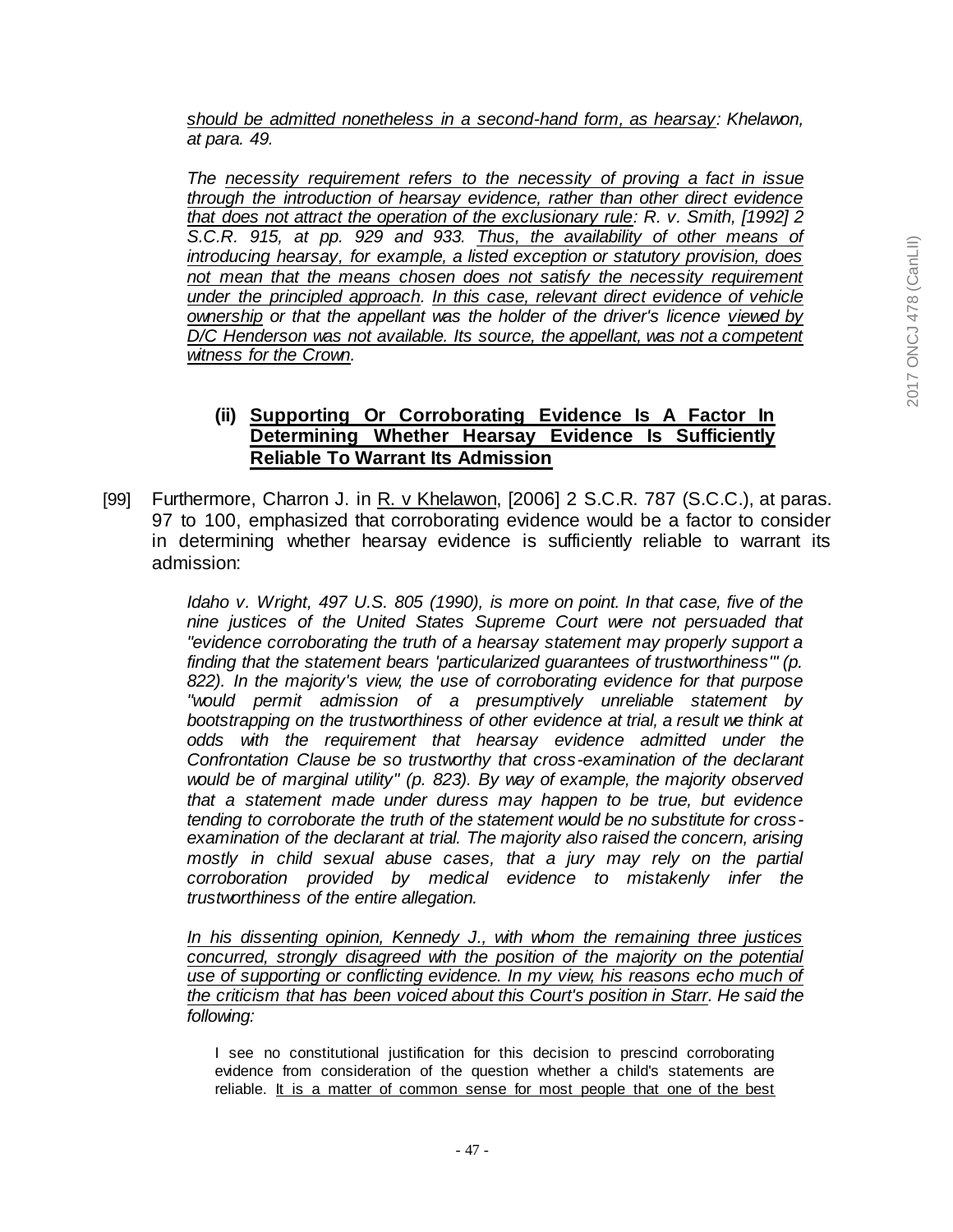ways to determine whether what someone says is trustworthy is to see if it is corroborated by other evidence. In the context of child abuse, for example, if part of the child's hearsay statement is that the assailant tied her wrists or had a scar on his lower abdomen, and there is physical evidence or testimony to corroborate the child's statement, evidence which the child could not have fabricated, we are more likely to believe that what the child says is true. Conversely, one can imagine a situation in which a child makes a statement which is spontaneous or is otherwise made under circumstances indicating that it is reliable, but which also contains undisputed factual inaccuracies so great that the credibility of the child's statements is substantially undermined. Under the Court's analysis, the statement would satisfy the requirements of the Confrontation Clause despite substantial doubt about its reliability. [pp. 828-29]

*…*

*In my view, the opinion of Kennedy J. better reflects the Canadian experience on this question. It has proven difficult and at times counterintuitive to limit the inquiry to the circumstances surrounding the making of the statement. This Court itself has not always followed this restrictive approach. Further, I do not find the majority's concern over the "bootstrapping" nature of corroborating evidence convincing. On this point, I agree with Professor Paciocco who commented on the reasoning of the majority in Idaho v. Wright as follows (at p. 36):*

The final rationale offered is that it would involve "bootstrapping" to admit evidence simply because it is shown by other evidence to be reliable. In fact, the "bootstrapping" label is usually reserved to circular arguments in which a questionable piece of evidence "picks itself up by its own bootstraps" to fit within an exception. For example, a party claims it can rely on a hearsay statement because the statement was made under such pressure or involvement that the prospect of concoction can fairly be disregarded, but then relies on the contents of the hearsay statement to prove the existence of that pressure or involvement [Ratten v. R., [1972] A.C. 378 (P.C.)]. Or, a party claims it can rely on the truth of the contents of a statement because it was a statement made by an opposing party litigant, but then relies on the contents of the statement to prove it was made by an opposing party litigant: see R. v. Evans, [1991] 1 S.C.R. 869. Looking to other evidence to confirm the reliability of evidence, the thing Idaho v. Wright purports to prevent, is the very antithesis of "bootstrapping".

[100] Also, recently Karakatsanis J., writing for the majority of the Supreme Court in R. v. Bradshaw, [2017] S.C.J. No. 35, held at para. 4 that corroborative evidence may be used to assess threshold reliability if it overcomes the specific hearsay dangers presented by the statement [*emphasis is mine below*]:

> *In my view, corroborative evidence may be used to assess threshold reliability if it overcomes the specific hearsay dangers presented by the statement. These dangers may be overcome on the basis of corroborative evidence if it shows, when considered as a whole and in the circumstances of the case, that the only likely explanation for the hearsay statement is the declarant's truthfulness about, or the accuracy of, the material aspects of the statement. The material aspects are those relied on by the moving party for the truth of their contents.*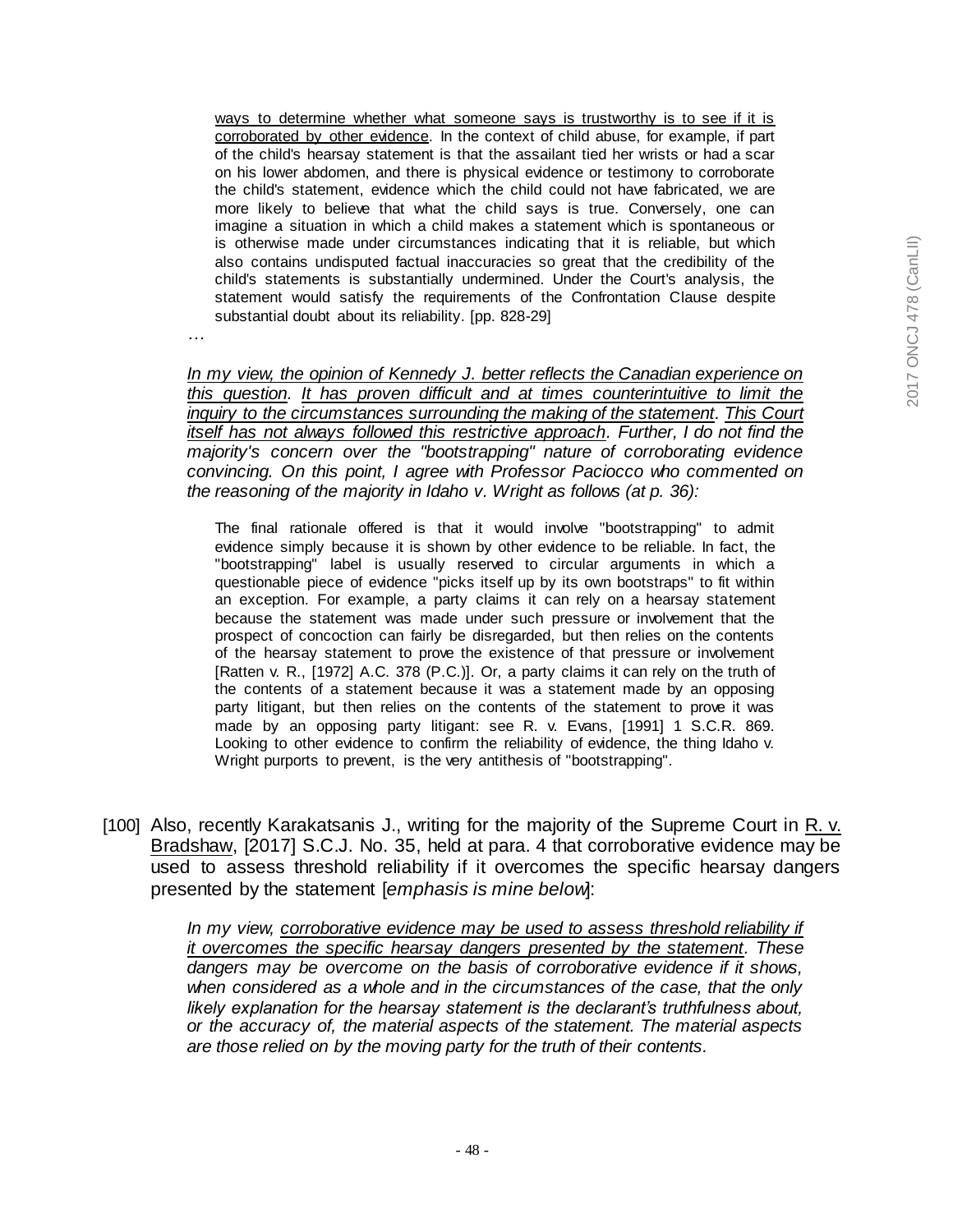# **(iii) Other Evidence That The Pick-Up Truck Is A Commercial Motor Vehicle**

[101] Besides the testimony of Officer Malott that the pick-up truck is a commercial motor vehicle, which had been based on the information he had observed on the ownership document provided to him and from the information he had observed on the Ministry of Transportation database used to confirm the veracity and accuracy of the information contained in the ownership document, there is additional evidence that had been adduced at trial to sufficiently corroborate and prove that the pick-up truck was a commercial motor vehicle.

# **(a) a pick-up truck is considered to be a commercial motor vehicle under the HTA**

[102] A pick-up truck is legally defined under s. 1(1) of the Highway Traffic Act, R.S.O. 1990, c. H.8. to be a commercial motor vehicle for the purposes of the Highway Traffic Act. However, the owner of the pick-up truck may register the pick-up truck with the Ministry of Transportation as a "personal use" commercial motor vehicle in order not to have to comply with the regulations requiring the owner have a CVOR certificate, to conduct daily pre-trip inspections, or in respect to the number of hours that a driver is permitted to drive the commercial motor vehicle on a highway over a specific period. However, there is no evidence adduced at trial that the owner of the vehicle had registered the pick-up truck for only "personal use", nor is there any evidence that the pick-up truck was only being operated by De Medeiros for "personal purposes" at the time he had been observed smoking a tobacco cigarette by Officer Malott.

### **(b) the number sequencing of the licence plate on the pick-up truck indicates that the pick-up truck is a commercial motor vehicle**

[103] Furthermore, Officer Malott had observed the licence plate with the numbering of **"AD61575"** attached to the pick-up truck and testified that because the numbering on the licence plate had 2 letters followed by 5 numbers it had been an indication to him that the pick-up truck is a commercial motor vehicle, since that particular arrangement and combination of numbering of 2 letters followed by 5 numbers is the sequence and arrangement of letters and numbers for a licence plate that is issued for a commercial motor vehicle.

### **(c) there is no personal-use sticker on the front licence plate to indicate that the pick-up truck is not being used as a commercial motor vehicle**

[104] In addition, Officer Malott testified that he did not observe a green sticker on the front licence plate on the pick-up truck, which would inform him that the pick-up truck was being used primarily for transportation.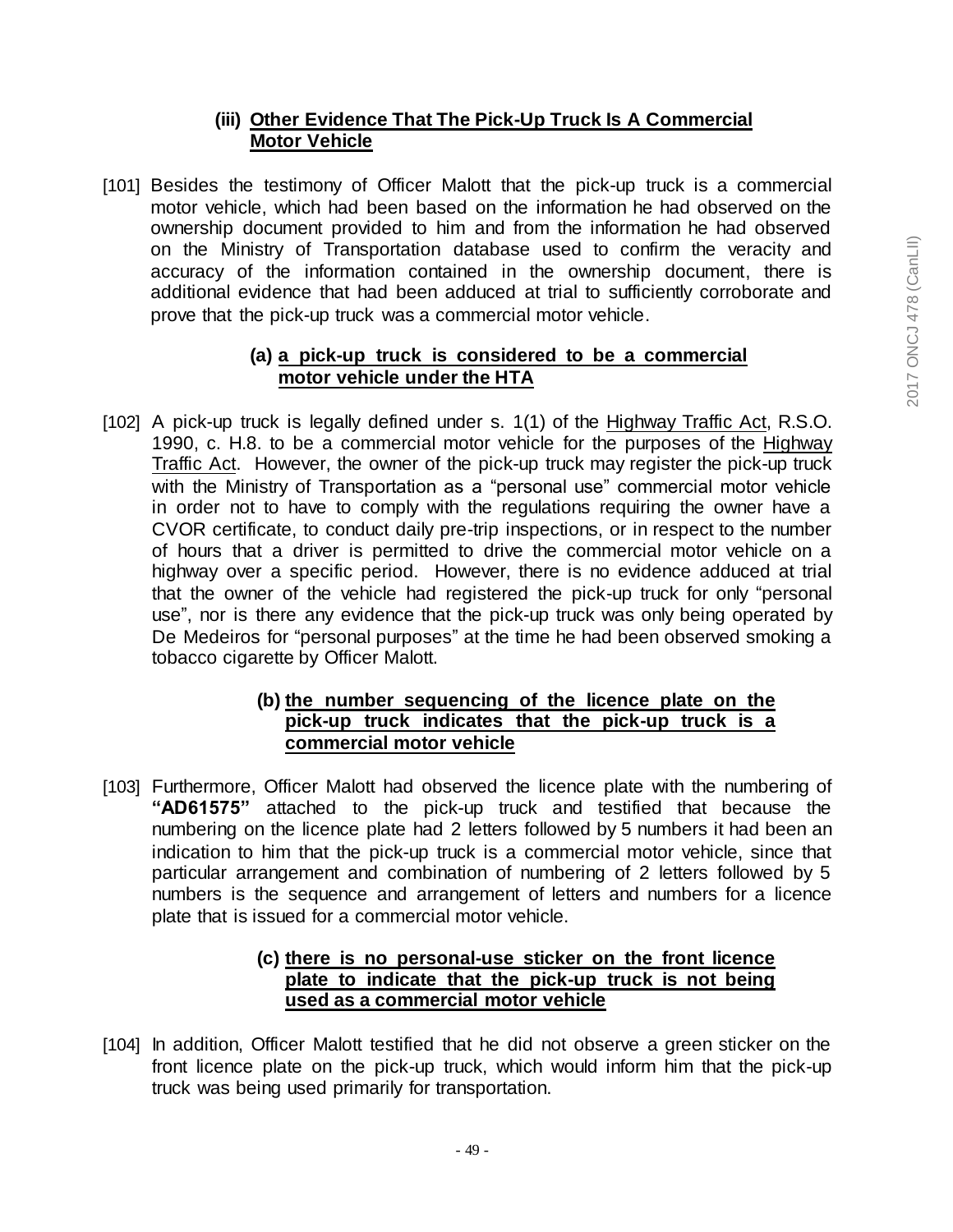# **(d) there is the lettering "CN" on the doors of the pick-up truck**

[105] Officer Malott had also testified that he had observed lettering on the side doors of the pick-up truck that had contained the letters "CN", which Officer Malott believes further corroborates what Officer Malott had observed on the ownership document provided to him that the pick-up truck is a commercial motor vehicle. It is, as such, a reasonable inference that lettering or logos painted or displayed on the side of motor vehicles do indicate a business or commercial use for the vehicle, especially when there is no evidence to the contrary.

# **(e) the pick-up truck is owned by a corporation**

[106] Although Officer Malott testified that from his observation of the ownership document provided to him by De Medeiros that the pick-up truck is owned by an Ontario company, that evidence does not automatically make the pick-up truck a commercial motor vehicle, but it does support the notion that the pick-up truck is likely used by the pick-up truck's owner for business purposes.

# **(f) there is no evidence that the pick-up truck had been used for "personal purposes" when Officer Malott had observed De Medeiros smoking tobacco inside the pick-up truck**

[107] In addition, there is no evidence that the pick-up truck was being used by De Medeiros for "personal purposes" when Officer Malott had observed him smoking tobacco inside the cab of the pick-up truck.

# **(iv) The Hearsay Evidence Is Admitted For Its Truth Under The Principled Approach**

[108] Accordingly, based on the similar circumstances in R. v. Li, [2013] O.J. No. 564 (O.C.A.), to the present case, and based on the reasoning of Watt J.A. in R. v. Li that information in the Ministry of Transportation database is reliable, then the hearsay evidence from Officer Malott that had been based on what he had observed on the Ministry of Transportation database, when Officer Malott had been verifying the accuracy of the information contained in the ownership document for the pick-up truck, would be admissible for its truth, since the hearsay evidence would meet the criteria of necessity and reliability under the principled approach, and its probative value is not outweighed by its prejudicial effect.

# **(9) Is The Prosecution Required To Obtain and Produce A Certified Document From The Ministry Of Transportation To Prove The**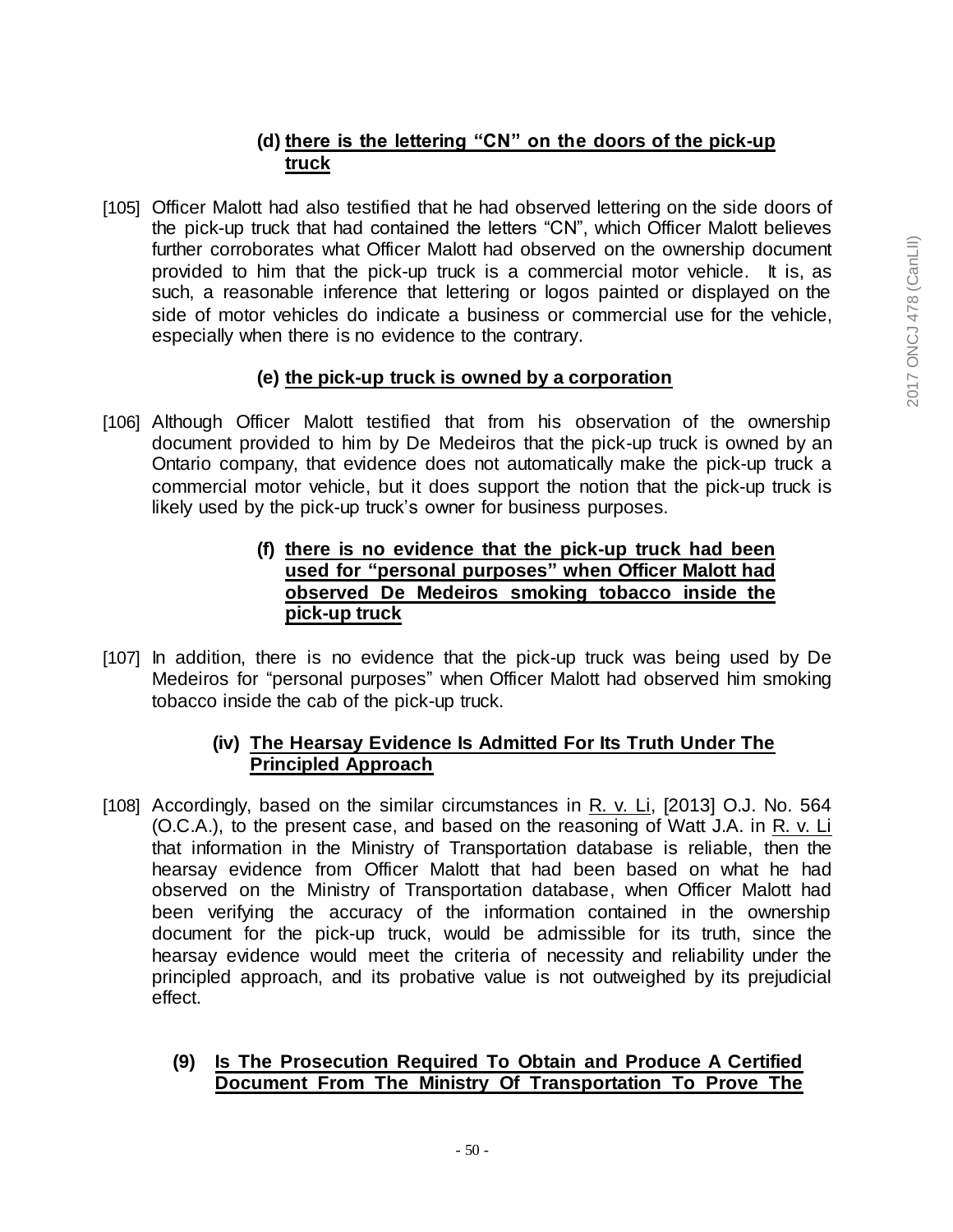# **Pick-up Truck Is A Commercial Motor Vehicle Or To Prove Con-Drain Co. (1983) Ltd. Is The Owner Of The Pick-Up Truck?**

- [109] The defendants' contention that the prosecution had been required to enter a certified document from the Ministry of Transportation to prove that the pick-up truck driven by De Medeiros had been a commercial motor vehicle and that its owner was Con-Drain, is in essence, an argument that the failure of the prosecution to produce a certified document from the Ministry of Transportation would contravene the "best evidence rule".
- [110] However, in R. v. MacMullin, [2013] A.J. No. 1454 (Alta. Q. B.), Germain J. at paras. 57 to 59, confirmed that hearsay evidence is not inadmissible simply because there may be alternatively other available evidence, but that what is crucial is that the hearsay evidence meets the common standard for admission: the hearsay evidence is relevant, reliable, and more probative than prejudicial [*emphasis is mine below*]:

*Nor is hearsay evidence inadmissible simply because it is not the only available alternative. In the majority decision in R. v. B(KG); R. v. KGB, [1993] 1 SCR 740 at para 107, 148 NR 241, Chief Justice Lamer observed:*

... in shaping the law of hearsay in Canada, this Court has not treated necessity in the sense of unavailability as the sine qua non of admissibility. ... While the decisions in Khan and Smith established that Canadian courts will no longer carve out categorical "exceptions", the new approach shares the same principled basis as the existing exceptions.

[111] And, to reiterate that just because there may be other means for admitting hearsay evidence does not mean that the "necessity" criterion has not been met to admit the hearsay evidence of Officer Malott, Watt J.A. for the Court of Appeal for Ontario in R. v. Li, [2013] O.J. No. 564, held at para. 44 that the availability of other means of introducing hearsay, for example, a listed exception or statutory provision, does not mean that the means chosen does not satisfy the necessity requirement under the principled approach:

> *The necessity requirement refers to the necessity of proving a fact in issue through the introduction of hearsay evidence, rather than other direct evidence that does not attract the operation of the exclusionary rule: R. v. Smith, [1992] 2 S.C.R. 915, at pp. 929 and 933. Thus, the availability of other means of introducing hearsay, for example, a listed exception or statutory provision, does not mean that the means chosen does not satisfy the necessity requirement under the principled approach. In this case, relevant direct evidence of vehicle ownership or that the appellant was the holder of the driver's licence viewed by D/C Henderson was not available. Its source, the appellant, was not a competent witness for the Crown.*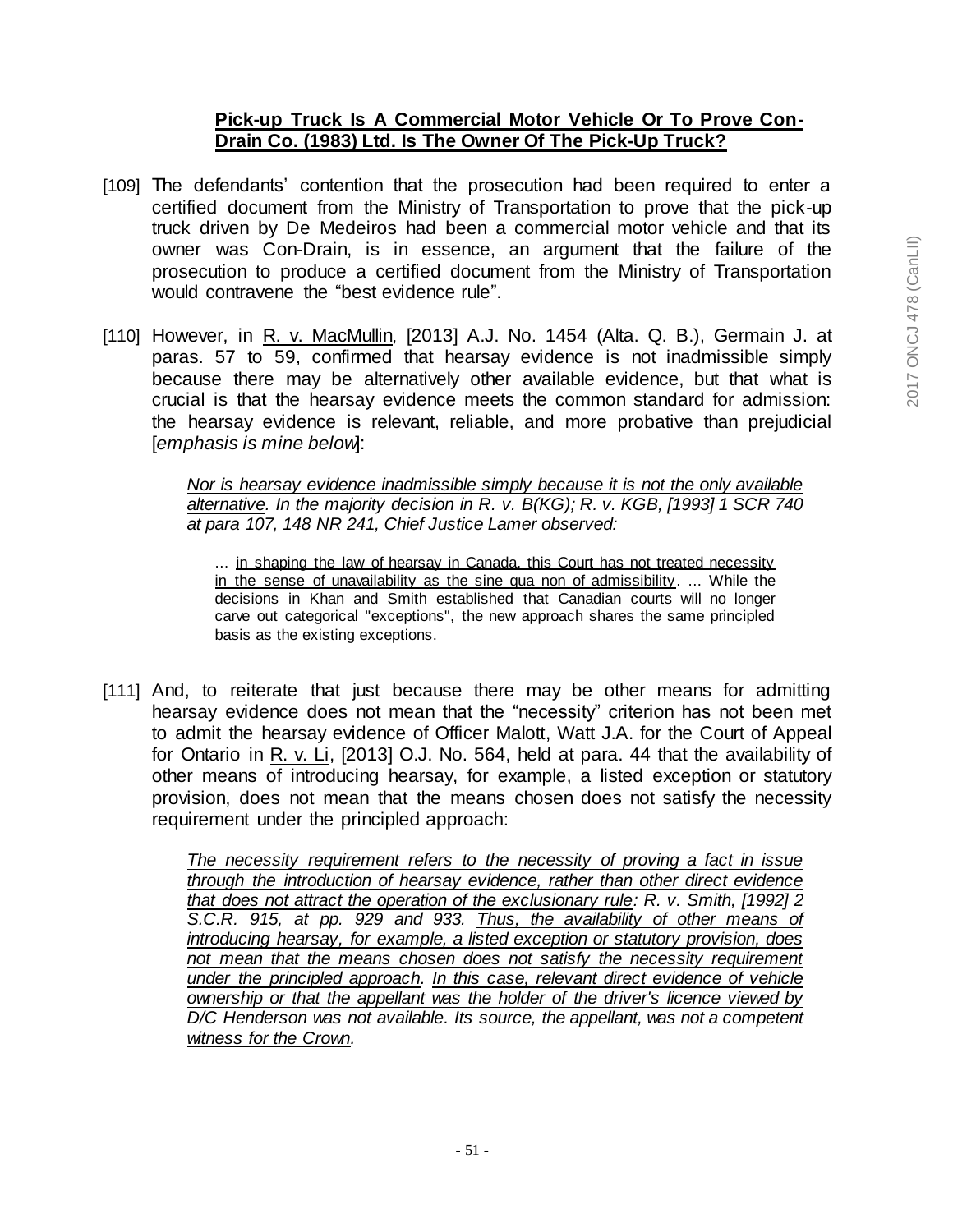[112] Therefore, a certified document from the Ministry of Transportation is not required to be obtained and tendered in order prove that the pick-up truck is a commercial motor vehicle or that the pick-up truck is owned by Con-Drain Co. (1983) Ltd. Such proof can be made by other admissible evidence, including hearsay evidence, such as provided in Officer Malott's testimony.

# **(C) CONCLUSION**

## **(1) Has The Prosecution Proven That The Pick-Up Truck Is A Commercial Vehicle Beyond A Reasonable Doubt?**

- [113] Since Officer Malott's testimony about what he had observed on the ownership document that the pick-up truck driven by De Medeiros is a commercial motor vehicle, which had been noted from the ownership document provided to him by De Medeiros, had been confirmed for its accuracy and veracity by Officer Malott using the Ministry of Transportation database as a reliable source, it is admissible as hearsay evidence under the principled exception to the hearsay rule because the criteria of necessity and reliability have been satisfied and its probative value is not outweighed by its prejudicial effect.
- [114] Moreover, Officer Malott's testimony that the ownership document indicated that the pick-up truck driven by De Medeiros is a commercial motor vehicle is also corroborated by other admissible evidence, such as the configuration of the numbering on the licence plate that had indicated to Officer Malott that the pick-up truck was a commercial motor vehicle; that pick-up trucks are legally considered to be commercial vehicles under the Highway Traffic Act; that the pick-up truck is owned by a corporation which would indicate that the vehicle is likely used in a business; that Officer Malott had not observed a green sticker on the front licence plate that would indicate that the pick-up truck had been registered with the Ministry of Transportation by the truck's owner for only personal use; and that Officer Malott had observed the lettering "CN" on the doors of the pick-up truck, which would suggest that the pick-up truck was being used for a commercial purpose.
- [115] In addition, there is no evidence that the pick-up truck was being used for "personal purposes" by De Medeiros at the time he had been observed driving the pick-up truck and smoking a tobacco cigarette.
- [116] Ergo, the prosecution has proven beyond a reasonable doubt that the pick-up truck being driven by De Medeiros was a commercial motor vehicle.

### **(2) Has The Prosecution Proven That The Pick-Up Truck Is Owned By Con-Drain Co. (1983) Ltd. Beyond A Reasonable Doubt?**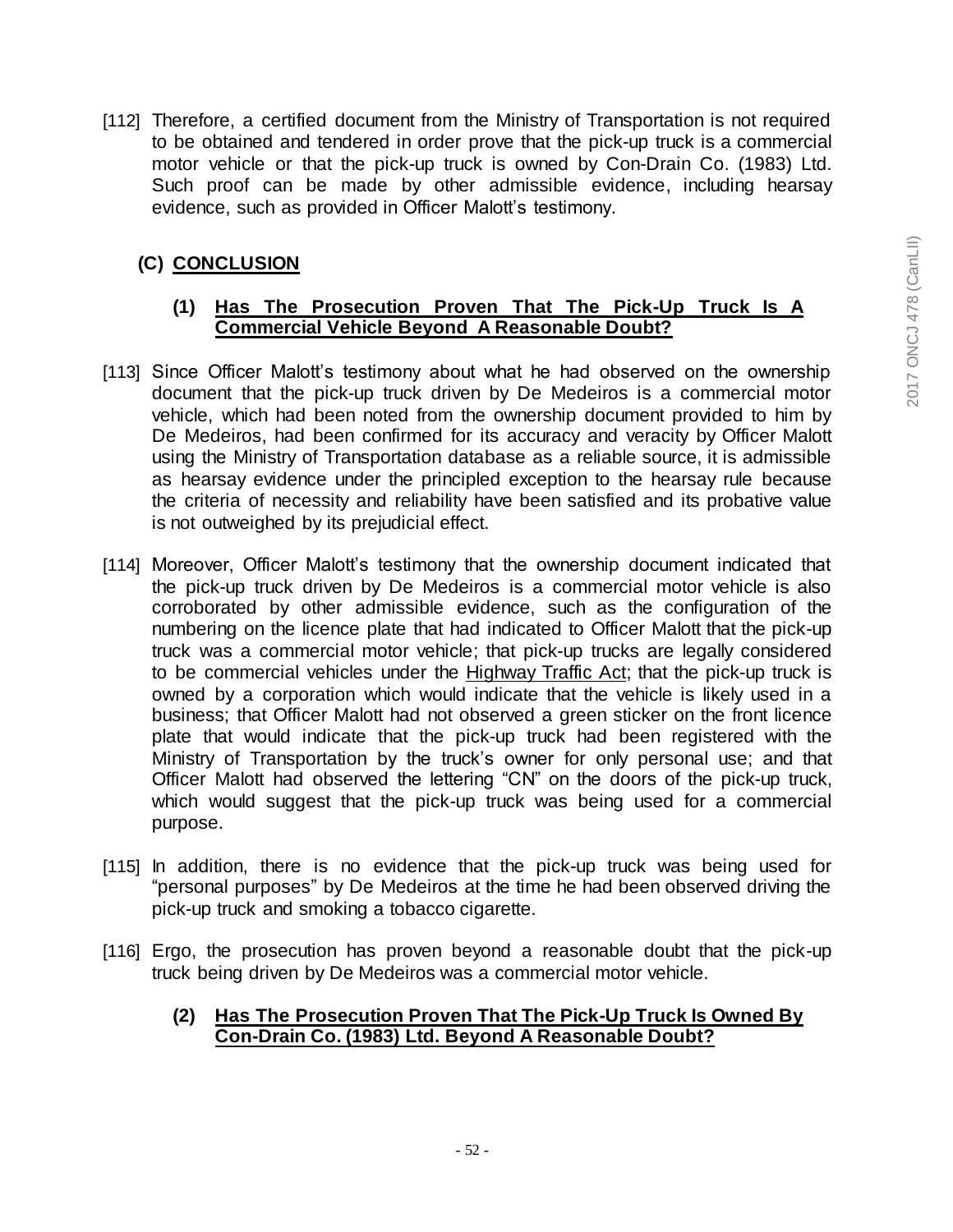- [117] Likewise, Officer Malott's testimony about what he had observed on the ownership document that the pick-up truck driven is owned by Con-Drain Co. (1983) Ltd. and then subsequently confirmed for its accuracy and veracity by Officer Malott using the Ministry of Transportation database, which is recognized as a reliable source by the Court of Appeal for Ontario in R. v. Li, [2013] O.J. No. 564 (O.C.A.), at para. 41, is also admissible as hearsay evidence under the principled exception to the hearsay rule because the criteria of necessity and reliability have been satisfied and its probative value is not outweighed by its prejudicial effect.
- [118] Therefore, the prosecution has also proven beyond a reasonable doubt that the pick-up truck being driven by De Medeiros at the time he had been observed smoking a tobacco cigarette was owned by Con-Drain Co. (1983) Ltd.

# **(3) Has The Prosecution Proven That That The Defendants Have Committed Their Respective Charges Beyond A Reasonable Doubt?**

- [119] As Officer Malott's testimony is uncontradicted, the prosecution has proven beyond a reasonable doubt that the defendant, Edmundo De Medeiros, had been smoking a tobacco cigarette in the Ford F-150 pick-up truck while it was being driven on Bovaird Drive on February 1, 2016, at 9:40 a.m. Furthermore, based on Officer Malott's admissible and uncontradicted testimony, the prosecution has also proven the pick-up truck is a commercial motor vehicle, which would make the pick-up truck an "enclosed workplace" under the **SFOA**. As such, the prosecution has proven that Edmundo De Medeiros has committed the offence of smoking tobacco in an enclosed workplace, contrary to s. 9(1) of the SFOA.
- [120] Moreover, based on Officer Malott's admissible and uncontradicted testimony, the prosecution has also proven beyond a reasonable doubt that the corporate defendant, Con-Drain Co. (1983) Ltd., is the owner of the pick-up truck that De Medeiros had been driving and smoking a tobacco cigarette in.
- [121] In addition, Con-Drain Co. (1983) Ltd., meets the definition of "employer" for the purposes of s. 9(3) of the SFOA, since Con-Drain is the owner of the pick-up truck for which it would have control or direction of, or who is directly or indirectly responsible for the employment of a person in that pick-up truck. "Employer" is defined under s.  $1(1)$  of the  $SFOA$  and includes an owner of an activity, business, work, trade, occupation, profession, project or undertaking who has control or direction of, or is directly or indirectly responsible for, the employment of a person in it [*emphasis is mine below*]:

*"employer" includes an owner, operator, proprietor, manager, superintendent, overseer, receiver or trustee of an activity, business, work, trade, occupation,*